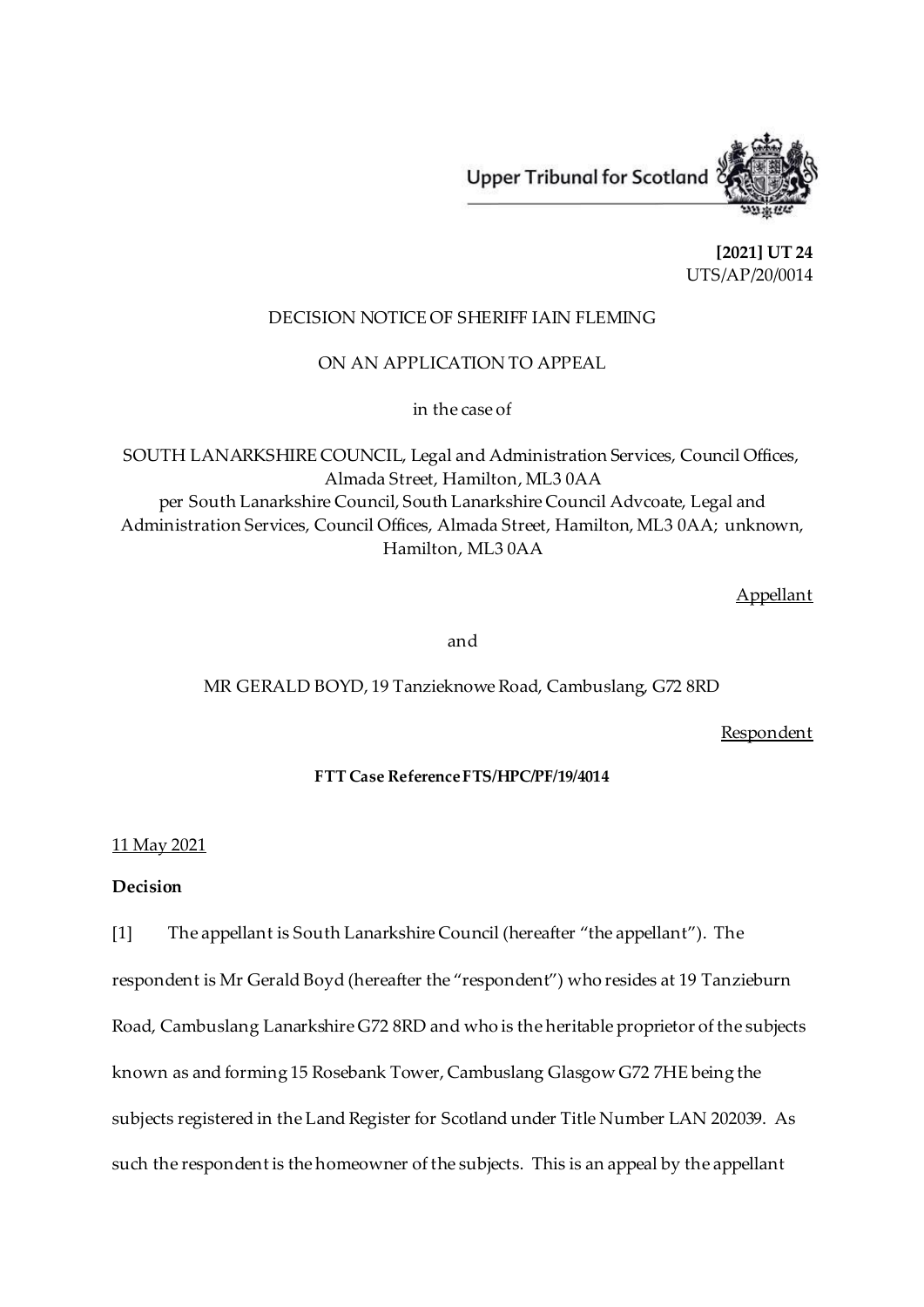following a hearing on 28 February 2020 and a subsequent written decision dated 5 April 2020 by the First-tier Tribunal (Housing and Property chamber) (hereafter "the tribunal") whereby it found that the appellant had breached its duties as a factor in terms of section 17(5) of the Property Factors (Scotland) Act 2011 (hereafter "the 2011 Act"). The tribunal held that the appellant ought to have provided quarterly statements to the respondent which divided the property management fee element of common charges by 72, as is required by the title deeds to the property. Thereafter a Property Factors' Enforcement Order was granted (hereafter "the PFEO") which is also the subject of appeal. The tribunal issued a written decision setting out Findings in Fact and the reasons for its decision.

[2] The tribunal hearing took place on 28 February 2020. The appellant was represented by Ms Elaine Paton, solicitor, of its Administration & Legal Services Department. The respondent represented his own interests. The tribunal heard evidence from the respondent and from Mr David Keane, factoring manager of the appellant. The tribunal also had regard to the application form and its continuation sheet, and to the Inventories of Productions which were lodged by both appellant and respondent. Following the evidence and submissions by the appellant and the respondent the tribunal made Findings in Fact, which fully amplify the factual background.

[3] By email dated 12 May 2020 the appellant submitted an application for permission to appeal against the original decision of the tribunal dated 5 April 2020. The appellant moved the Upper Tribunal (hereafter "the UT") to quash the tribunal decision of 5 April 2020 and the consequent PFEO. On 13 May 2020 permission to appeal was granted by a differently constituted First-tier tribunal (hereafter "the FtT").

[4] The grounds of appeal in respect of which permission was granted can be divided into five general headings, adopting the sequence presented by the FtT: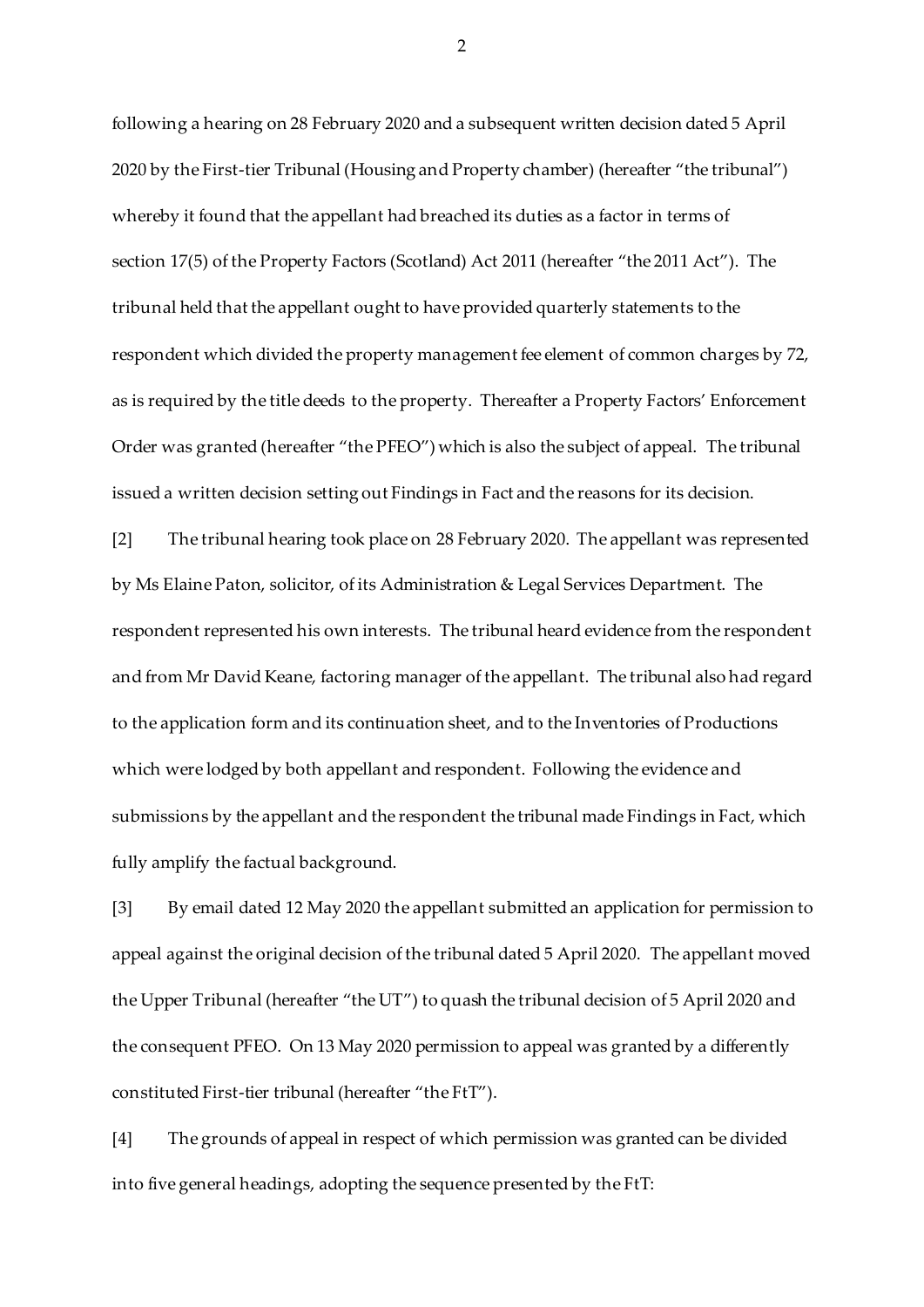- An incorrect interpretation by the tribunal of the relevant title conditions.
- An unfair and unreasonable result arising from that incorrect interpretation by the tribunal.
- The existence of a conflict between the tribunal's interpretation of the title conditions and the obligations of the appellant under the Housing (Scotland) Act 1987.
- The title and interest of the respondent to raise the initial application.
- The overriding practical considerations in the public interest as to why the appeal should be allowed.

[5] The Findings in Fact as found to be established by the tribunal are detailed in full for practical context. Although permission to appeal was restricted to the listed issues Mr Upton, who presented the appeal for the appellant, developed his submission to include argument in relation to the adequacy of the tribunal's fact finding and reasoning and more tentatively in relation to acquiescence. To avoid confusion and mindful of the fact that there is potential confusion between the nomenclature adopted in the Findings in Fact and the Deed of Conditions. I have referred to the appellant and respondent in their current context. In order to avoid further confusion I have referred to the respondent's flat as the property and reference to the tower block within which the property is situated as Rosebank Tower.

## **Findings in fact**

(a) Rosebank Tower is a residential tower block in Cambuslang, South Lanarkshire. It has 72 flats within it including the property. The property is a flat number 15. The property includes a share of the common parts of the block. Nineteen of the flats, like the property, are owned by a private owners ("the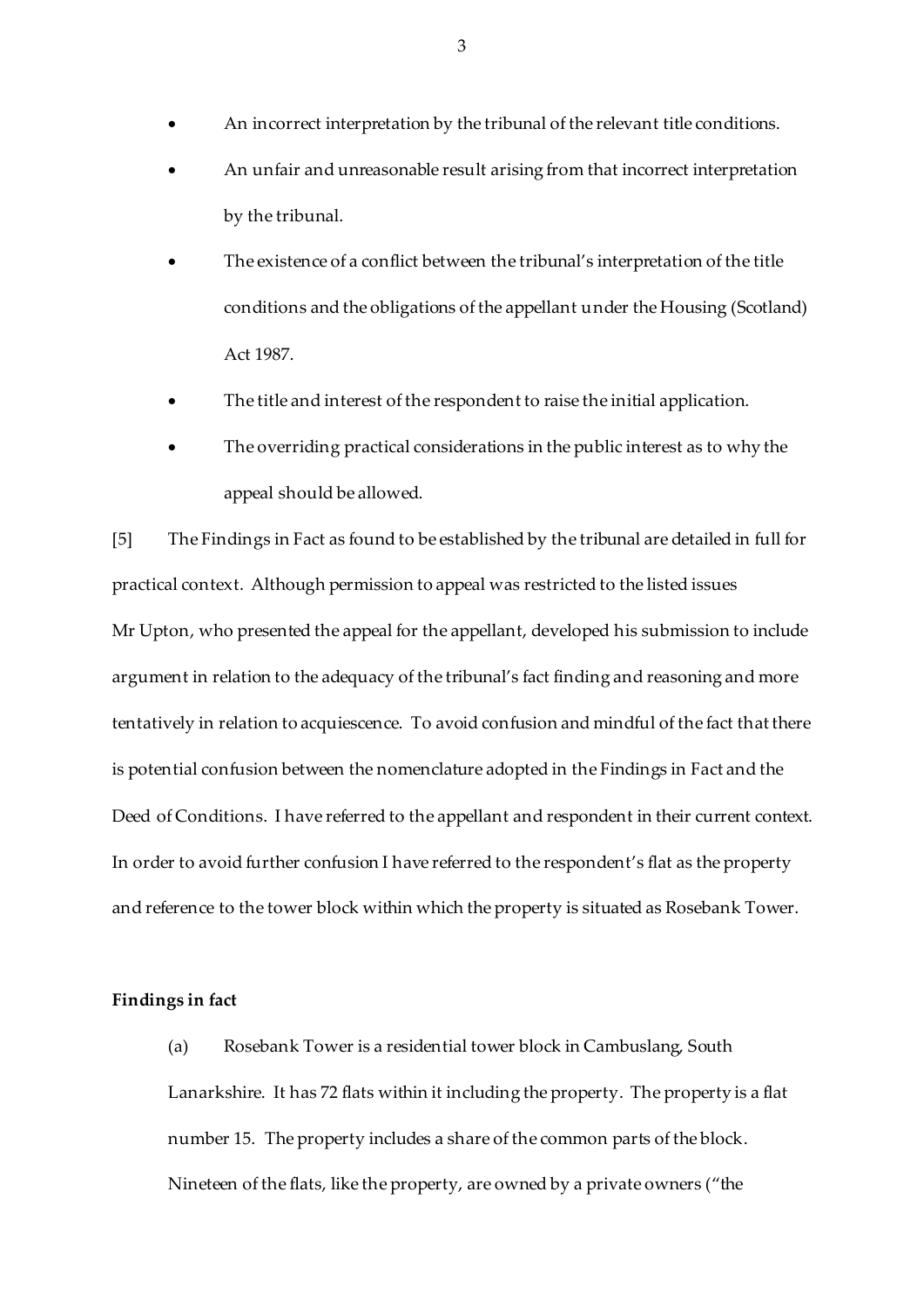Private flats"). The other 53 flats are owned by the respondent and let out by them ("the Council flats").

(b) The respondent and his wife are co-owners of the property. He does not reside there. The property was first registered in the Land Register on 1 September 2008.

(c) The appellant acted as factors for the private flats within Rosebank Tower since they succeeded Glasgow District Council as owners of the Council flats following local Government re-organisation in 1996.

(d) The appellants are a registered property factor in terms of the Property Factors (Scotland) Act 2011. They have issued a number of statements of services to the respondent in connection with the property.

(e) The Tower, including the property, is burdened by a Deed of Conditions ("the Deed") registered in the Land Register for Scotland on 15 January 1993. Its terms were set out in the burden's section of the respondent's Title LAN202039 on pages D1-D16.

(f) In the Deed, the appellant is referred to as the "factor" and Rosebank Tower as "the property". The Deed also states in clause 1(5): "The main building" means the block comprising the dwellinghouses. Clause 11(b)(iv) of the Deed indicates that "dwellinghouse" as referred to in the Deeds can be a Council flat.

(g) In the Deed clause  $6(c)$  states:

"The proprietor or proprietors of each dwelling house in Rosebank Tower shall be liable, jointly with the proprietors of all other dwellinghouses in Rosebank Tower, for payment as herein provided with charges in respect of the heading provided by the common central heating system … and of all other common charges in the proportion of one equal share in respect of each dwellinghouse".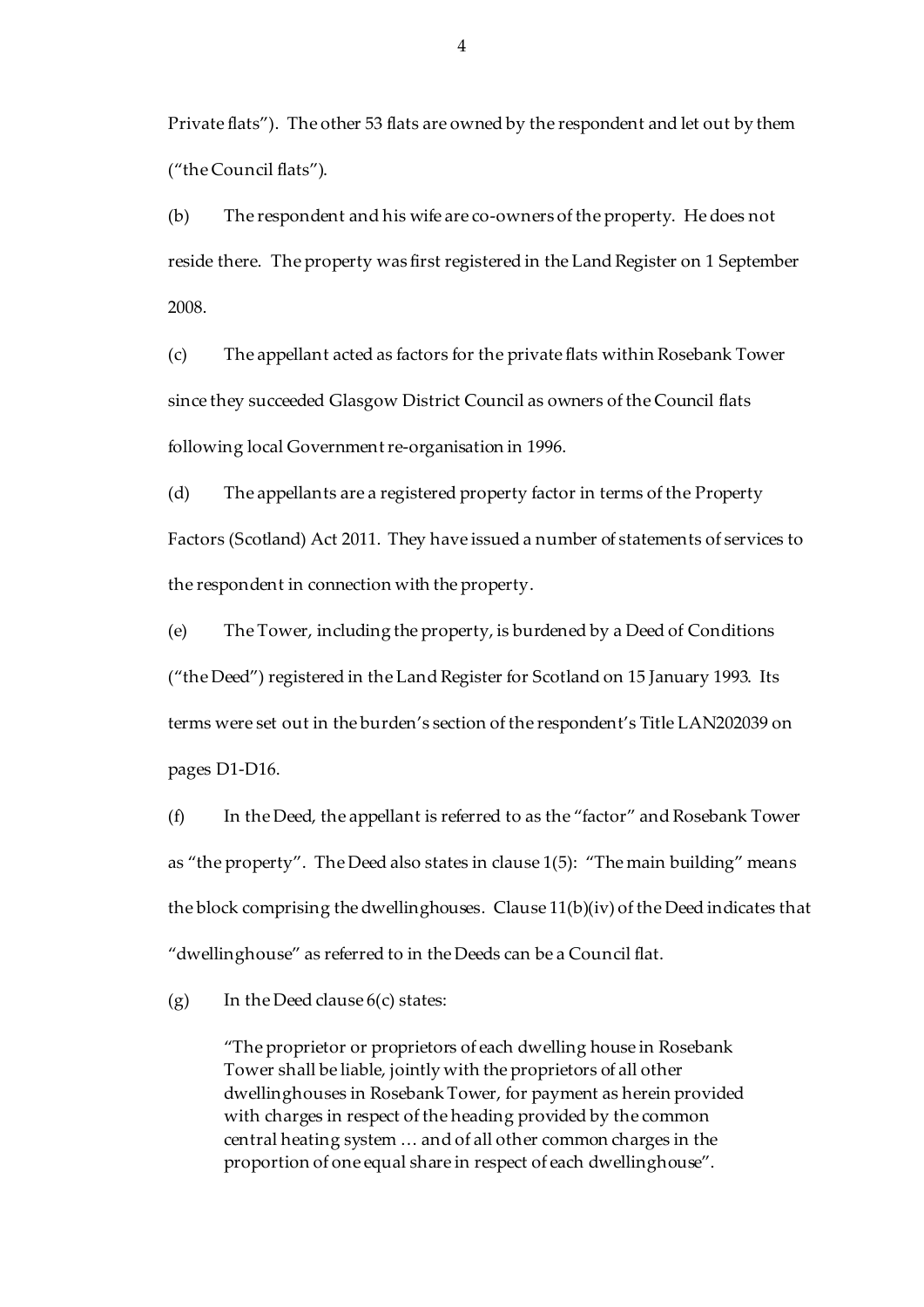#### (h) In the Deed clause 6(e) states:

"As soon as reasonably practicable after the end of each quarter, the factor shall prepare a statement of the common charges incurred in respect of that quarter and shall furnish a copy thereof to each of the proprietors of dwellinghouses in Rosebank Tower. The proprietor of each dwellinghouse in Rosebank Tower shall make payment to the factor of the proportion of the common charges payable in respect of that quarter..(i) within 10 days after the commencement of each quarter, a sum notified by the factor to each proprietor from time to time approximately equivalent to the proportion of common charges estimated by the factor as payable by such proprietor."

(i) In the Deed clause 1(6) defines "common charges" the definition is dealt with later in this decision.

(j) Up to the time of this decision in their quarterly statements to proprietors of the private flats the appellants divided "common repair" charges and "general block" charges for the Tower between all 72 dwellinghouses. Proprietors of private flats such as the respondent require to pay a 1-72<sup>nd</sup> share of such charges.

(k) In contrast the appellants charged only the 19 owners of private flats the "management fee" or "factoring charge". The overall cost of the management to the administration of the Tower was not apportioned to all of the dwellinghouses in it.

(l) The management fee was charged to homeowners such as the respondent to cover costs of services set out in the evidence David Keane noted below.

(m) In February 2019 the respondent sent an email to the appellants querying which individual elements made up the factoring management fee that the respondent was being charged in respect of the property. He also asked about how many of the dwellinghouses in the Tower were contributing to the management fee. In March 2019 the appellants provided the respondent with a statement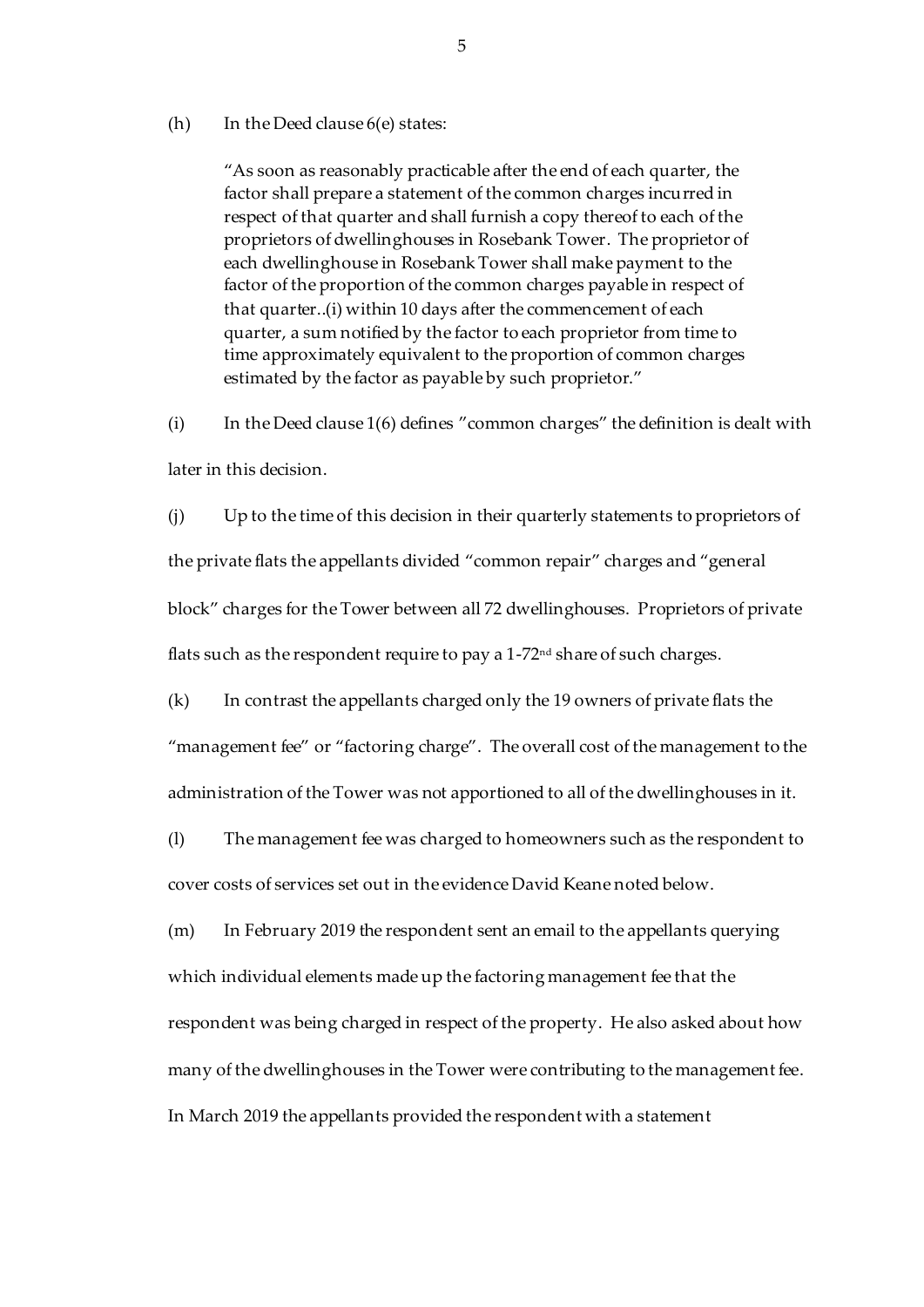(production A20) indicating that the *(sic)* fee including staffing and general administration, the cost of instructing repairs.

(n) At a meeting of the Tower's Property Committee on 29 May 2019 the appellants provided the respondent with a further statement (production A21) which indicated that the appellants did not bear any management fee in respect of the Council flats.

(o) In his e-mail to the appellants dated 6 June 2019 at 7.53 hours the respondent took issue with the distinction in shares charged for common repairs and block repairs on the one hand and the management fee on the other hand. He relied on the title deeds which appeared to require these elements to be charged with all flats bearing an equal share.

(p) By e-mail dated 1 July 2019 to the appellants the respondent made a formal complaint that the appellants were in breach of their property factor's duty to charge homeowners a one seventy-second share in respect of management fees as well as common or block repairs.

(q) By e-mails dated 30 October and 7 December both 2019 to the respondent, the appellants rejected his complaint. The last of these indicated that it had concluded stage 2 of the complaints process and advised the respondent that if he remained dissatisfied his remedy was to apply to the tribunal.

[6] The Findings in Fact refer to a definition of the common charges within the Deed of Conditions. This is addressed within paragraph 10 of the written decision of the tribunal. The definition of common charges within clause 1(6) of the Deed is as follows:

In this Deed (6) "common charges" means and includes: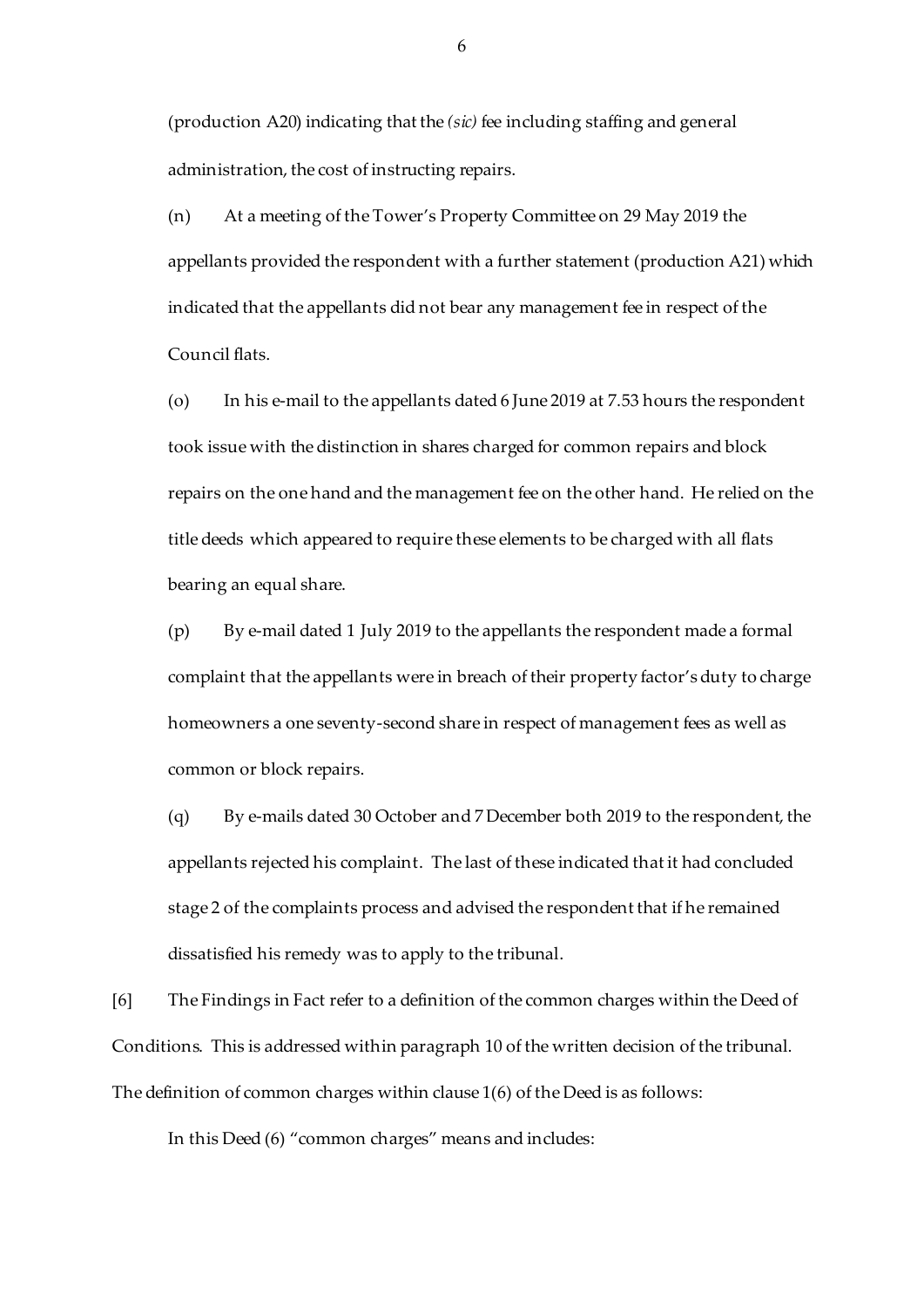(a) the whole expense incurred from time to time in respect of the repair, maintenance and renewal and any unauthorised improvement of the common parts;

(b) any charges in respect of heating provided by the common central heating system;

(c) the remuneration of the factor and the reimbursement to him of any expenses properly incurred by him in performing his duties in relation to Rosebank Tower;

(d) the remuneration of the caretaker.

(e) any expense incurred by the District Council in the exercise of

their rights under clauses 5 or 11 hereof; and

(f) any other expenses however arising, in relation to Rosebank

Tower which the opinion of the factor should properly be borne by all

the proprietors of the dwellinghouses in Rosebank Tower.

[7] The tribunal made it clear that it accepted the evidence of Mr Keane (tribunal decision Paragraph (9).) The evidence of Mr Keane is narrated in paragraphs 16, 17 and 19 of the decision. These are as follows:

"[16] The appellants' customers are homeowners. Mr Keane spoke to how the annual factoring (or management) fee was calculated and referred to the documents and production R8 (pages 59 and 60) which he had prepared. The appellant calculated their costs covering all 8,518 properties which they factored. These costs were provided into (a) direct costs; and (b) shared costs. The 'direct costs' covered factoring staff, central support (eg. office information technology), direct administration (eg. postage, stationary, and printing ink), service management, debt recovery staff. The 'shared costs' covered inspections and instructions of work, housing and investment team costs, housing support costs, health and safety inspections in relation to common works, homeowners' enquiries (eg as to anti-social behaviour), disputes with homeowners and property council and property committee meetings where these are required (as in Rosebank Tower).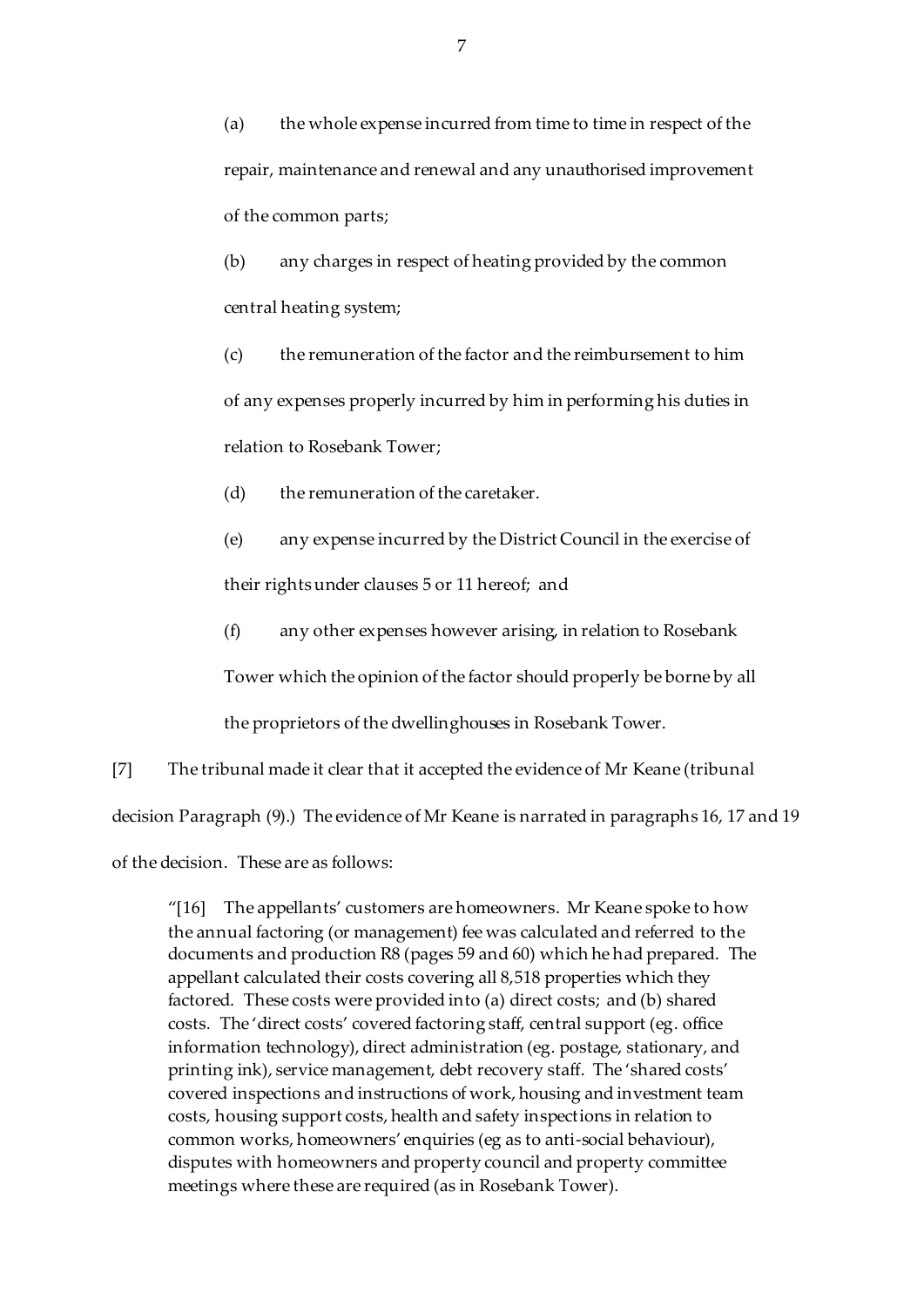[17] The direct cost and shared costs respectively were then divided equally between all 8,518 factored properties to give annual figures of £67.81 per property for direct costs and £49.51 per property for shared costs. The sum of these then gave a factoring (or management) fee of £117.32 per private factored property for the year 2019/2020. That figure would then be divided by four for the quarterly statement issued to homeowners such as the respondent.

[19] Turning to the common repair works instructed for Rosebank Tower, Mr Keane referred to production R7 (pages 57 and 58) where he clarified that the column 'value of bills issued' referred to the value of bills issued per private flat and the column 'total repair charges billed' referred to the total repair charges billed to private flats. The column of 'number of jobs billed' referred to the number of individual repairs billed to private flats. On the other hand the column 'cost per flat' referred to all flats in Rosebank Tower. This indicated that the private flats such as the property received a subsidiary in respect of the repairs carried out to Rosebank Tower as a whole as it was the respondent's policy not to issue bills to their owners where the sum due was less than £5.00."

[8] [Although perhaps slightly unusually set out I regarded the evidence of Mr Keane as

having been incorporated into the Findings in Fact and accordingly treated these paragraphs

as such. I did not understand Mr Upton on behalf of the appellants or the respondent to

argue against that approach.

## **The appeal hearing**

[9] The purpose of the UT is to hear and decide appeals from decisions of the FtT. An appeal may only be on a point of law. Section 46 of the Tribunals (Scotland) Act 2014 (hereinafter referred to as "the 2014 Act") provides:

- "46 Appeal from the Tribunal
- (1) A decision of the FtT in any matter in a case before the Tribunal may be appealed to the Upper Tribunal.
- (2) An appeal under this section is to be made—
	- (a) by a party in the case,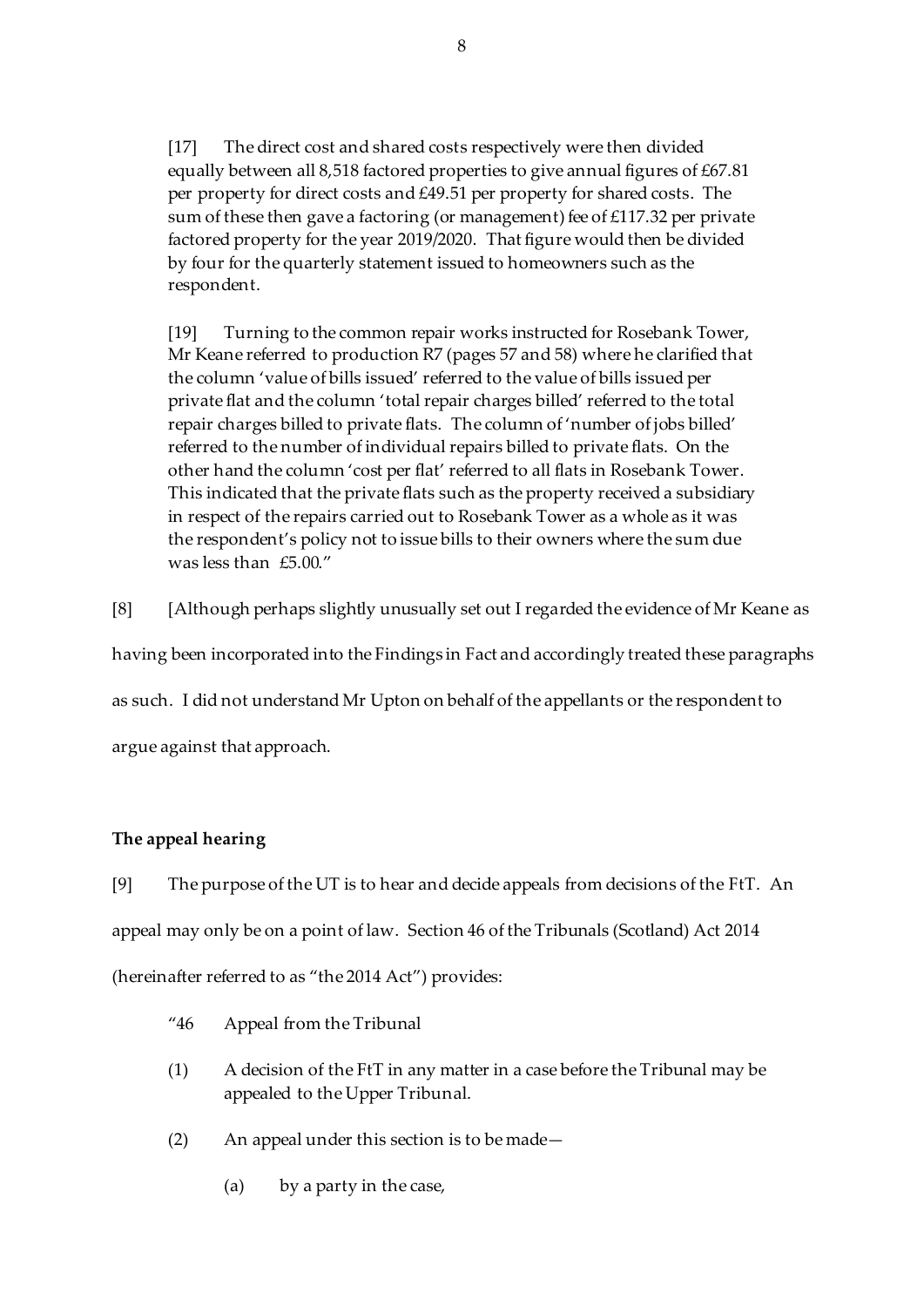(b) on a point of law only.

(3) An appeal under this section requires the permission of—

- (a) the FtT, or
- (b) if the FtT refuses its permission, the Upper Tribunal.

(4) Such permission may be given in relation to an appeal under this section only if the FtT or (as the case may be) the Upper Tribunal is satisfied that there are arguable grounds for the appeal.

[10] The Inner House of the Court of Session in the case of *Advocate General for Scotland* v *Murray Group Holdings Limited* (2015) CSIH 77 2016 SC 201 identified four different categories of case covered by the concept of an appeal upon a point of law: these are (i) an error of general law, the content of its rules and the interpretation of statutory and other provisions; (ii) an error in the application of the law to the facts; (iii) making findings in fact without a basis in the evidence; and (iv) taking a wrong approach to the case by, for example, asking the wrong questions or taking account of manifestly irrelevant considerations, or by arriving at a decision that no reasonable tribunal can properly reach. (see paragraphs 42 and 43)

[11] The statutory function of the UT is a limited one to correct errors of law. It is not part of its function to provide a party with an opportunity to re-try the proceedings or to have a second opportunity to put a case in the best light.

[12] The tribunal is an expert tribunal and its decision requires to be respected save where it had clearly misdirected itself in law: *AH (Sudan)* v *Secretary of State for the Home Department* 2008 1 AC 678 wherein at paragraph 30 Lady Hale said the following:

"This is an expert tribunal charged with administering a complex area of law in challenging circumstances. To paraphrase a view I have expressed about such expert tribunals in another context, the ordinary courts should approach appeals from them with an appropriate degree of caution; it is probable that in understanding and applying the law in their specialised field the tribunal will have got it right: see *Cooke* v *Secretary of State for Social Security* [2002] 3 All ER 279, para 16. They and they alone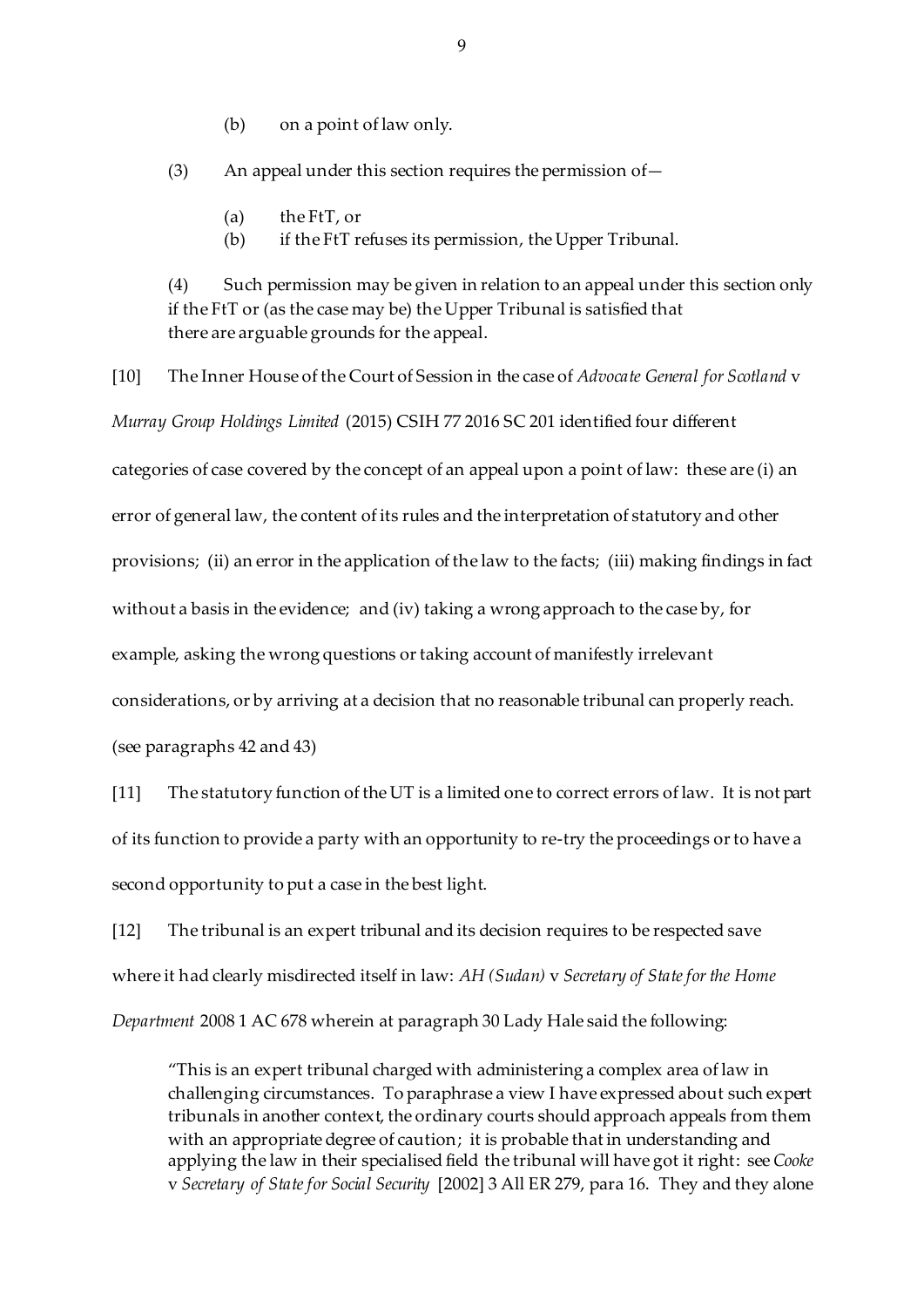are the judges of the facts. It is not enough that their decision on those facts may seem harsh to people who have not heard and read the evidence and arguments which they have heard and read. Their decisions should be respected unless it is quite clear that they have misdirected themselves in law. Appellate courts should not rush to find such misdirections simply because they might have reached a different conclusion on the facts or expressed themselves differently."

[13] After sundry procedure the appeal hearing took place by Cisco Webex on 3 February 2021. The appellant was represented by Mr Upton, Advocate, and the respondent represented his own interests. At the outset of the hearing the UT re-iterated to the respondent that it was noted that he was representing his own interest and it may be to his benefit to consider whether to obtain legal representation or other form of assistance. He was advised that legal aid may be available. The respondent had been similarly advised at an earlier procedural hearing. The respondent indicated that he had considered the position. He stated that he was not entitled to legal aid and he wished to proceed with the hearing. Having heard the appeal I have considered parties' written and oral submissions, together with the documentation which was before the tribunal and the written decisions of the tribunal and the FtT. Simply because a particular issue is not specifically referred to does not mean that it has not been considered. I also had regard to the list of legal authorities provided by Mr Upton. The terms of the authorities are uncontroversial and I have not found it necessary to refer to them within this decision.

[14] There is a PFEO which was made by the tribunal which is also the subject of appeal. I advised parties that I would hear the appeal in relation to the decision of the tribunal referable to the failure by the appellant to comply with its property factor's duties. Thereafter, having decided thereon I would, if necessary, consider the PFEO at a later hearing, and only once I had issued to parties my decision in respect of the appeal against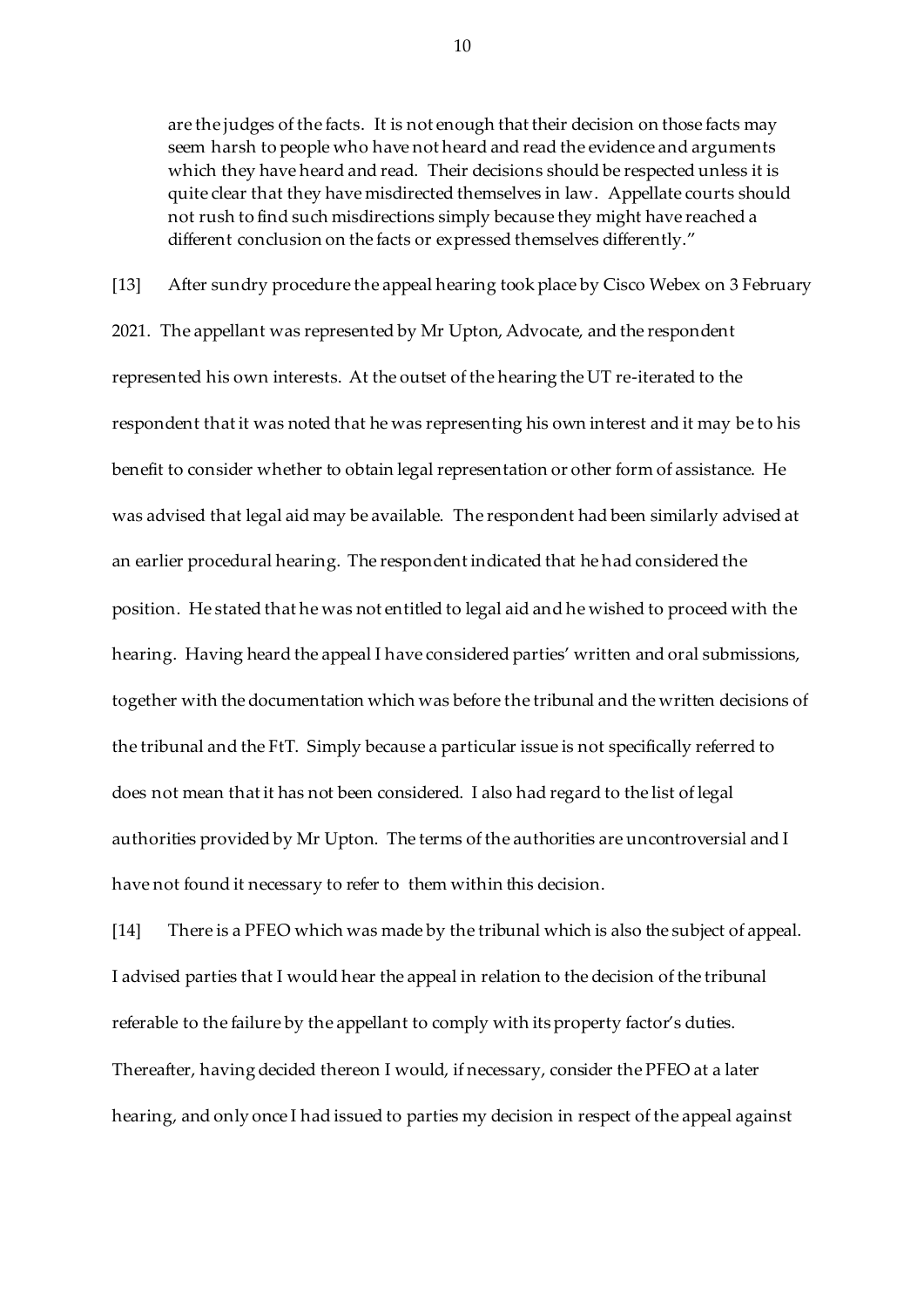the finding of the failure of the appellant to carry out its duties in terms of section 17(5) of the 2011 Act.

#### **Fresh evidence**

[15] The UT considered firstly the application by the appellant to have fresh evidence admitted. That evidence was in the form of two affidavits from two separate witnesses together with productions. One of the proposed additional witnesses was Mr David Keane who had testified before the tribunal and on the basis of his evidence the tribunal made Findings in Fact. The other proposed witness was Ms Goodwin. The relevant rules which apply to the hearing of additional evidence are contained within the Upper Tribunal for Scotland (Rules of Procedure) Regulations 2016, Rule 18 and provide as follows;

"(3) The Upper Tribunal may consent to a witness giving, or require any witness to give, evidence on oath or affirmation, and may administer an oath or affirmation for that purpose.

(4) Fresh evidence may only be led in an appeal if the Upper Tribunal is satisfied—

(a) that the evidence—

(i) could not have been obtained with reasonable diligence at the FtT stage;

(ii) is relevant and will probably have an important influence on the hearing; and

- (iii) is apparently credible; or
- (b) that the interests of justice justify the evidence being led."

[16] In addressing the test stated within sub-paragraph (4)(a)(i) Mr Upton submitted that the evidence could not have been obtained with reasonable diligence at the FtT stage. In his submission it was not apparent that the tribunal as a fact finder would not make adequate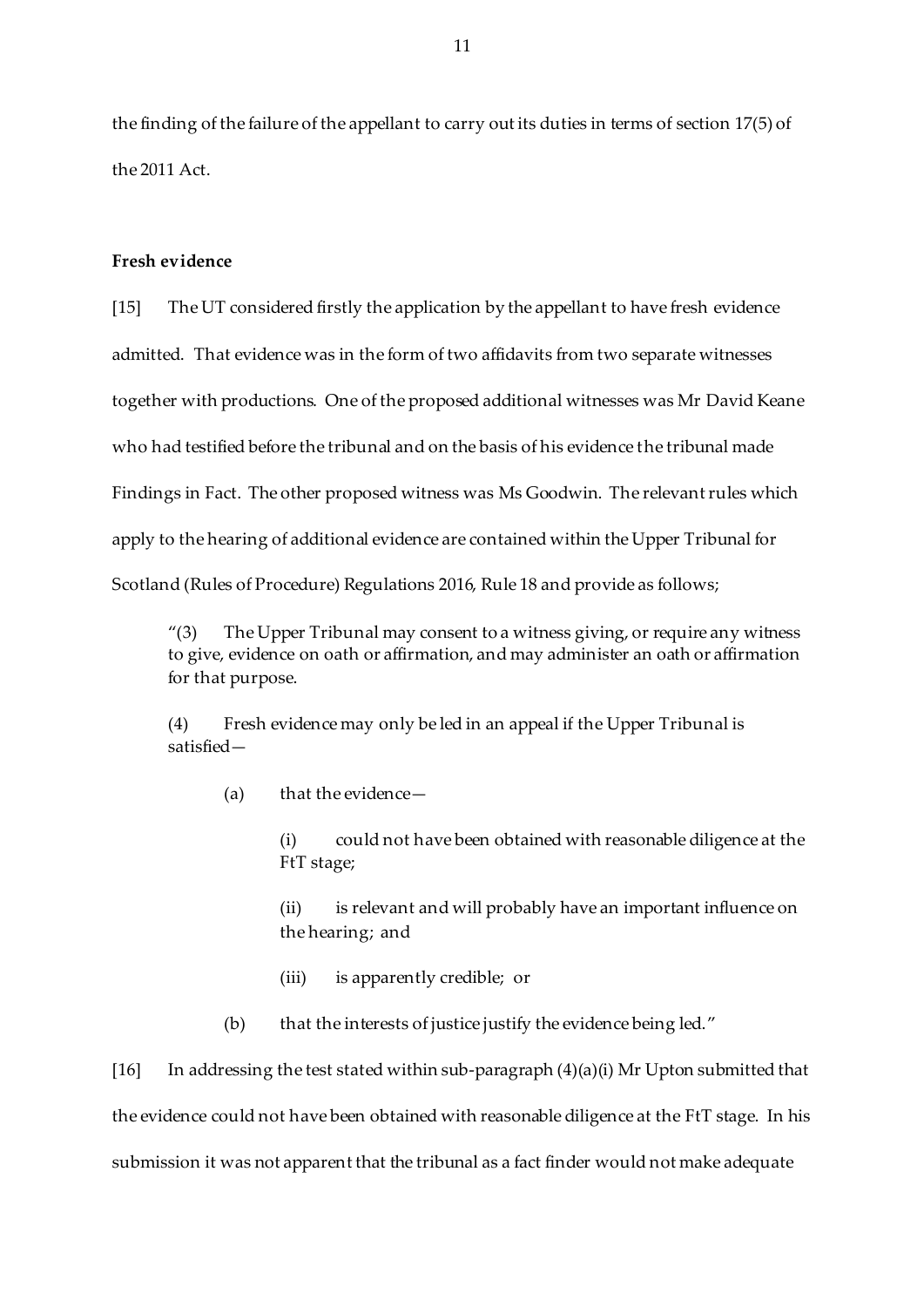findings about the evidence of the witness Mr Keane and therefore it could not be said that reasonable diligence had not been applied. Mr Upton accepted that Mr Keane had testified and it was not suggested by him that Ms Goodwin could not have been called to give evidence before the tribunal. The starting point of the submission was that the treatment by the tribunal of the fact finding was unsatisfactory as all that was done was to accept the evidence of Mr Keane. The facts found by the tribunal were insufficiently specific and for one reason or another they contained what Mr Upton described as "a mistake". The fact finding by the tribunal was described as "slapdash and vague." The appellants were entitled to assume that the fact finding would be satisfactory and could not have been expected with reasonable diligence to prepare for a written decision which was below the standard of what the appellants had expected and which they were entitled to expect. Mr Upton also founded on sub-paragraph 4(b) of the rules which provides a separate leg of the fresh evidence test namely that the interests of justice justify the evidence being led. Mr Upton submitted that it was critical that information contained both in the affidavits and in the productions was before the UT. The evidence was required to allow the UT to understand the true position. Without the evidence the full position was not before the UT. It was argued that the new evidence was uncontroversial. Mr Keane's affidavit corrects a statement made to the tribunal and is in fact in the interests of the respondent. The proposed documents were said to provide a "slightly more detailed breakdown" of the costs.

[17] The respondent also moved the UT to allow fresh evidence in the form of a production, namely a document which he had found on the appellant's website after the tribunal hearing had taken place. The respondent explained that he had tried his best to obtain all of the information prior to the tribunal hearing but had been unable to locate this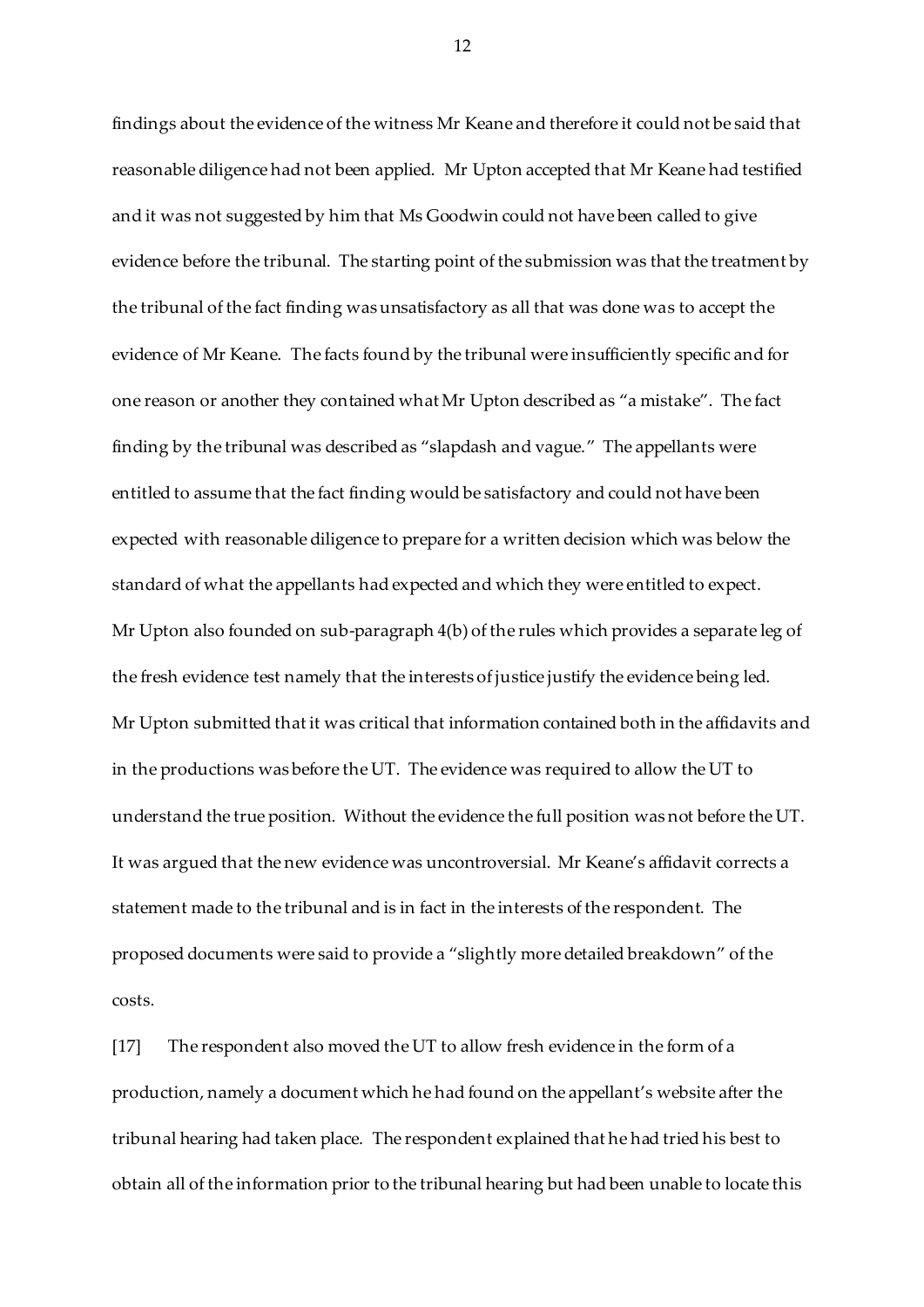particular document on the appellant's extensive website in time for the tribunal hearing. He did not know when it was made available for public inspection. The respondent advanced an argument based on the interests of justice test. He submitted the document is relevant and "will probably have an important influence on the hearing." In response to the application by the respondent the appellant averred that the documentation referred to by the respondent had been readily available on the website of the appellant as at the date of the tribunal hearing.

[18] I refused both applications to lead fresh evidence. I did not consider that either leg of rule 18 had been met. I considered that all of the proposed fresh evidence which the appellant sought to introduce could have been obtained with reasonable diligence at the tribunal stage. The submission made by the appellant in terms of rule 18,4(a)(i) is predicated on the fact finding of the tribunal being inadequate. At one point during the submission put forward by Mr Upton he characterises the fact finding as "slapdash and vague." That characterisation is not accepted for reasons that will be amplified later in this decision. If, as Mr Upton maintains, a critical finding in fact is missing, that is an error in law and an issue that the UT will require to deal with having identified that the crucial finding is missing. It may impact significantly on further procedure. However, before the final procedure can be determined the absence of a critical finding in fact requires to be established. I made clear to parties in refusing the motions for fresh evidence that I considered that the original findings in fact must be afforded significant respect. While it may be that the new evidence is uncontroversial that does not equate with competence. It needs to be remembered that the tribunal is an expert tribunal. The FtT for Scotland Housing and Property Chamber (Procedure) Regulations 2017 rule 2(2)(d) refers to the FtT dealing with proceedings "justly" and further the said rule 2(2)(d) indicates that dealing with proceedings "justly" includes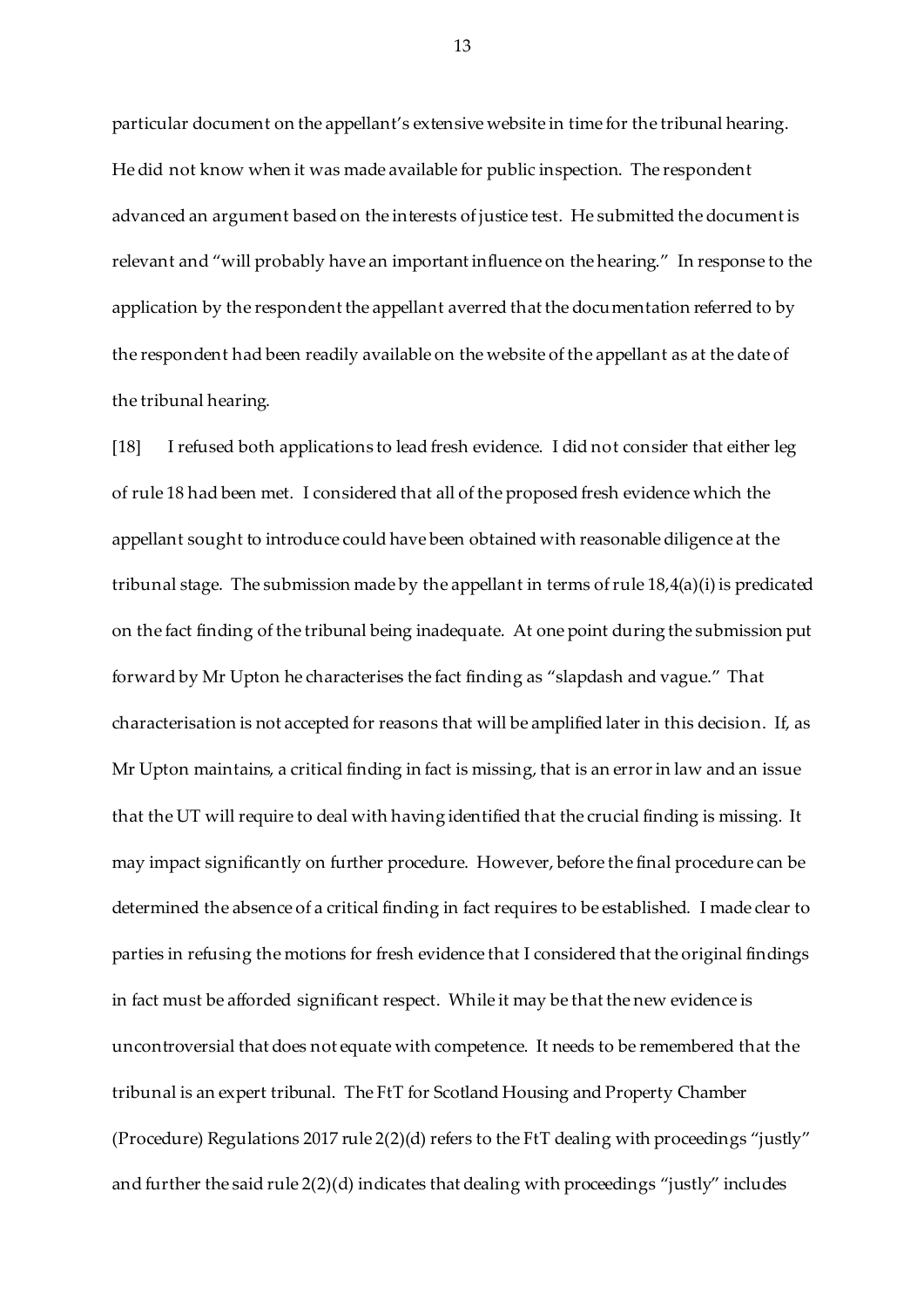using the "special expertise" of the FtT effectively. As far as the respondent's motion is concerned the information he wished to place before the UT is available on the appellant's website and it is not suggested it was not there at the time of the hearing before the tribunal. I conclude that it could have been obtained with reasonable diligence.

[19] I did not consider that the interests of justice "justify" the additional evidence being led. The function of the UT is not to rehear the case. As Lewison LJ observed in *Fage UK Ltd* v *Chobani UK Ltd* [2014] EWCA Civ 5; [2014] ETMR 26; [2014] FSR 29 at [114]:

"the trial is not a dress rehearsal: it is the first and last night of the show. This emphasizes the need to adduce all relevant evidence at the first hearing, rather than to attempt to adduce further evidence on appeal. Once the last night of the show has finished, the audience are unlikely to be interested in additions to the script."

It was suggested that the UT required to hear the new evidence to allow the "true position" to be understood. If the true position cannot be understood from the written statement of facts and reasons provided by the tribunal that may constitute an error of law. Again, it would be for the UT to recognise that there had been an error in law and to determine further procedure. Again, for reasons that will be amplified later I do not consider that there is evidence from the findings of the tribunal that it misunderstood the position.

[20] I agree with the tribunal that an appeal process is not an opportunity for a disappointed litigant to produce additional evidence or documents which they consider may have impacted on the decision which was originally made by the tribunal (tribunal decision paragraph 38). The tribunal perhaps anticipated that an attempt may be made to lead further evidence and quite clearly mentioned that such evidence would not be permitted. The parties have had an oral hearing. They had the opportunity to lead such evidence as they wished the tribunal to hear and to lodge such productions as they thought were necessary. That was clear given that Mr Keane had testified and it was not suggested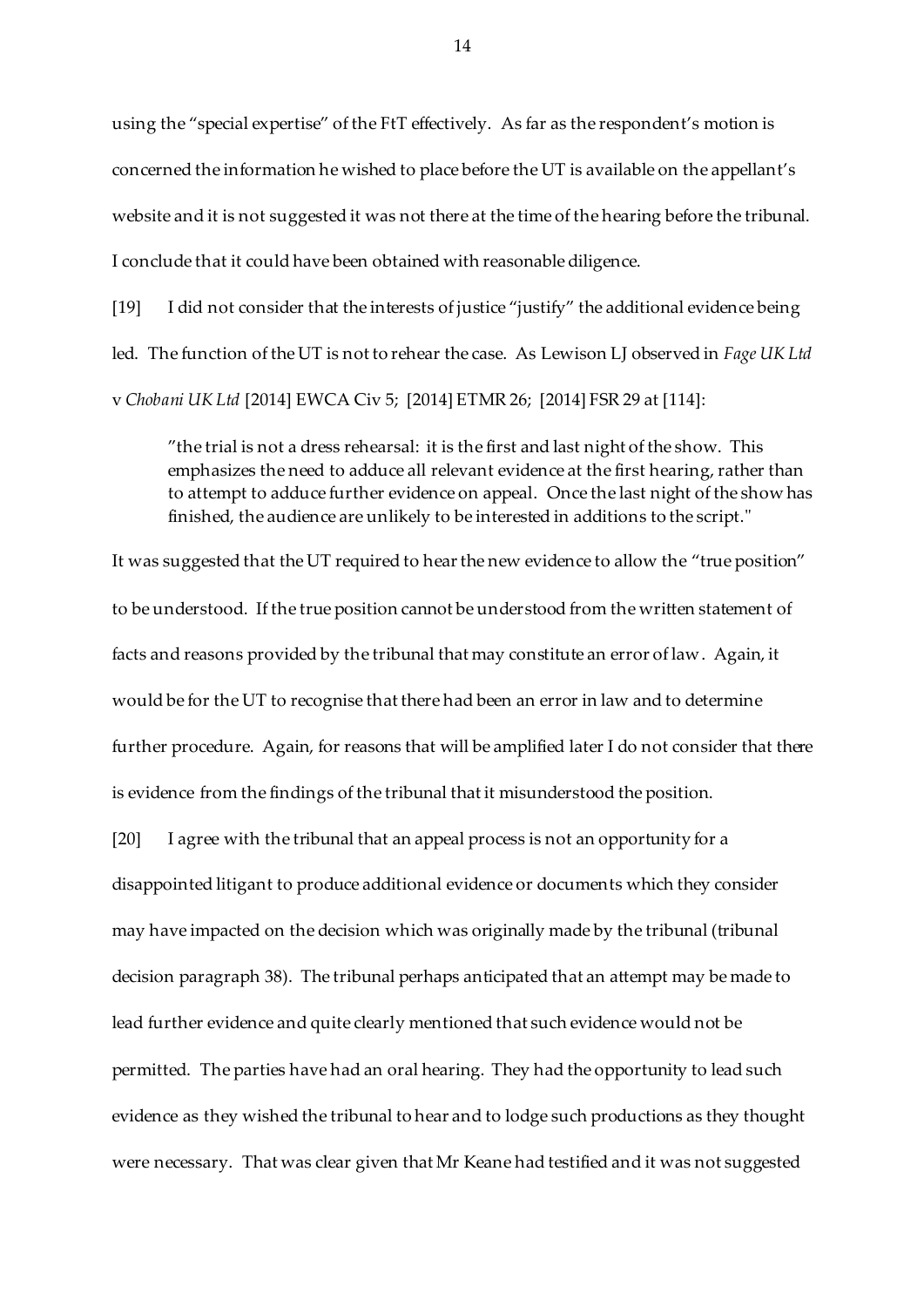that Ms Goodwin could not have been called as a witness. Both witnesses and all productions could have reasonably been made available. The interests of justice can be interpreted as including the purpose of achieving finality and certainty. To allow parties a further opportunity to introduce evidence in the circumstances of this case, particularly further evidence from a witness who has already given testimony before the tribunal is not in the interests of justice. As far as the respondent is concerned he was unable to advise as to when the document he wished to lodge became available or to positively assert that it was not available before the hearing date. Since the document he sought to introduce only "probably" would have an important influence I took the view it was not in the interests of justice for the additional evidence to be allowed.

#### **The tribunal's reasoning**

[21] In order to put this appeal in context I set out at the outset the reasoning of the tribunal. The respondent and his wife are co-owners of the property which was registered in the Land Register for Scotland on 1 September 2008. The whole of the residential tower block, including the property, is burdened by the Deed which was registered in the Land Register for Scotland on 15 January 1993. The terms of this were set out in the burdens section of the respondent's title LAN202039 on pages D1 to D16.

[22] Within the Deed the appellant is referred to as the factor. The residential tower block forming Rosebank Tower is referred to within the Deed as " the property." To avoid confusion I have referred to "the main building" or "the tower" as Rosebank Tower in this decision when referring to the terms of the Deed. Throughout, the Deed refers to the factor only in the masculine. Again, to avoid confusion I have repeated that reference throughout this opinion.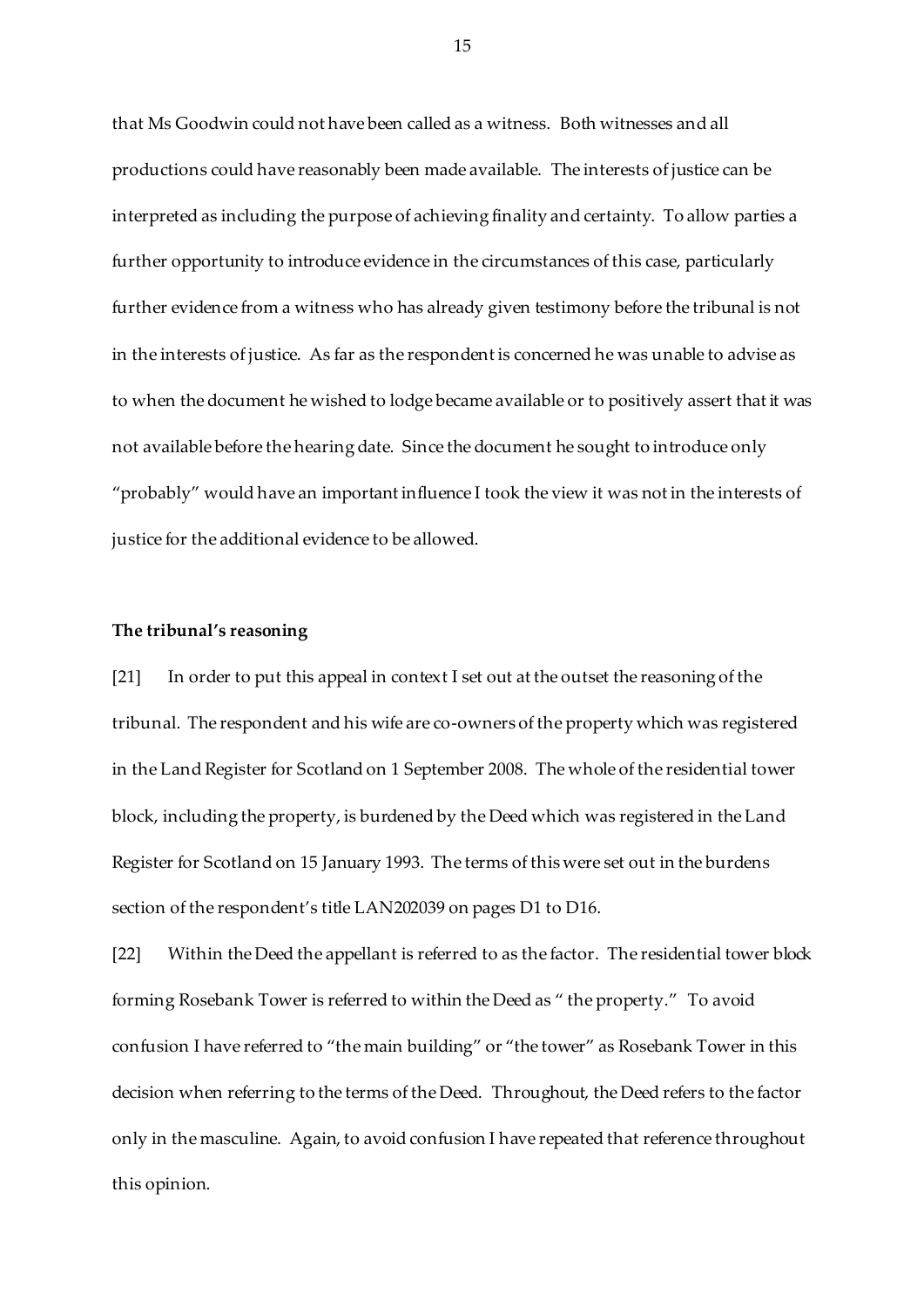[23] clause 1(6) of the Deed defines common charges as follows:

"In this deed 'common charges' means and includes:-

- (a) the whole expense incurred from time to time in respect of the repair, maintenance and renewal and any authorised improvement of the common parts;
- (b) any charges in respect of heating provided by the common central heating system;
- (c) the remuneration of the factor and the reimbursement to him of any expenses properly incurred by him in performing his duties in relation to Rosebank Tower;
- (d) the remuneration of the caretaker
- (e) any expense incurred by the District Council in the exercise of their rights under clauses 5 or 11 of the deed; and
- (f) any other expenses, however arising, in relation to Rosebank Tower which in the opinion of the factors should properly be borne by all the proprietors of dwellinghouses in Rosebank Tower".

[24] clause 11(b)(iv) of the Deed indicates that a dwellinghouse as referred to in the Deed

can be a council flat.

[25] In the Deed clause  $6(c)$  states:

"The proprietor or proprietors of each dwellinghouse in Rosebank Tower shall be liable, jointly with the proprietors of all other dwellinghouses in Rosebank Tower, for payment as herein provided of charges in respect of the heating provided by the common central heating system…and of all other common charges in the proportion of one equal share in respect of each dwellinghouse."

[26] In the Deed clause 6(e) states:

"As soon as reasonably practicable after the end of each quarter, the factor shall prepare a statement of the common charges incurred in respect of that quarter and shall furnish a copy thereof to each of the proprietors of dwellinghouses in the property (Rosebank Tower). The proprietor of each dwellinghouse in Rosebank Tower shall make payment to the factor of the proportion of the common charges payable in respect of that quarter … (i) within 10 days after the commencement of each quarter, a sum notified by the factor to each proprietor from time to time approximately equivalent to the proportion of common charges estimated by the factor as payable by such proprietor".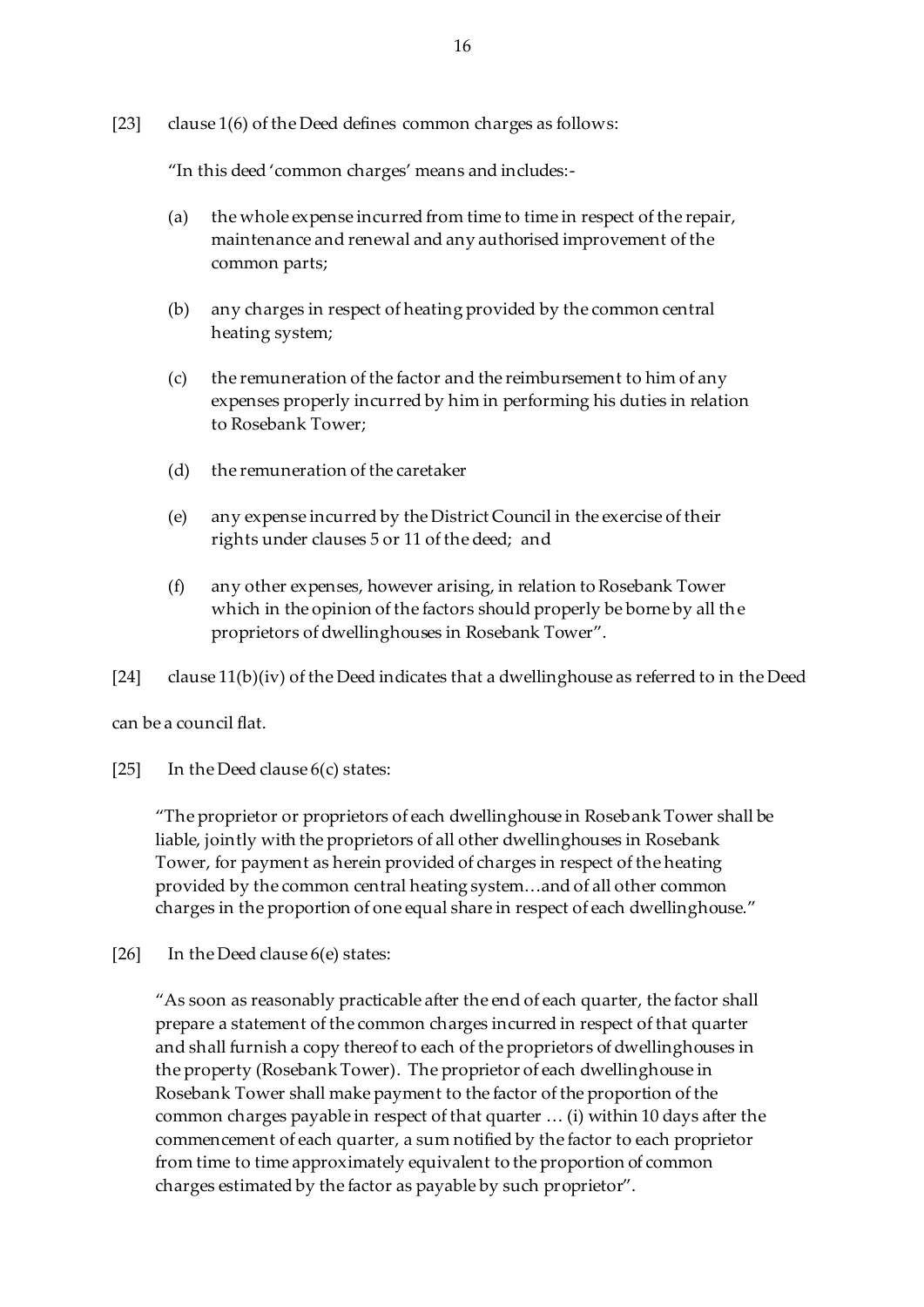[27] At issue before the tribunal was the submission of the respondent that the appellant had breached its duty under clause 6(e) of the Deed in as much as it required to issue proprietors with a quarterly statement of common charges incurred by the appellant in respect of the quarter, which charges require to be borne by the owners of all 72 flats in Rosebank Tower. It was the position of the respondent that the only basis upon which the appellant could claim management fees as part of the common charges was in terms of subparagraph (c) of clause 1(6) of the Deed. That clause referred to the "remuneration of the factor" and "to the reimbursement to him of any expenses properly incurred by him (the factor) in performing his duties in relation to the property (Rosebank Tower)" to which the factor was entitled under clause 9(c) of the Deed. Clause 9(c) provided the factor with an entitlement to remuneration to be determined by those by those entitled to appoint him. The respondent submitted that as the appointment contemplated by the Deed related only to the Rosebank Tower block, the remuneration in turn must relate to the general management and administration of the Rosebank Tower block only. Alternatively, if the management fee was not "remuneration" in terms of the Deed it fell under the heading of "reimbursement of expenses properly incurred*"* part of clause 1(6)(c). On either view it was a common charge and fell to be borne by each of the 72 flats in terms of clause 1(6((c).

[28] It was claimed by the respondent before the tribunal that he had carried out various investigations with the appellants which had revealed a practice whereby block charges and repairs including caretaker fees were ascertained for Rosebank Tower and were divided between the 72 flats. However, the appellants' e-mail to him of 5 June 2019 revealed an inconsistency in that the management fee was ascertained for all 8518 properties apparently factored by the appellants across their local authority area and then divided amongst all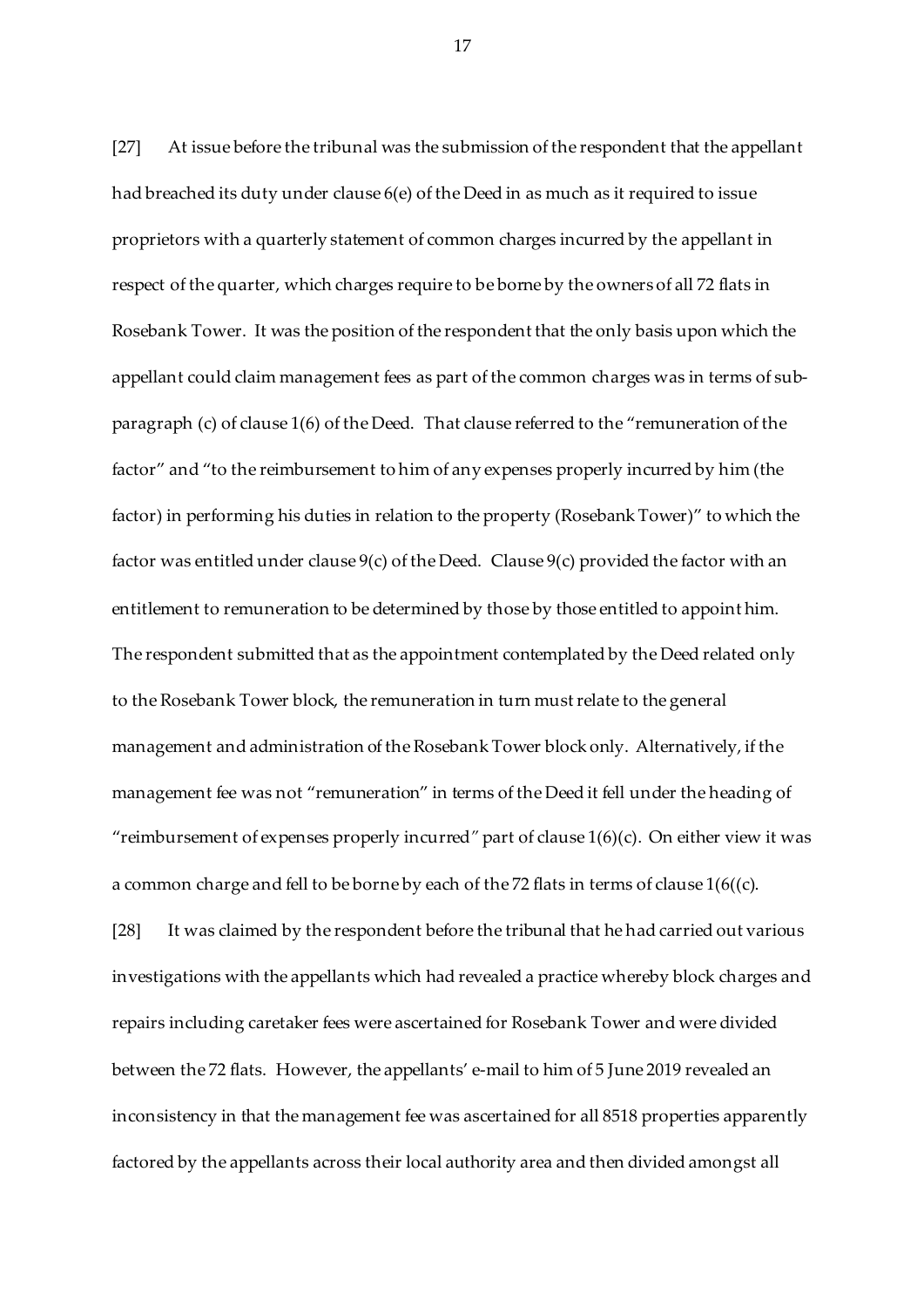8518 private owners. That which was provided for within the Deed was not being followed. The respondent submitted that the appellant's management fee should be restricted to the management of Rosebank Tower.

[29] In the respondent's submission clause 1(6)(d) of the definition of common charges included the caretaker's remuneration. That was the remuneration for the caretaker of Rosebank Tower. The appellant's management fee should be restricted to their management of Rosebank Tower. Both elements would then fall to be divided by the number of flats, namely 72, pursuant to clause 1(6)(c) of the Deed.

[30] In so far as the common charges were concerned (clause  $1(6)(a)$ ), these were apparently split between the 72 flats. The respondent queried why the management fee should be treated differently from the other common charges. The respondent then referred to various Written Statements of Services (hereafter "the WSS") which had been issued by the appellant. In particular, he referred to a statement issued in January 2018 by the appellant wherein it is stated:

"The title deeds for the property will provide conditions relating to the management and maintenance of common parts, how decisions are to be taken, how costs are to be apportioned between owners and how arrangements are to be made for paying for maintenance".

[31] The respondent referred to a further WSS issued in September 2019 which informed him that the title deeds for the block would confirm owners' responsibilities for payment of service charges and management fees. "Management fee" was defined as representing the cost of administration and carrying out of the property management duties. In short, the submission of the respondent before the tribunal was that both the Deed and the WSS provided by the appellant made it clear that the fees charged should provide the cost of providing the service only to the commonly owned parts of the tower block of which his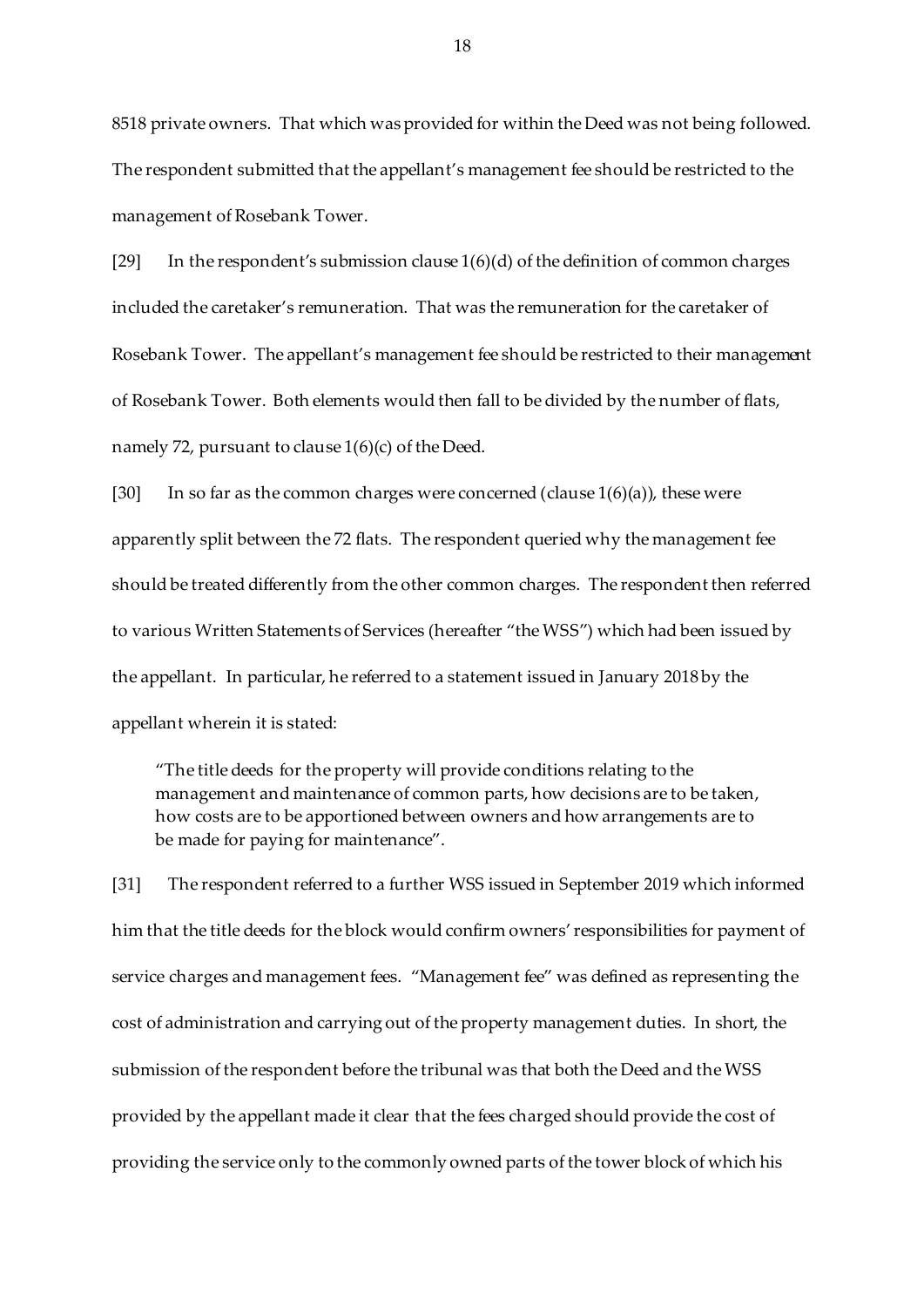property formed part (Rosebank Tower) it was not apportioned in accordance with the title deeds.

[32] The argument presented by the appellants before the tribunal was that the private flats and the council owned flats were administered by the appellants separately. The appellants did not require to communicate with the proprietors of the council flats since the appellants themselves were the proprietor. The respondent was charged the same management fee as the other proprietors of the private flats. Administratively, the appellants met expenditure relating to the council flats in Rosebank Tower from a general income derived from its estate management services. Further, as registered social landlords the appellants were not statutorily entitled to use income from their tenants to assist in the provision of factoring services to private homeowners. The appellant's submissions, put shortly, before the tribunal were that local authority law prevented the division of the costs amongst all of the owners .

[33] The tribunal accepted that the management (or factoring) fee was not "remuneration" in terms of clause  $1(6)(c)$  of the Deed. However, the conclusion which the tribunal reached was that the cost of the services spoken to by Mr Keane, the appellant's factoring manager, as falling within the management fee fell within clause 1(6)(c) as an "expense properly incurred by the factor". This was provided that the services related to the appellants duties in relation to Rosebank Tower and not other factored communities. The tribunal accepted the respondent's submission that the cost of these services were thus "a common charge" in terms of the Deed.

[34] The tribunal concluded that the appellants have a duty under clause 6(e) (as read in conjunction with clause 6(c)) to issue a statement of common charges which included both the "direct" and "shared" costs as mentioned by Mr Keane. Further, these costs required to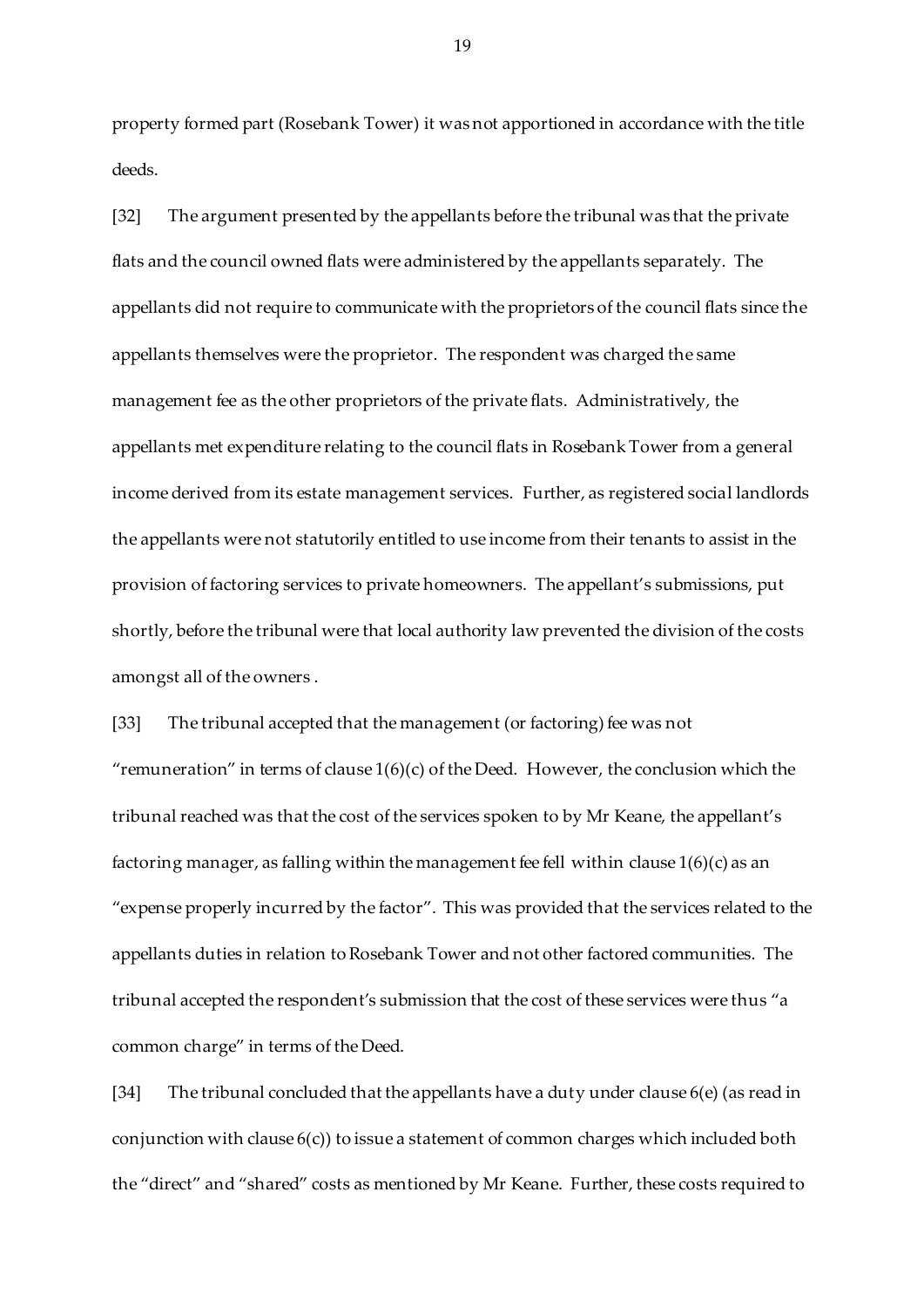be apportioned to Rosebank Tower together with a notification to the proprietor that they will require to pay a 1-72<sup>th</sup> share of all common charges including those costs but excluding common central heating costs.

[35] The tribunal recognised that the appellants as proprietors of the council flats "might require" to bear the cost of some of the services for which the appellants or their tenants in these flats gain no benefit. However, the tribunal considered that against the terms of clause 1(6)(c) and concluded that in their view the terms of the Deed were clear, namely that all dwellinghouses had to bear "common charges" equally with the exception of the common central heating. This formed part of the legal basis of the appointment of the appellants as factors and it required to be followed.

[36] The tribunal accepted Mr Keane's evidence, and concluded on the basis of that evidence that the costs which he has described fell within the terms of clause  $1(6)(c)$  of the Deed. Mr Keane explained in evidence *"*how the annual management (or factoring) fee is calculated" and amplified this by reference to various documents and productions. He both categorised and listed various costs.

[37] It is also important to draw attention to the WSS (tribunal paragraph 14) which was issued by the appellants in January 2018. Therein it is stated:

"The Title Deeds for the property will provide conditions relating to the management and maintenance of common parts, how decisions are to be taken, how costs are to be apportioned between owners and how arrangements are to be made for paying the maintenance. …

… our management fee represents the cost of administration and carrying out of the property management duties highlighted in this guide".

[38] The WSS before the tribunal which was issued by the appellants makes reference to the title deeds as regulating the services which are provided. It was recognised that before the tribunal the appellant took issue with the submission that the management fee is part of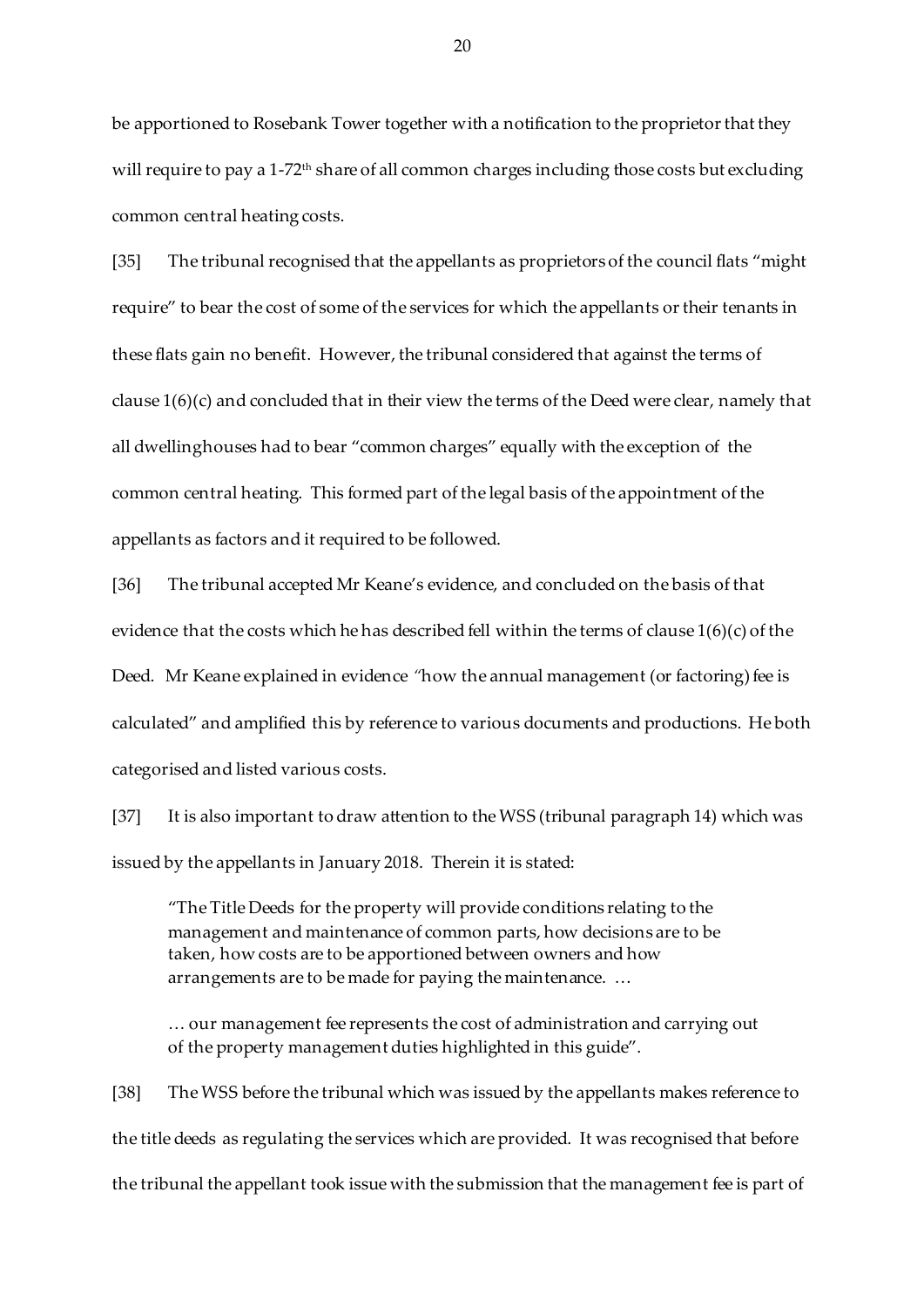"the remuneration of the factor" in terms of clause  $1(6)(c)$ . The appellant's position was sustained in that regard by the tribunal. The finding was that the services spoken to by Mr Keane were an expense properly incurred by the factor in performing his duties in relation to Rosebank Tower. In so deciding it is clear that the tribunal carefully considered the submissions before it and discretely categorised the services as those covered by clause  $1(6)(c)$ . It needs to be remembered that this is an expert tribunal whose membership is not limited to legal members but includes a member with experience in housing and property matters.

#### **Title and interest of the respondent to raise the initial action**

[39] One ground of appeal brought by the appellant is that the tribunal erred in law in holding that the respondent had title and interest to bring the application. Such an argument was not raised before the tribunal. Coming in the way that it did and at the stage in proceedings that it did there is a strong argument that the submission should be refused for those reasons alone. However, the ground sought to raise an issue of competency which is always a matter that is *pars judicis* (the part of the judge) I deal with this issue first as the outcome is fundamental to the progress or otherwise of the appeal. It is argued that it is a general principle of civil litigation that a party who seeks a judicial remedy must set forth title and interest to demand it. Litigation which pursues no practical interest is an incompetent waste of the public resources of the tribunal. The basis of the argument appears to be that the respondent conceded before the tribunal that were he to be successful in his argument that the practical result may be that he had been paying less than he should have done. While it is now conceded that the respondent has title to sue it is contended that he does not have an interest to sue. It is submitted by the appellant that it was conceded by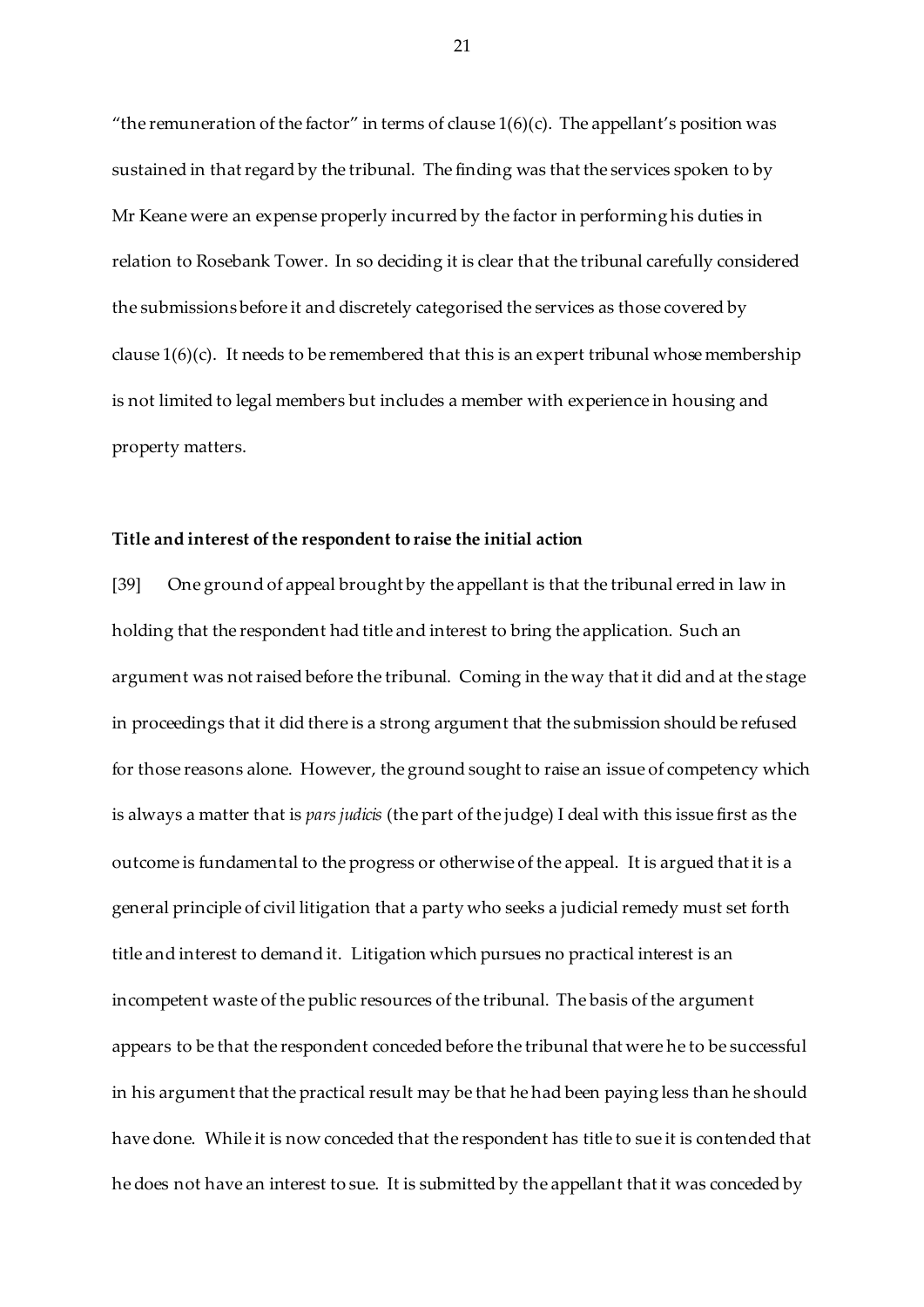the respondent that his argument was advanced as a "matter of pure academic principle". Further it was argued that the respondent is not a public defender and is not acting for any others. Mr Upton described the litigation variously as "sterile", "trivial "and "time wasting." He so categorised the action upon the basis that by his calculation the most that could be achieved by the respondent was an annual saving of £28.51 which he categorised as "Only part of the direct costs which the respondent is objecting to". Indeed, it was submitted by Mr Upton that the respondent cannot aver that the whole of the sum of £28.15 is objectionable as it may be that some part is justifiable. In short, the argument advanced by Mr Upton was that the respondent is not saying that he was overcharged, just that he might be being overcharged. That is based on the premise that the respondent sought no pecuniary remedy before the tribunal and because the respondent conceded (tribunal decision, paragraph 22) that the outcome of his application could entail financial disadvantage to him and other homeowners.

[40] In response the respondent has indicated that the tribunal held that the application made by the respondent met the requirements of the 2011 Act. It was argued therefore that the tribunal having heard his application and adjudicated thereon that there is now no requirement to disclose an interest to sue. The respondent maintained that he does have an interest to sue. He is of the view that he was being over charged. He advised that the calculation of the precise amount by which he is being overcharged is very difficult to determine. The situation has been ongoing since 2011 and if not judicially resolved it may continue for another 30 years or until Rosebank Tower is demolished. The practical interest was for a determination to be made regarding a statutory obligation.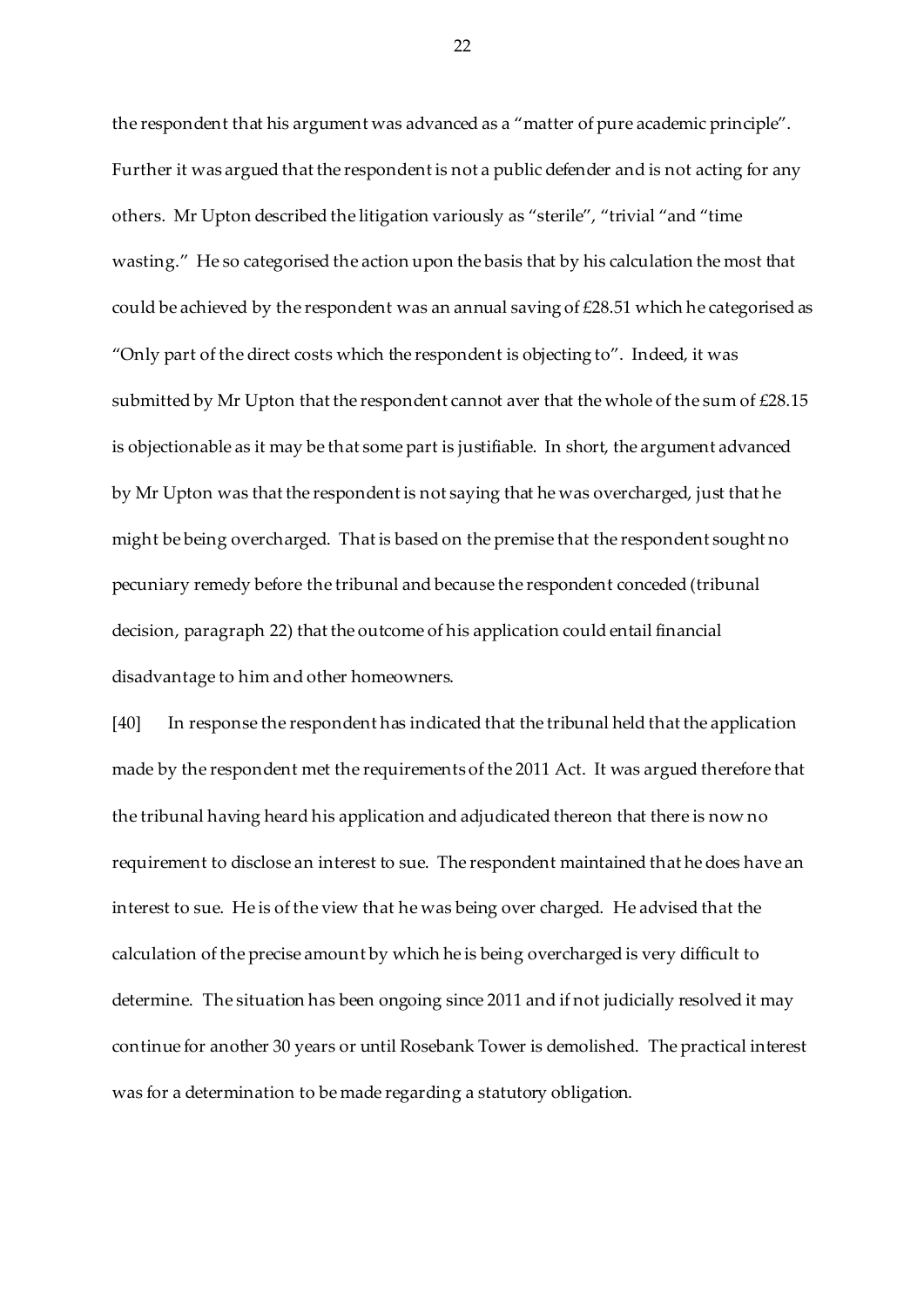#### **Decision on title and interest to sue**

[41] It is clear from the decision of the tribunal that the respondent was not seeking any remedy relating to past statements of common charges and notifications that he had previously received. He was not looking for a monetary remedy in terms of compensation. His application was upon the basis that future bills from the respondents require to divide all charges by 72, in accordance with the Deed to which the property was subject. He further indicated that there was no urgency.

[42] The respondent is a homeowner. He is the infeft proprietor of the subjects at 15 Rosebank Tower. Within the note of argument presented by the appellant it is argued that it is a general principle of civil litigation that a party who seeks a judicial remedy must set out title and interest to demand it. While it is now conceded that the respondent has title to sue it is contended that he does not have an interest to sue.

[43] I do not accept that the definition of "pure academic principle" can be applied to the application. Rather, it appears clear that what the respondent was seeking was a proper application of the terms of the Deed of Conditions. On any view as an infeft proprietor he is fully entitled to require that the granter of the Deed of Conditions carry out its obligations in accord with the Deed of Conditions. To categorise the application as being purely academic is inaccurate. For the reasons given by the respondent I consider he has an interest to litigate. He is making monetary payments to the appellant. The interest to sue "may be small." (MacPhail, Sheriff Court Practice, 3rd Edition Paragraph 4.33). A concession by the respondent that he may require to pay more to the appellants in terms of the management fee does not deprive him of the interest to sue. It is specifically averred by the appellant within the written submissions presented that a consequence of the respondent's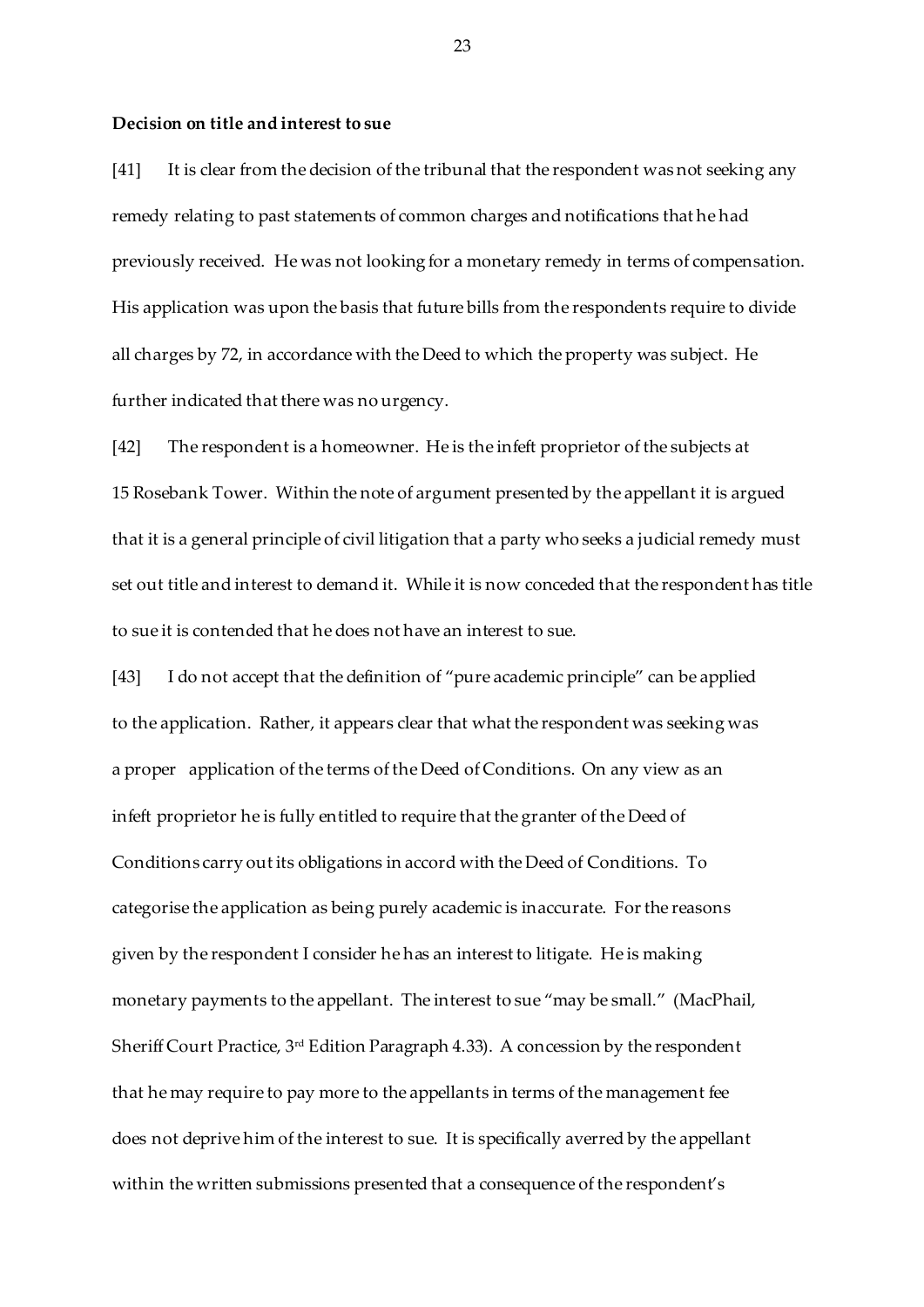success may be to deprive him of the benefits of economies of scale currently existing and thus the costs of provision of factoring services would increase. That is entirely distinct from the respondent having an interest to sue. It is an economic risk which the respondent has elected to take.

[44] The Deed in this instance was registered in the Land Register of Scotland on 15 January 1993 (Finding in Fact 5, (e) of the decision of the tribunal). Section 17 of the Land Registration (Scotland) Act 1979 provides that a land obligation specified in such a deed becomes a real obligation affecting the land to which applies on the recording (registration) of the Deed of Conditions in the Land Register. Equally, it is clear that if a Deed of Conditions is executed at the commencement of any development without any express statement of disapplication any future purchaser of a property has the assurance that the conditions will apply throughout the whole development. To categorise or describe this litigation as being one with no practical interest is a misdescription. In my view there is no doubt that as a homeowner who is the subject of a Deed of Conditions the respondent clearly has title and interest to bring the application.

[45] It also needs to be remembered that the respondent raised this issue with the appellants at the outset. In terms of the Findings in Fact of the tribunal the respondent made a formal complaint to the appellant which took issue with the basis of charging the management fee by the appellants in terms of the deed of conditions. The appellants rejected same and drew to the attention of the appellant his entitlement to raise an action before the FtT (tribunal decision paragraph 5(q)). The respondent duly raised proceedings. Having directed the respondent to the tribunal and having raised no issue about title and interest before the tribunal it is perhaps surprising that this issue was raised for the first time at appellate stage.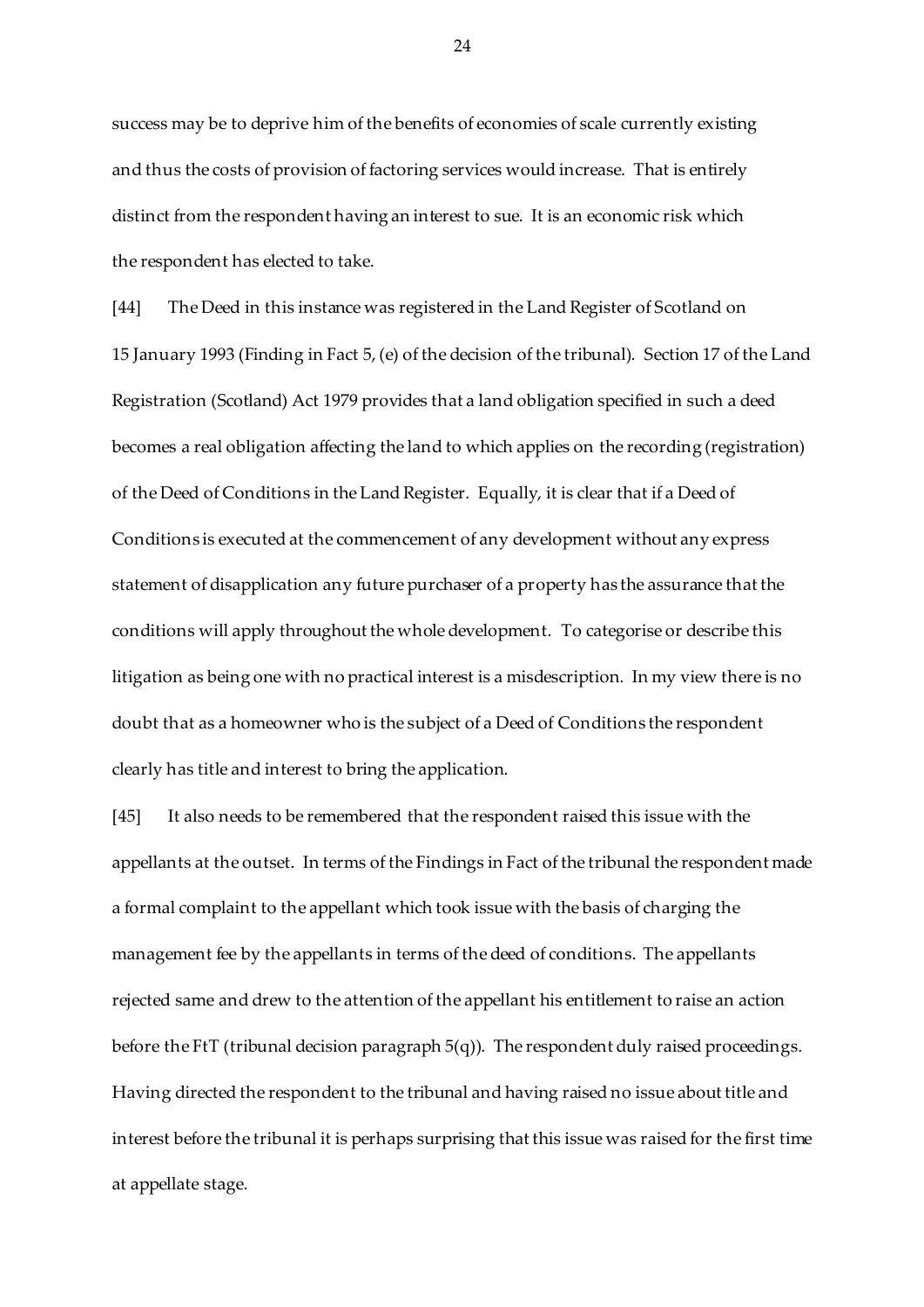## **The fact finding of the tribunal**

[46] Having dealt with the issue of the respondent's title and interest I now require to deal with the issue of the fact finding of the tribunal. Although no specific permission to appeal was given in relation to this issue it was argued by the appellant that a specific and critical finding in fact was missing from the tribunal decision. Indeed the submission that additional evidence should be allowed to be led relied to some extent on this submission. It is argued that there is no finding that the factoring fee is charged for services provided to council tenants and that the appellant or its tenants received benefit. As I understood the submission it was argued that the tribunal found that the factoring or management fee was for the private properties only, and because it did not make the necessary finding that the appellant or its tenants did not receive any benefit that omission was critical. The factual situation was acknowledged by the tribunal (tribunal decision paragraphs 25 and 29.) The tribunal acknowledged that it could see that the current factoring arrangement **might (**my emphasis**)** require the appellants as proprietors of the council flats to bear the cost of some services for which the appellants or their tenants in those flats gained no benefit. The use of the word "might" is of importance as its inclusion precludes the making of a finding in fact in the terms argued by the appellant. The use of the word "might" accommodates the possibility that it may not the case that the appellants would need to bear costs for which they or their tenants gained no benefit. The respondent did not accept the position referable to benefit and advised the UT that in his view the appellant and its tenant did benefit from the factored amenities.

[47] The tribunal acknowledged that the solicitor for the appellant before the tribunal explained that the reason for the distinction between the management fee and other charges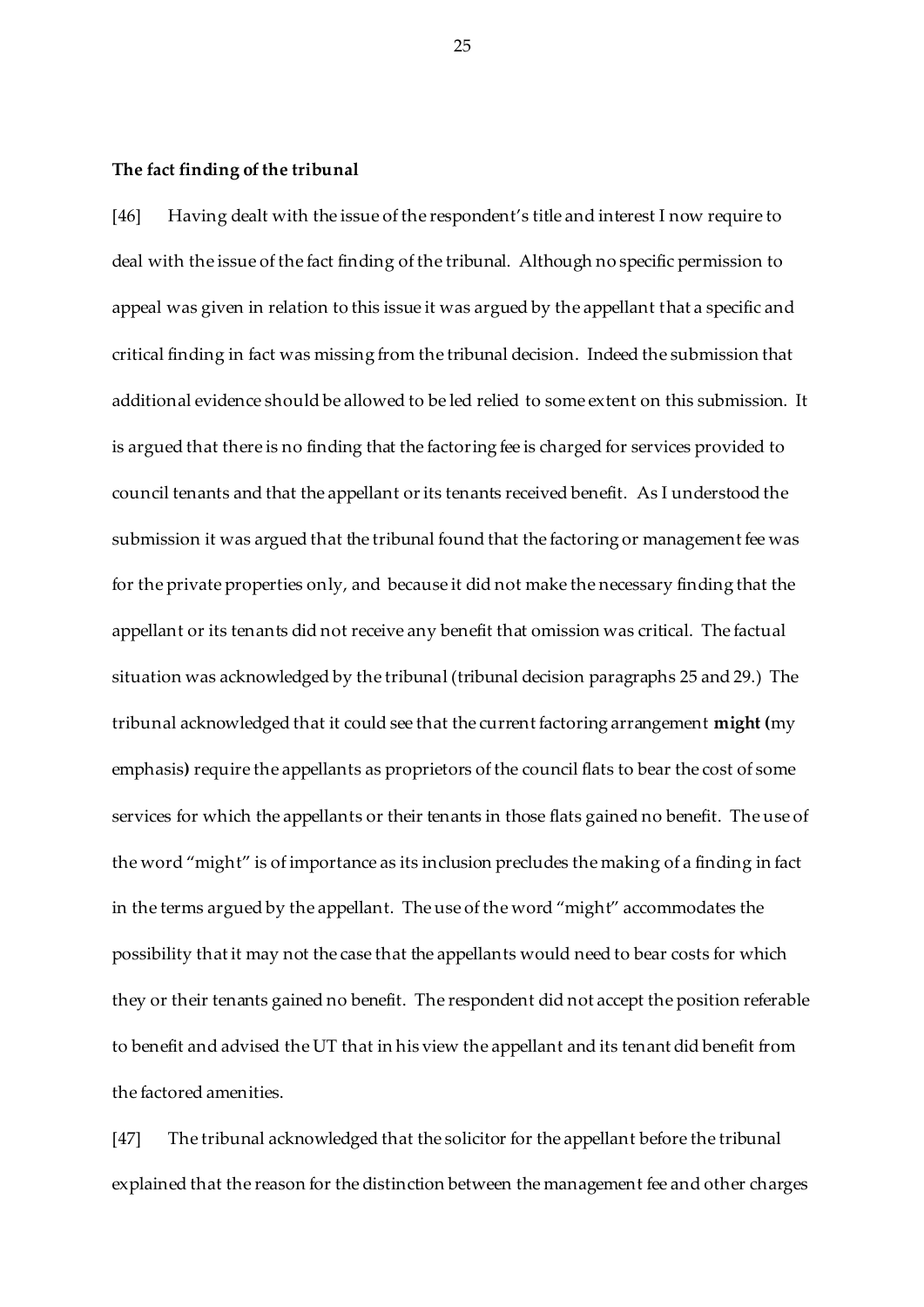was that while the council flats gained benefits from the other charges they did not gain benefit from the management fee. The witness Mr Keane does not appear to have been asked about the recipients of the benefits of the factoring. It is not clear that the tribunal necessarily accepted that the council tenants gained no benefit from the factoring service. Absent a specific question to a witness it would be difficult for the tribunal to make such a finding in fact.

[48] The question for the UT is whether the absence of a finding in fact to that effect is an error in law. I do not regard it as critical. The situation is not as finite as was argued by Mr Upton. The submission of the appellant does not distinguish between the issues of cost and benefit. Simply because one party is not charged does not mean it does not benefit. The appellant has a number of reasons referable to its other capacities why it may allocate charges in certain ways. Given the dispute between parties as to whether the appellant and its tenants benefit from the factoring service it is perhaps not surprising that there is no finding in fact. It was also argued before the tribunal that the reason the factoring cost was not apportioned equally between all of the occupants (both tenants and owner) was due to local authority law which prohibited the appellant from obtaining "remuneration" for its factoring services. That does not necessarily mean that there was no benefit to the appellant and its tenants from the factoring service. In my view the suggested finding in fact is not crucial and its absence can be explained by the way in which the case was presented before the tribunal. The issue of whether the council flats gained benefit was acknowledged by the tribunal in its decision.

[49] It is not disputed that the tribunal is under a duty to provide adequate and proper reasoning (*Wordie Property Co Ltd* v *Secretary of State for Scotland* 1984 SLT 45 at 348). The decision of the tribunal was based on an interpretation of the Deed. The fact that one of the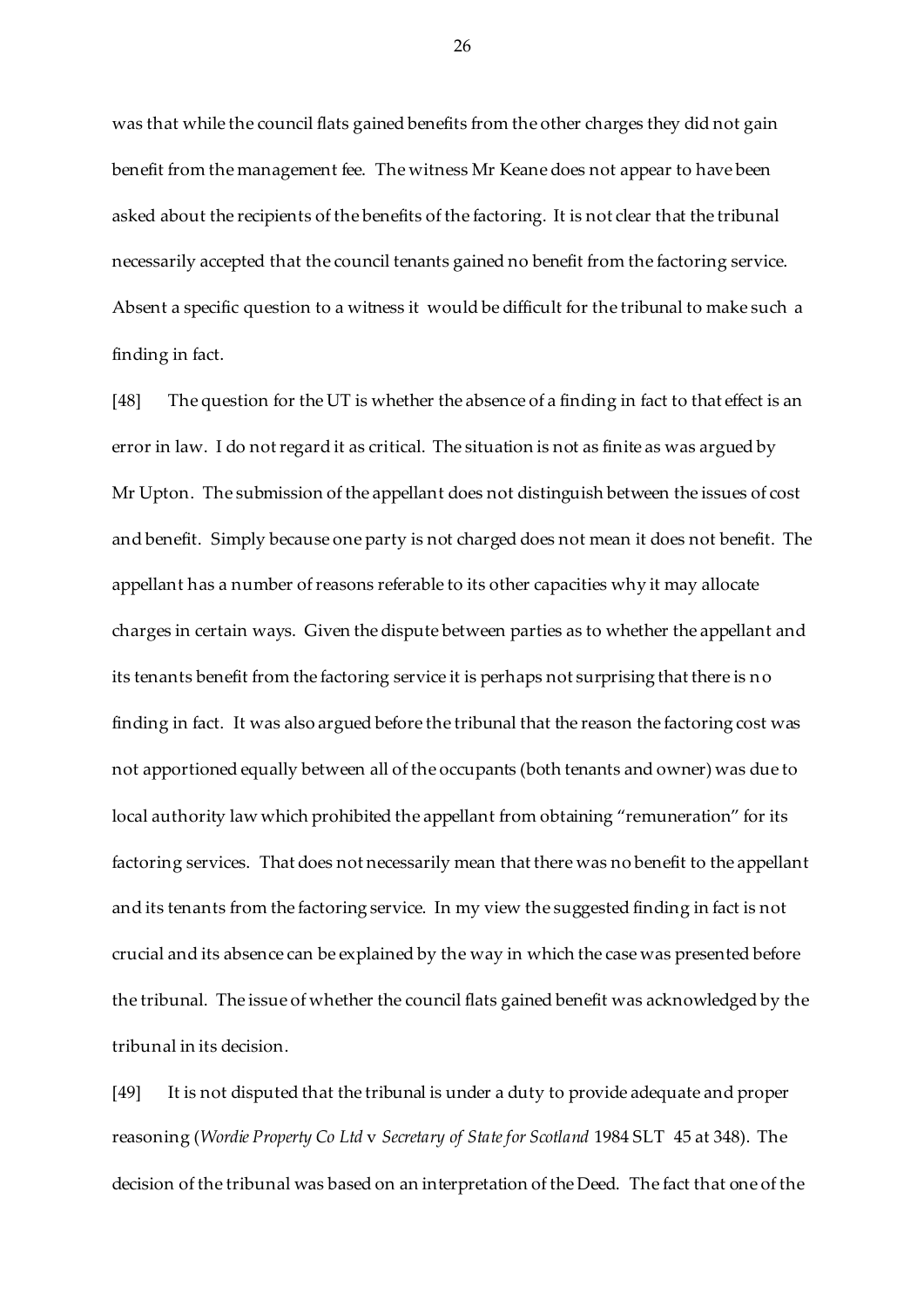potential consequences of the current arrangement is not specifically incorporated into a finding in fact is not crucial firstly because it is not clear that the tribunal could have made the requested finding on the basis of the evidence and secondly because its inclusion as a finding would have made no difference to the outcome.

[50] In *AH (Sudan)* Lord Hope, at paragraph 19, said the following:

"I agree also with what Baroness Hale of Richmond says about the caution with which the ordinary courts should approach the decision of an expert tribunal. A decision that is clearly based on a mistake of law must, of course, be corrected. Its reasoning must be explained, but it ought not to be subjected to an unduly critical analysis. As your Lordships have indicated, there are passages in the decision that is before us which might, when read in isolation, suggest that the tribunal misdirected itself. But I am quite satisfied that the decision as a whole was soundly based, and that a more accurate wording of the passages that have attracted criticism would have made no difference to the tribunal's conclusion on the facts that the Secretary of State's refusal of asylum in these cases should be upheld."

[51] Significant general criticism was made of the fact finding process of the tribunal. In considering the tribunal's approach as to "what costs are charged by way of management or factoring fee?" one looks to the evidence of Mr Keane. The factoring fee is calculated by reference to a number of different outlays and costs which relate to; firstly, direct costs such as ,factoring staff, central support (eg office IT), direct administration (postage, stationery, printing ink )service management and debt recovery. Secondly, shared costs, which relate to inspections, instructions of work, housing and investment team costs, housing support costs, health and safety inspections in relation to common works, homeowner's enquiries (eg antisocial behaviour), disputes with homeowners, property council and property committee meetings where required.

[52] It is clear that the tribunal had a number of different functions and costs illustrated to it. These are described by Mr Keane as the annual factoring or management fee. The tribunal clearly had regard to clause 1(6)(c) of the Deed of Conditions. It discounted the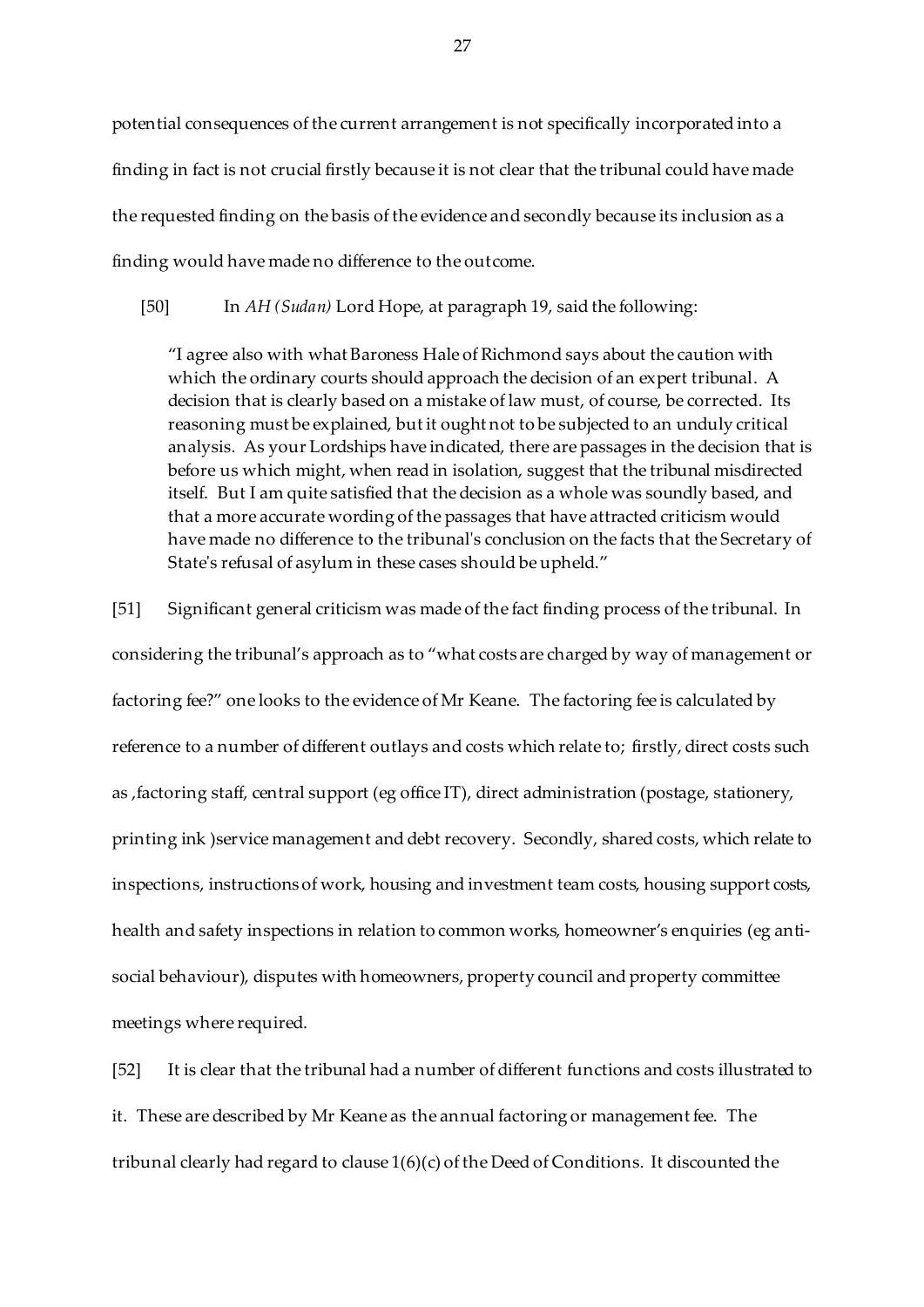categorisation of the management fee as being "part of the remuneration of the factor" and one can well understand why it did. That was a finding open to the tribunal on the basis of the evidence before it. The various costs which are listed are not and could not constitute the remuneration of the factor

[53] However, the tribunal then invited submissions from the appellants as to whether the costs spoken to by Mr Keane could be categorised as the "reimbursement of the factor of any expenses properly incurred by him in performing his duties in relation to Rosebank Tower?" The appellants relied on their submissions that the appellants were prohibited by local authority law from being remunerated for their factoring services. Further, the appellants distinguished between the management fee and other charges and submitted that while the council flats gained benefit from the other charges they did not gain benefit from the management fee. The services described by Mr Keane were purely for the benefit of the private homeowners within Rosebank Tower and the council flats gained no benefit. No submissions were made, despite an invitation so to do, in relation to the WSS provided to the respondent by the appellant.

[54] The WSS was referred to by the tribunal in its decision. It was issued by the appellant to the respondent. Having heard evidence the tribunal formed the view that the list of functions narrated by Mr Keane were expenses properly incurred by the factor in performing his duties in relation to Rosebank Tower. Given the nature of the costs and functions and the fact that the witness led was the appellant's factoring manager it was a reasonable conclusion by the tribunal that the narrated functions would involve outlays by the factor and that the reimbursement of expenses involved would be covered by clause 1(6)(c), the section of the Deed specifically referable to factor's remuneration and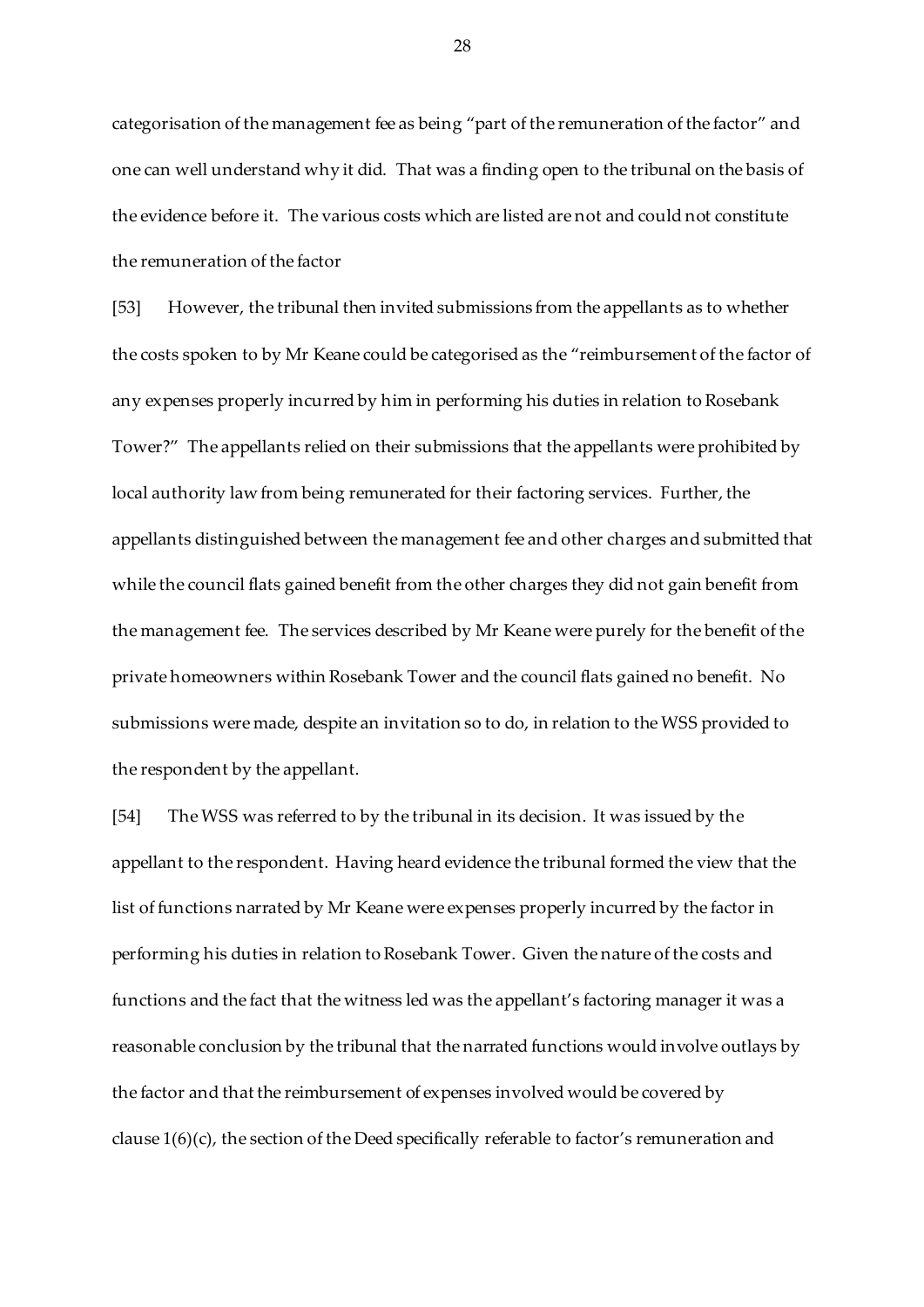reimbursement of expenses incurred by him in performing his duties in relation to Rosebank Tower.

[55] Where, as here, a challenge is based on a failure to give reasons, in some cases quite minimal explanation might suffice; reasons could be stated briefly, and the level of detail required would be dictated by the issues requiring determination. The informed reader should be left in no real or substantial doubt as to why the decision was taken: *Stefan* v *General Medical Council* 1999 1 WLR 1293, p1201F; *South Bucks District Council* v *Porter (No 2)* [2004] 1 WLR 1953, paragraph 36. In my view there is no doubt as to why the decision was taken. It also needs to be remembered that the tribunal decision is governed by the evidence and submissions which parties elect to place before it. The tribunal did not have the benefit of the comprehensive submissions made by Mr Upton. The tribunal is obliged to make its decision on the basis of the evidence and submissions which it has before it at the time of the hearing. During the course of these proceedings the appellant's legal representative was specifically asked about the WSS and about whether the costs spoken to by Mr Keane could be categorised within clause 1(6)(c) of the Deed. The appellant's legal representative had no submissions to make in relation to either issue (tribunal decision paragraph 20). Certain of the examples put forward by Mr Upton in support of his argument were not put to Mr Keane. While I recognise that certain examples are now being raised for illustrative purposes, conclusions in relation to those examples are reached with which both the witnesses and the expert tribunal may take issue. For example, the arrangements for the allocation of costs for court proceedings to recover factoring charges is and the subsequent allocation of recovered funds are matters which will likely be within the knowledge of Mr Keane. The issue was not raised with him in evidence and as such the Upper Tribunal cannot know if the factual premise of the example contained within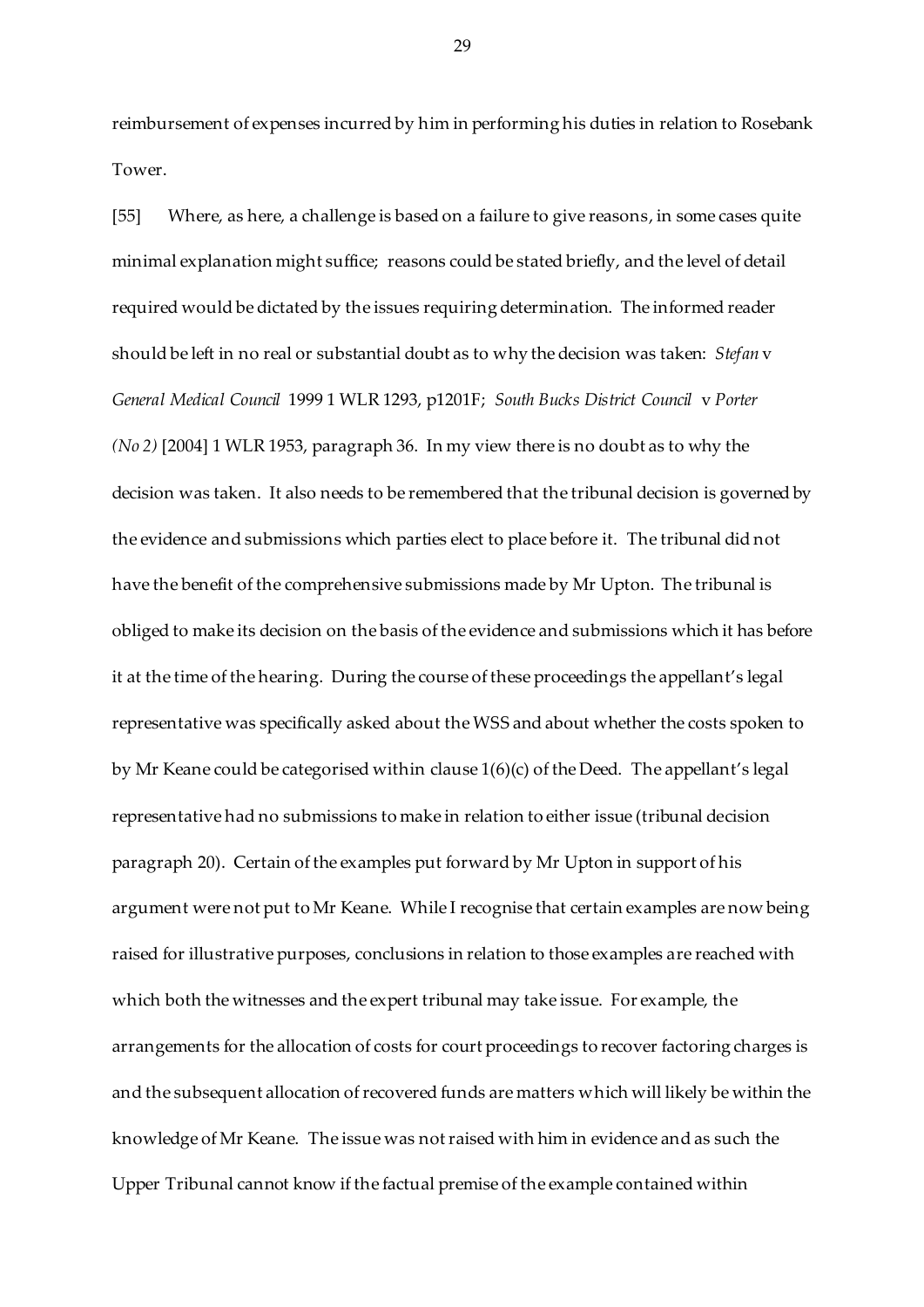paragraph 47 of the appellant's written note of argument and subsequently developed by Mr Upton is accepted by Mr Keane or not.

[56] The fact finding and reasoning of the tribunal in relation to the presented evidence and submissions relative thereto does not disclose an error in law. Criticism was made by Mr Upton that the tribunal did not address the separate questions of how the management fee was calculated and how it was divided up. I disagree. Mr Keane and the respondent provided evidence which formed a basis to allow the tribunal to address both its basis and its calculation. The list of functions narrated earlier form the basis of the calculation and the respondent's uncontested account of the basis of the division was considered and addressed by the tribunal in its determination.

#### **Incorrect interpretation of title conditions**

[57] Mr Upton categorised the main substantive issue within the appeal as involving two matters; "(i) what costs are charged by way of management fee?" and " (ii) under which of any of heads (a) to (f) in clause 1(6) that fee consequently falls?" relative to the proper construction of the Deed of Conditions. From the Findings in Fact made by the tribunal it is noted that Rosebank Tower is a residential tower block in Cambuslang, South Lanarkshire. There are 72 flats within it including the respondent's property which is flat number 15. The property includes a share of the common parts of the residential block. Nineteen of the flats are owned by private owners (hereafter "the private flats") and the other 53 flats are owned by the appellant and let out by them to tenants (hereafter "the council flats").

[58] On behalf of the appellant it was submitted before the tribunal and before the UT that the council flats were administered separately by the appellant. The appellant did not require to communicate with the factors of the council flats since the appellant themselves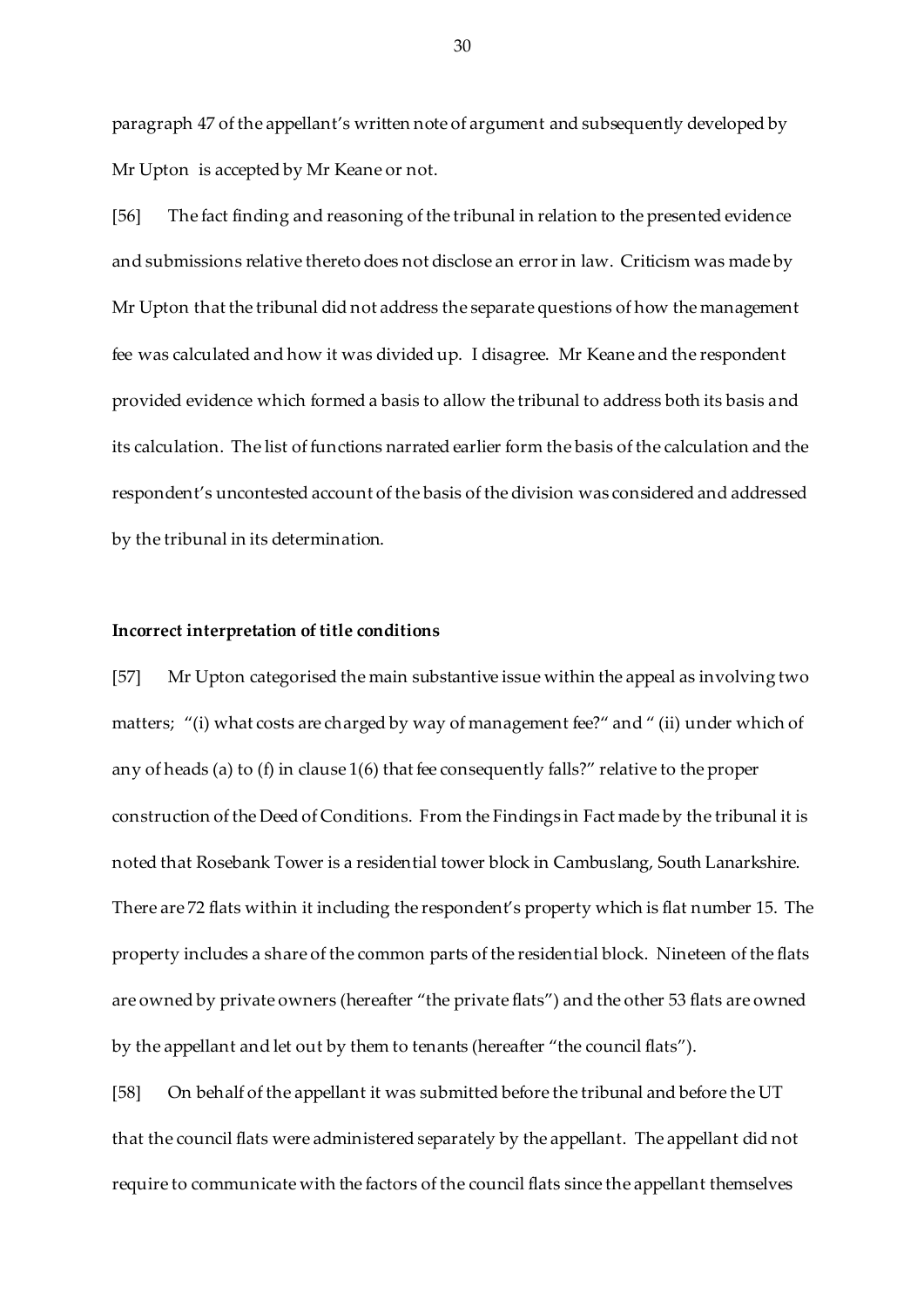were the proprietors. The respondent was charged the same management fee as other proprietors of private flats. The appellant met expenditure relating to the council flats in Rosebank Tower from its general income derived from its estate management services. A point was made before the tribunal that because the appellant is registered as a social landlord it is not entitled to income from its tenants to assist in the provision of factoring services to private homeowners.

[59] The basis of the charges was explained to the tribunal by Mr Keane, who is the factoring manager of the appellant. The appellant calculates their costs in relation to all 8,518 properties which they factor. These costs are divided into (a) direct costs and (b) shared costs. The direct and shared costs respectively were then divided equally between all 8,518 factored properties to give an annual figure of £67.81 per property for direct costs and £49.51 per property for shared costs. The tribunal specifically asked the appellant's representative about whether the costs spoken to by Mr Keane would fall under the last part of clause 1(6)(c), namely *"*the reimbursement to the factor of any expenses properly incurred by him in performing his duties in relation Rosebank Tower." And no submissions or representations were made thereon (tribunal decision paragraph 20).

[60] In answer the reason that was advanced for the distinction in approach between the management or factoring fee and other charges was that while the council flats gained benefit from the other charges they did not gain benefit from the management fee. Services to council tenants within the tower were provided by other sections of the council. The services described by Mr Keane were purely for the benefit of the private flats and the council flats gained no benefit. It was submitted that the appellant's approach to the factoring fees gave owners of private flats in Rosebank Tower the advantage of the appellant's economies of scale. It was also said there was a cross-subsidy of private flats in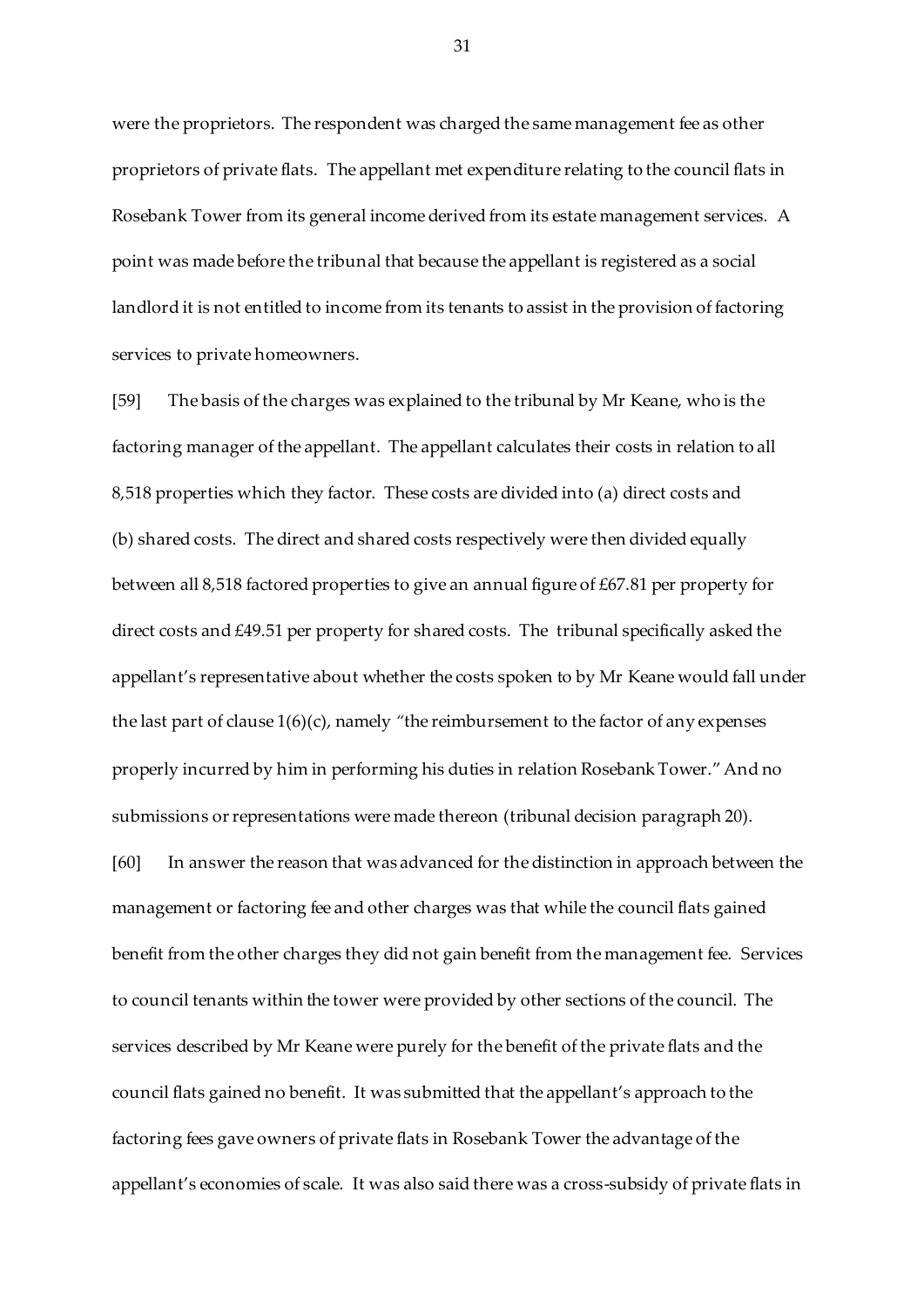tower blocks who generally received more services than factoring customers in more traditional buildings.

[61] It was argued by Mr Upton, with regard to the tribunal's decision at paragraph 27 that the issue of whether the management fee should be treated as a "common charge" in terms of the Deed was a question of its interpretation. Reference was made to general principles of interpretation and in particular to section 14 of the Title Condition (Scotland) Act 2003 which provides that: "Real burdens shall be construed in the same manner as other provisions of Deeds which relate to Land and are intended for registration". It was argued that section 14 was enacted to implement the Scottish Law Commission's Report on Real Burdens. Having regard to that Report it was submitted that the same general rules should apply to the interpretation of title conditions that apply to the interpretation of deeds generally. For all practical purposes these are the same general rules which applied to the interpretation of written contracts. Absent contrary express provision or necessary implication a deed is to be construed so that the result of its application will be fair and reasonable. Further, it was submitted that it is also a long standing and fundamental rule of interpretation of burdens on land ownership that they are interpreted strictly, so that doubt is resolved in favour of placing the least restriction or obligation on the affected party. Finally, it was argued that another important principle of interpretation is that a deed is construed upon the assumption that parties will act lawfully.

[62] In response the respondent referred to the title deeds which he submitted committed all proprietors, both private owners and the appellants to a contract. The appellants do benefit from the factoring service. The amenities are maintained for the appellants and their tenants as much as for the private owners. The title deeds state that the costs are to be apportioned equally between all dwellinghouses on the basis of one share per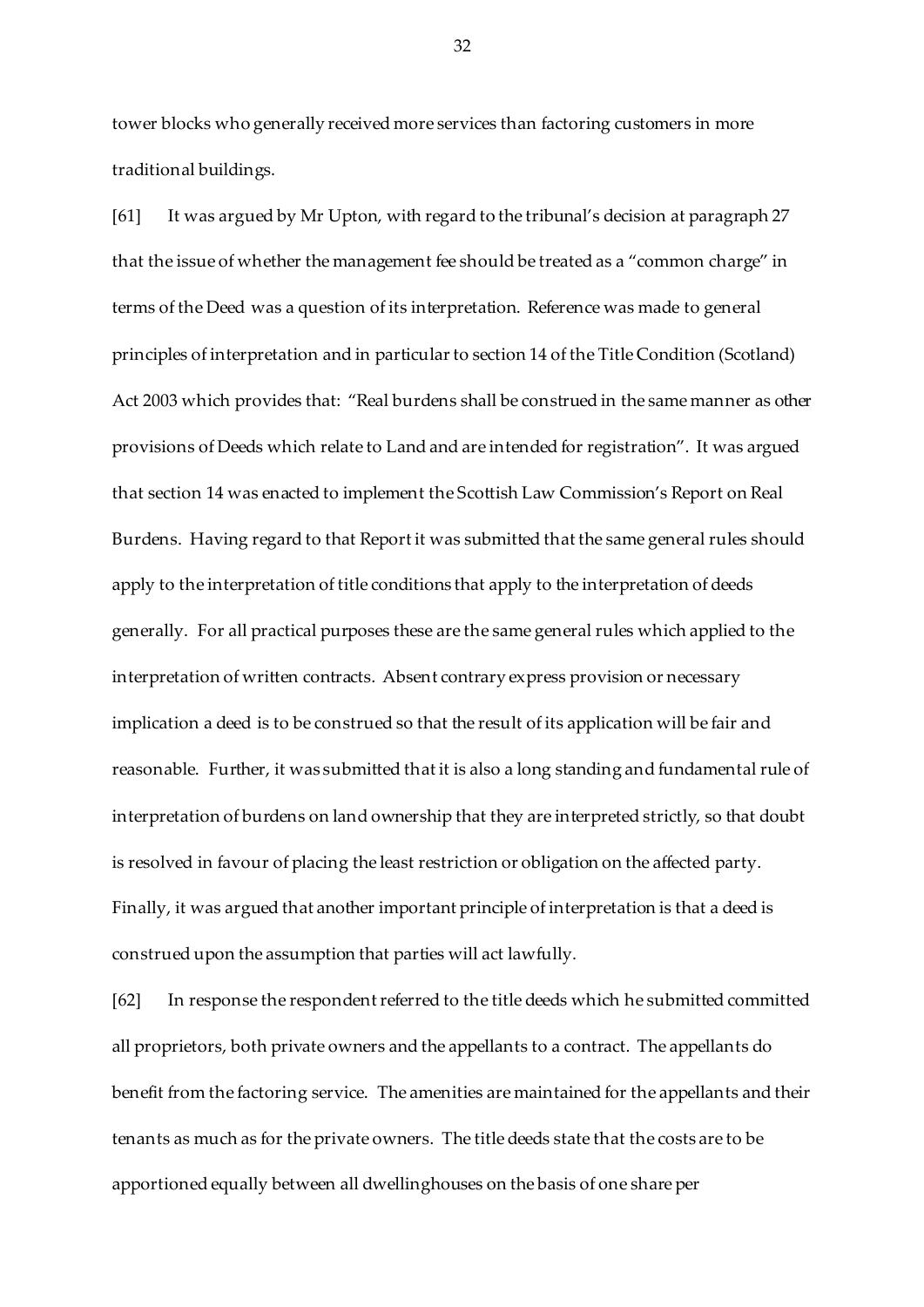dwellinghouse. The appellant's principal interest in factoring is to ensure that the building as a whole is maintained to a satisfactory standard in order that the appellants can fulfil their duties to the tenants. The appellants, as proprietors, have no entitlement to pay less factoring fees than others in Rosebank Tower, and as factors it is their duty to apportion the costs as provided for in the Deed.

[63] Mr Upton developed his submissions to suggest that the factoring or management charges should be categorised elsewhere. The factoring charged should be properly included within clause 1(6)(f). In developing the argument the appellant raised certain hypothetical possibilities. For instance the appellant suggests an alternative construction to the Deed. It is argued that its basis is in clauses 1(6)(c) and (f) of the definition of common charges. Clause (c) refers to "expenses properly incurred by the factor in performing his duties in relation to Rosebank Tower". Clause (c) makes an expense a common charge if it relates to the building as a whole. For example, expenses incurred in the administration or provision of services for the building as a whole are covered. A typical question asked is whether such expenses in relation to matters which serve or benefit the building as a whole, such as expenses incurred by the factoring or administrating matters common to all dwellings should be construed as common charges?

[64] What is then argued, in contrast, is that if an expense which is incurred by the factor in performing his duties in relation to a single dwelling in the building such expense would not fall within clause 1(6)(c). That being true, it is also true of matters relating to a number of dwellings, being less than the whole number. In short, it is argued as implicit in clause  $1(6)(c)$  that there are expenses of the factor which he may not treat as a common charges or must not treat as common charges. In particular significance was drawn to clause 1(6)(f) and it was argued that this clause was wide ranging inasmuch as it applies to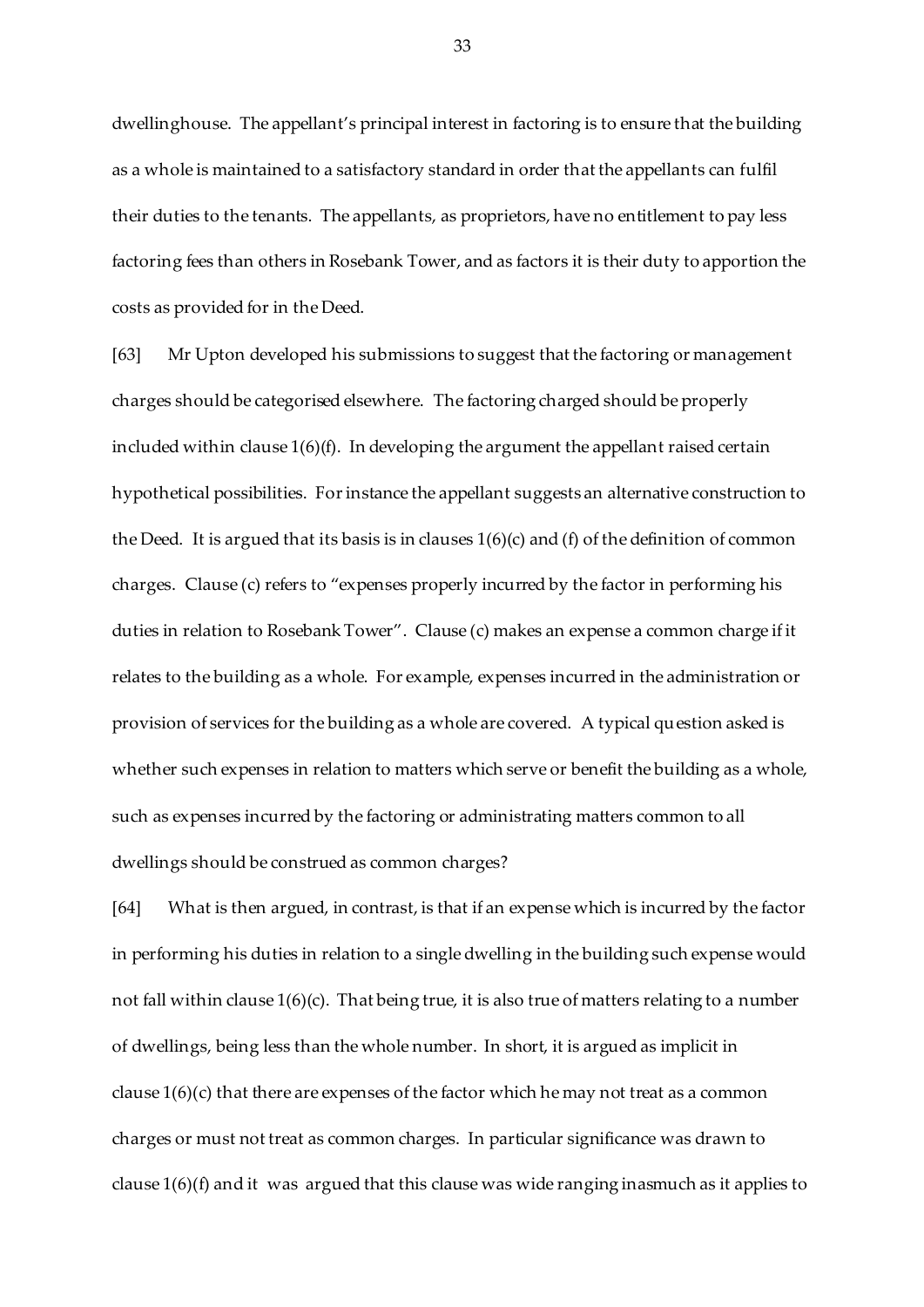all expenses (however arising) and that it envisages expenses other than those which are included within clauses 1(6)(a) to (e) may be incurred in practice. Accordingly, clauses (a) to (e) do not exhaustively set out all expenses which the factor may incur and may charge. [65] Further, where such an expense has been incurred, clause (f) requires a factor to reach an opinion about it. Clause (f) contemplates a clear distinction. The factor has to judge whether it "should properly be borne by all the proprietors of the dwellinghouses in Rosebank Tower" It is argued that the factor is entitled to form only one or two opinions: the expense issue should be properly be borne by all 72 or it should properly be borne by a smaller number. So head (f) involves a judgment about allocation of expense either to all of the 72 proprietors or to some of them. The factor must make that judgment by reference to what "should properly" be done. In that regard it is argued that it is reasonable to consider that who should properly bear an expense should depend on who benefits it from it. Where only one flat has benefitted from the expense the factor may lawfully reach the opinion that its owner should pay it. Where 19 flats have benefitted it may lawfully conclude that the 19 owners should pay.

[66] The appellant's presented argument raises certain hypothetical possibilities. For instance in paragraph 47 of the appellant's written argument the position in relation to an owner who refused to pay the factor an expense is considered The argument is then developed to include the possibility of instructing solicitors to recover the unpaid debt, and the question of recovery of some but not all expenses is considered. It is submitted that in such a situation these expenses would not be expenses in relation to the property.

[67] Mr Upton developed his argument such that, if the factor's opinion is that the "expenses should not properly be borne by all proprietors of the dwellinghouses" then they are not common charges. Clause  $1(6)(c)$  does not apply and in the view of the appellant the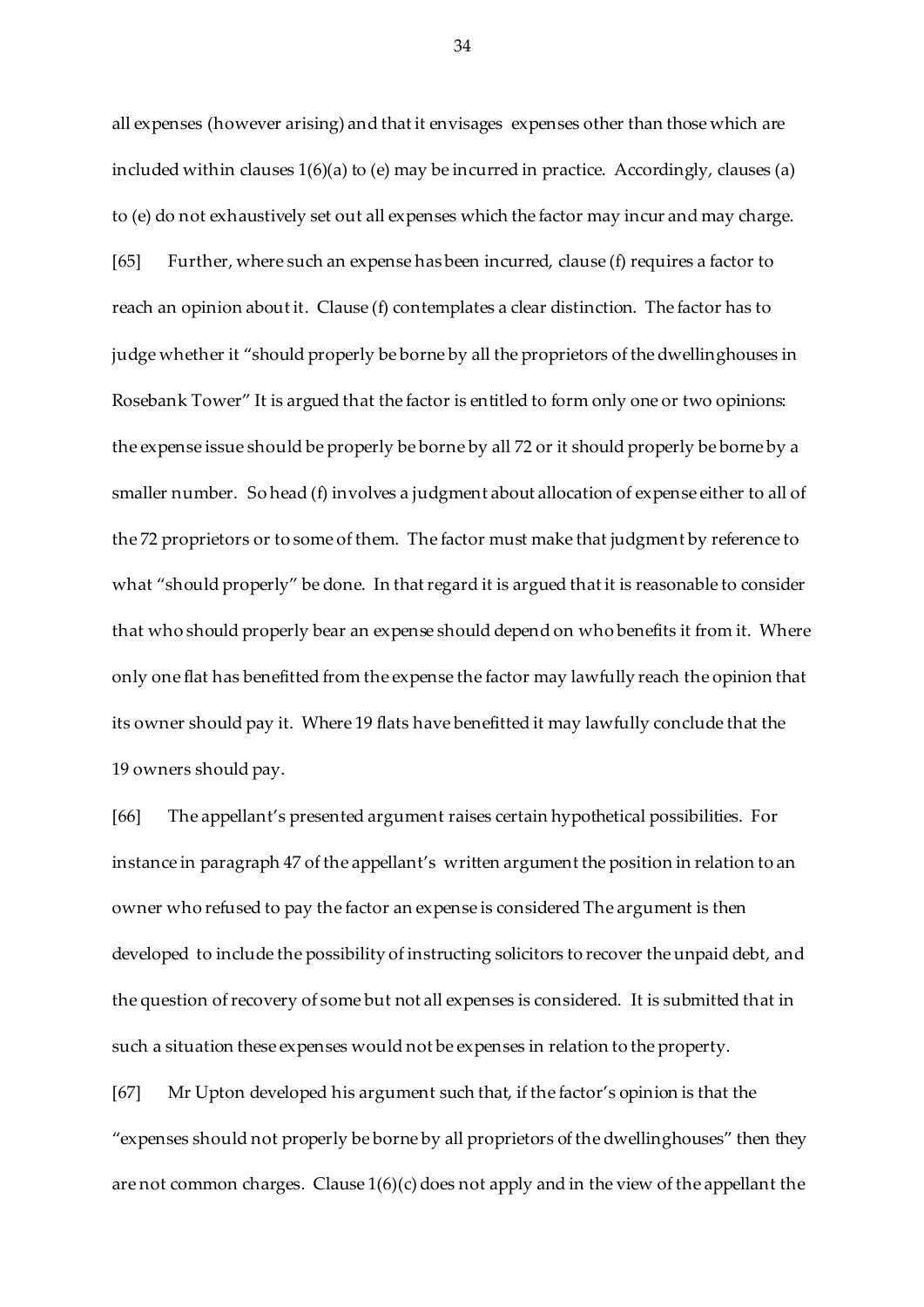respondent's argument does not apply. Clause 1(6) (f) obviously cannot mean that expenses judged not to be properly payable by all the owners cannot be recouped by the factor from anyone. It cannot mean that the factor has to bear such expense himself. The implication, in the submission of the appellant is that an expense should not properly be borne by all 72 then it should be borne by as many of the flats as it relates to. That is a necessary implication because the only alternative is that the factor is not to be reimbursed but to be obliged to act gratuitously, which must be rejected, it is argued.

[68] The appellant then argues that as between heads (c) and (f) for the purposes of the appeal it does not matter under which they fall. It is sufficient that they may fall under one or the other or both.

[69] It is argued by the appellant that the factor is in fact duty bound to allocate the expenses only to the 19 owner/occupied flats. Any judgment about that must be fair and reasonable and it would be patently unfair and unreasonable not to allocate such costs solely to the owners who benefit from them. The important feature is that the factor may so allocate the expense.

[70] The respondent argues that "there is no provision in the deeds for the factor to decide to apportion a charge differently" and that such expenses could only fall under clause (c). If the Deed had only intended that certain costs were met by certain properties then that would have been made clear within the Deed. The appellant carries out administration and management for all of Rosebank Tower. Clause 1(6)(f) covers expenses that are not common charges.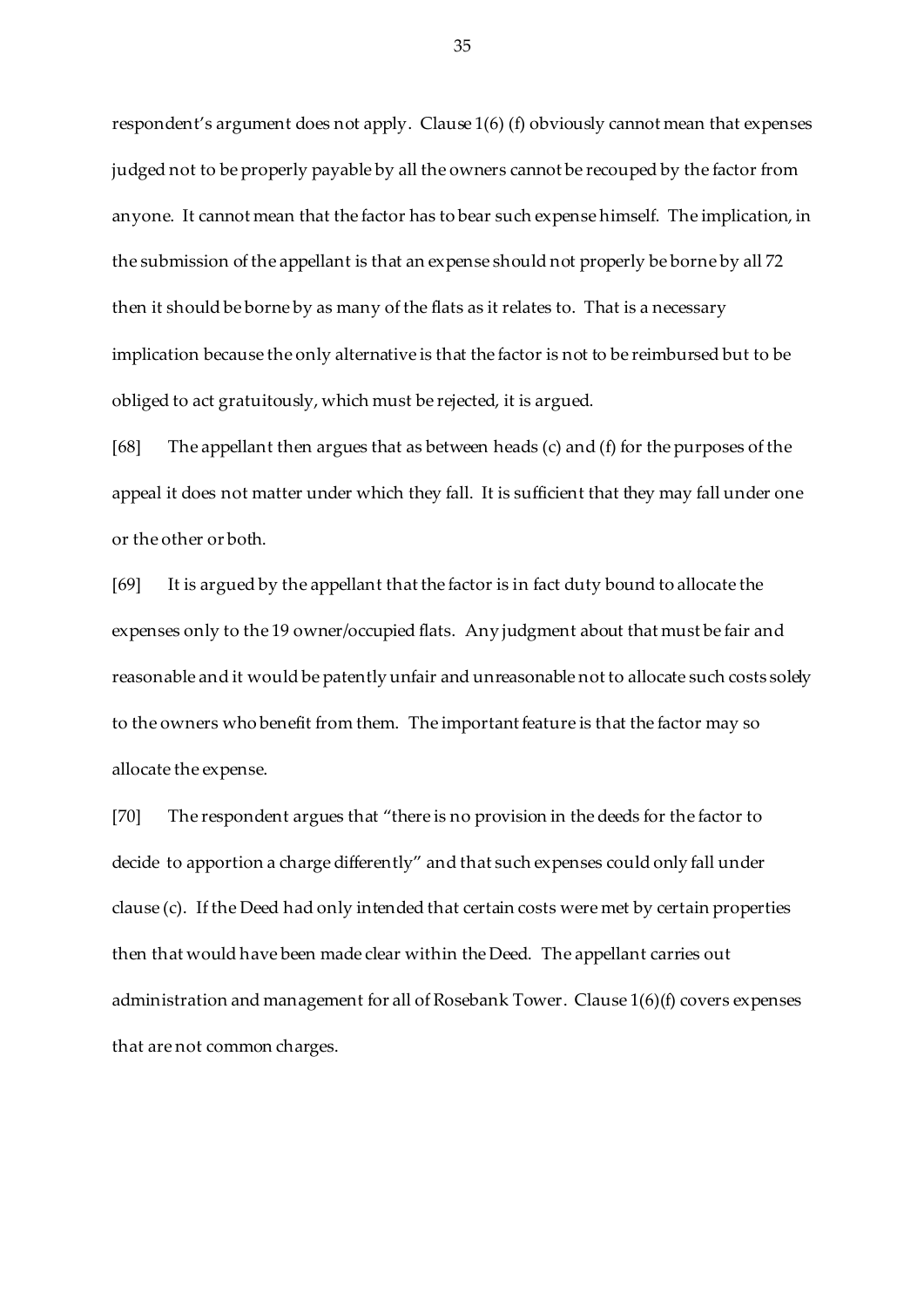## **Decision relation to incorrect interpretation of the title conditions**

[71] The tribunal found within paragraph 27 that "The cost of the services spoken to by Mr Keane falling within the management fee fell within clause 1(6 (c) as "expense properly incurred by the factor" provided that the services related to the respondent's duties in relation to Rosebank Tower and not other factored communities." The tribunal accepted the respondent's submission that the cost of these services was thus a "common charge in terms of the Deed. The issue for the UT is whether in so finding it erred in law. The dispute related to the facts and their application to the Deed.

[72] Clause 1(6) of the Deed is a sequential list which defines common charges. Certain expenses are specifically mentioned as being within the definition of common charges (eg repair, maintenance, renewal, authorised improvement of the common parts) and these included the factor's remuneration and reimbursement of his properly incurred expenses. The use of the word "his" means that the expenses that can be reimbursed must have been expenses incurred by the factor in the discharge of his duties. The costs listed are all costs which would be incurred by the factor. The factoring manager spoke to that in evidence before the tribunal. The tribunal concluded that factoring costs spoken to by the factoring manager should be included and categorised within the section of the Deed of Conditions that relates to factoring. I can identify no error of law in that conclusion which was one the tribunal was entitled to reach on the evidence.

[73] The submission referable to whether the specified costs were wrongly included in clause 1(6)(c) rather than clause 1(6)(f) was not made before the tribunal. The factual basis of the worked example was not put before Mr Keane or the tribunal. However, since it was presented at length by the appellant and since it is germane to the issue in respect of which permission to appeal was granted it is incumbent on me to deal with the argument. It is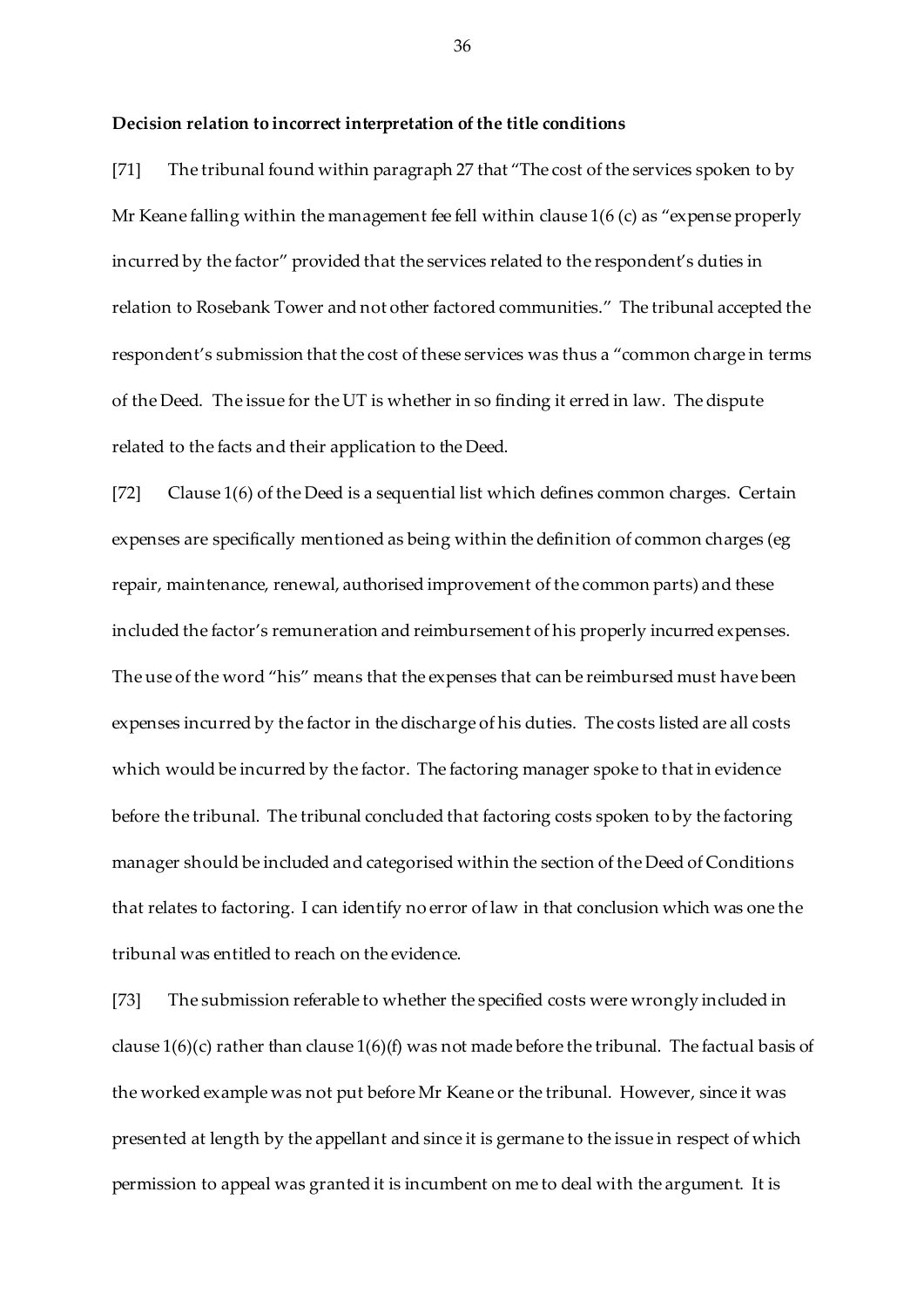only once the specific itemised functions mentioned in clauses (a) to (e) have been considered that the Deed provides a further clause (f) which affords the factor a discretion as to whether to include any other expenses, however arising which in the opinion of the factor should properly be borne by all proprietors of the dwellinghouses in Rosebank Tower. Clause (f) specifically refers to any "other expenses". It does not say "any expenses". The word "other" is important. The conclusion which must be drawn in interpreting the clause is that functions can only be considered for inclusion in clause (f) if they have not already been included earlier in the section. One therefore concludes that it is only if expenditure is not categorised or included within the definitions in clauses (a) to (e) that clause (f) engages. The list within the deed is sequential and clause (f) only relates to those costs which have not been categorised within clauses (a) to (e). Otherwise the word "other" would not have been included. It seems to me to be clear that clause (f) is a residual clause incorporated to address a situation in which a proposed charge does not fit into the earlier clauses. It is drafted deliberately widely. As such it is always possible to argue that a wide range of costs and outlays could be incorporated into that clause. However, that is not the point. It is only once the earlier clauses have been considered that one turns to consider clause (f). Simply because a particular outlay could conceivably be included within clause (f) without reference to the earlier clauses is to be unfaithful to the structure and the wording of the whole section of the Deed.

[74] The appellant's argument as presented to the UT is that there has been an error of law for the reasons stated. The factoring charges and the reimbursement of any expenses incurred by the factor in the performance of his duties in relation to Rosebank Tower should be properly included within clause (f). I do not accept that contention. Clause (f) is only operational in relation to costs that cannot and have not been categorised in paragraphs (a)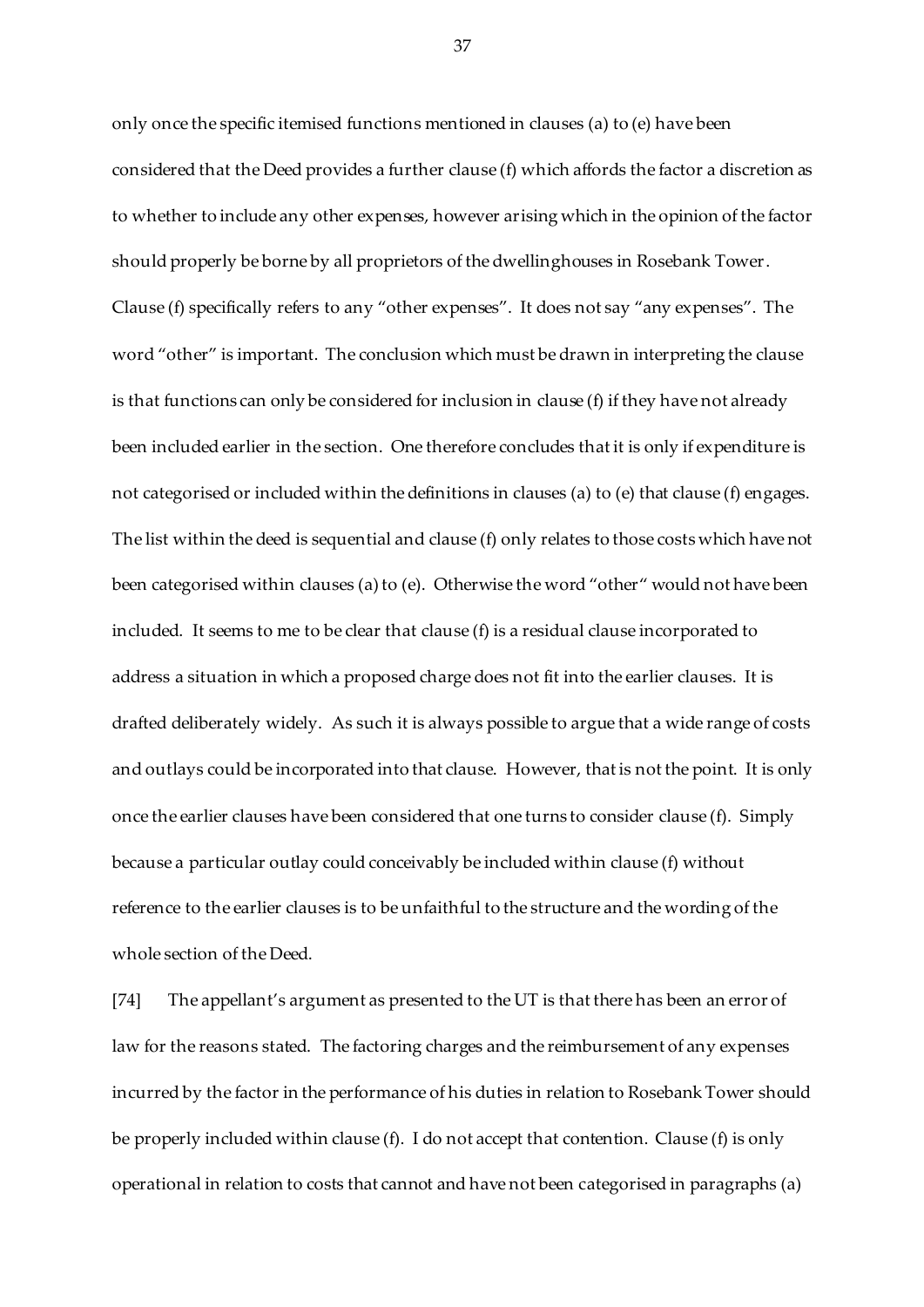to (e) of the clause. An expert tribunal, having heard the appellant's factoring manager testify in relation to items categorised as being within what is termed the factoring fee regarded these charges as being properly categorised within clause 1(6)(c) of the Deed. That is the section which refers to remuneration of the factor and the reimbursement of factoring costs. No error of law is apparent.

# **An unfair and unreasonable result arising from the incorrect interpretation of the title conditions**

[75] Mr Upton invited attention to the fact finding of the tribunal decision whereby it is noted that the management fee is charged to cover costs for factoring services for the proprietors of the private flats at Rosebank Tower and these were "Services for which the appellant or their tenants … gained no benefit" (paragraphs 25 and 29 of the tribunal's decision.) I observe in passing that this is not precisely what the tribunal found. The tribunal found that its determination "might" require the appellants to bear the cost of some services for which the appellants or their tenants gained no benefit (tribunal decision paragraph 29.) It is argued that the charges for these services are distinct from what were described as "uncontroversial" common charges, such as those for common repairs with reference to clause 1(6) of the Deed of Conditions. It is common ground that only clauses  $(1)(6)(c)$  and  $(1)(6)(f)$ apply. Other than in respect of clause (b) liability for common charges is for one equal share per flat. The respondent's case is predicated upon clause (1)(6)6c as a finding of the tribunal. If a sum due is not a common charge then the respondent's case fails.

[76] What was then argued is that if the element of direct cost and the management fee were allocated both between the 19 flats and the 53 flats as a consequence;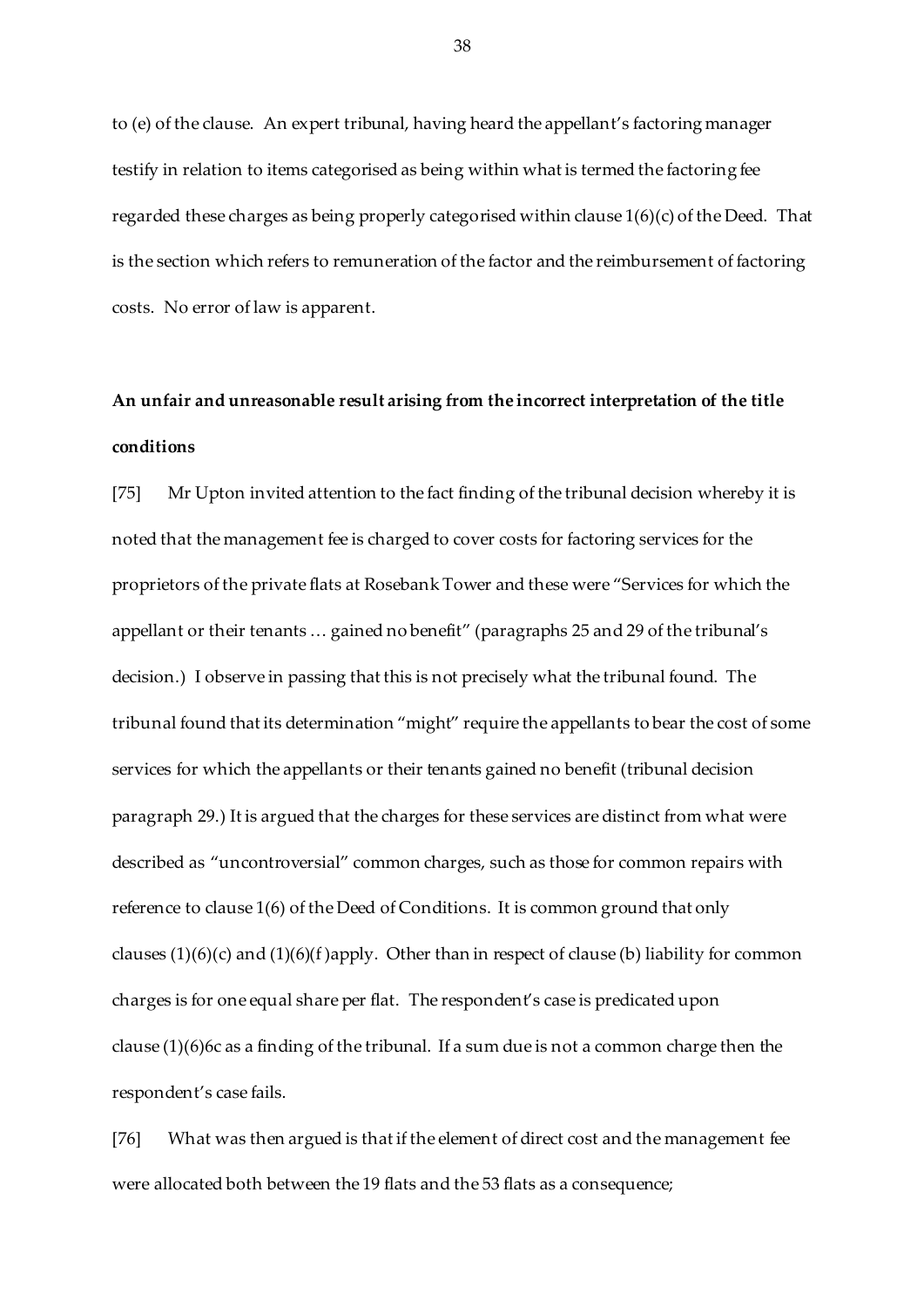"This might require the appellant as proprietors of the council flats to bear the cost of some services for which the appellant or their tenants in those flats gain no benefit" (tribunal decision paragraph 29).

It is argued that this is inequitable because it would attribute to the appellant as owner of the 53 part of the liability for expenses incurred solely of the benefit of the 19 and that was an unfair and unreasonable result. It would be no more fair or reasonable than the converse, of sums paid by private owners being obliged solely for the benefit of the appellant's properties or tenants.

[77] It was further argued that to say part of the costs should be borne by the appellant, would be to say to that extent it must make a gift of its services to the respondent and his fellow private owners. It is argued that offends against the presumption "in favour of freedom." The Deed is not, in case of doubt, to be read as meaning that the owner of the property which does not benefit from a service should pay for it, essentially as a gratuitous contribution to his neighbour's pocket. Equally, there is a strong presumption against donation; the Deed of Conditions is presumed not to require the factor to act gratuitously and the arrangements for the factoring of Rosebank Tower cannot be construed to require the appellant to act gratuitously.

[78] In response the respondent argued that the title deeds commit all proprietors in Rosebank Tower, both private and the appellants to a contract of factoring service. The appellants as proprietors benefit from the service. The Deed states that costs incurred providing the factoring service are apportioned equally between all proprietors. That is fair and reasonable it was argued. It is further argued that the appellant's principal interest in factoring is to ensure the building as a whole is maintained to a satisfactory standard "so the appellants can fulfil their obligations as landlords to their tenants" The appellants as proprietors have no entitlement to pay less factoring fees than others. The factoring service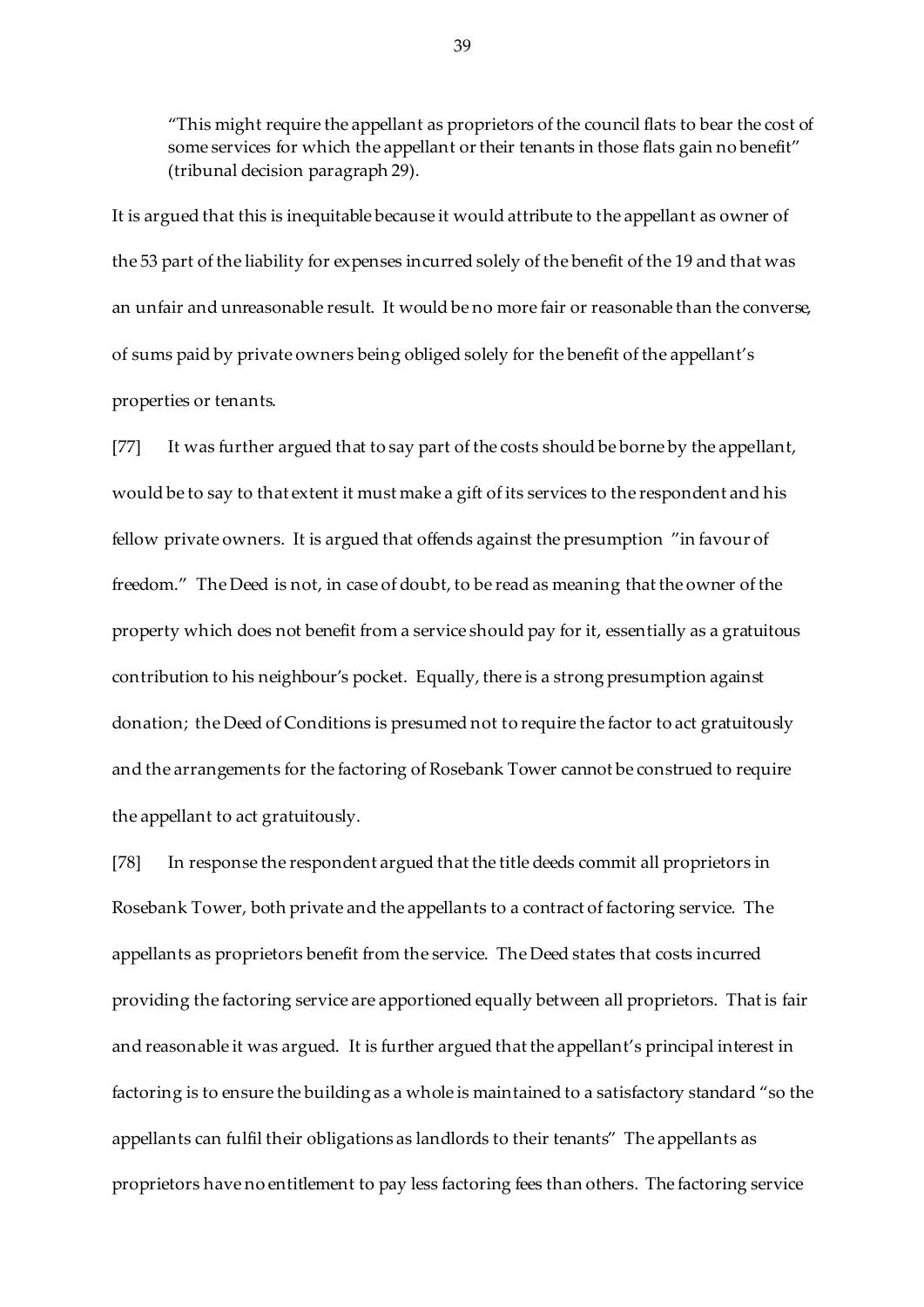maintains the property and benefit of amenities for all of the properties. The factoring service is not only for private housing. The appellant and their tenants all receive benefit from the factoring service as the service improves the amenities for all. Reference was made by the respondent to the case of *Crampshee* v *North Lanarkshire Council*;Court of Session 20 February 2004 and in particular to the legal position detailed therein whereby it is stated that a factor is a person charged with the management of the property. The factor may have a discretion in the manner in which he carries out his task, but he cannot impose a greater obligation upon the proprietors than is defined in the deed (the Deed of Conditions in this case).

## **Decision in relation to unfair and unreasonable outcome**

[79] The concept of "fair and reasonable" is abstract and can be viewed from a number of different perspectives. What is fair and reasonable to one party may not be such to another. The respondent argues that it is fair and reasonable that each proprietor (and the appellant is a proprietor) all pay an equal share for a factoring service. It has to be said that on an objective view that could be considered fair and reasonable. On one view it is that very distinction between each parties' perception of what is fair and reasonable which justifies the very existence of the Deed of Conditions to regulate the position. There is nothing inherently unfair and unreasonable in the conclusion of the tribunal and no error of law is apparent.

#### **The Housing (Scotland) Acts**

[80] In developing his argument Mr Upton referred to the Housing (Scotland) Act 1987. He indicated that the problems with the respondent's submission arise not simply because it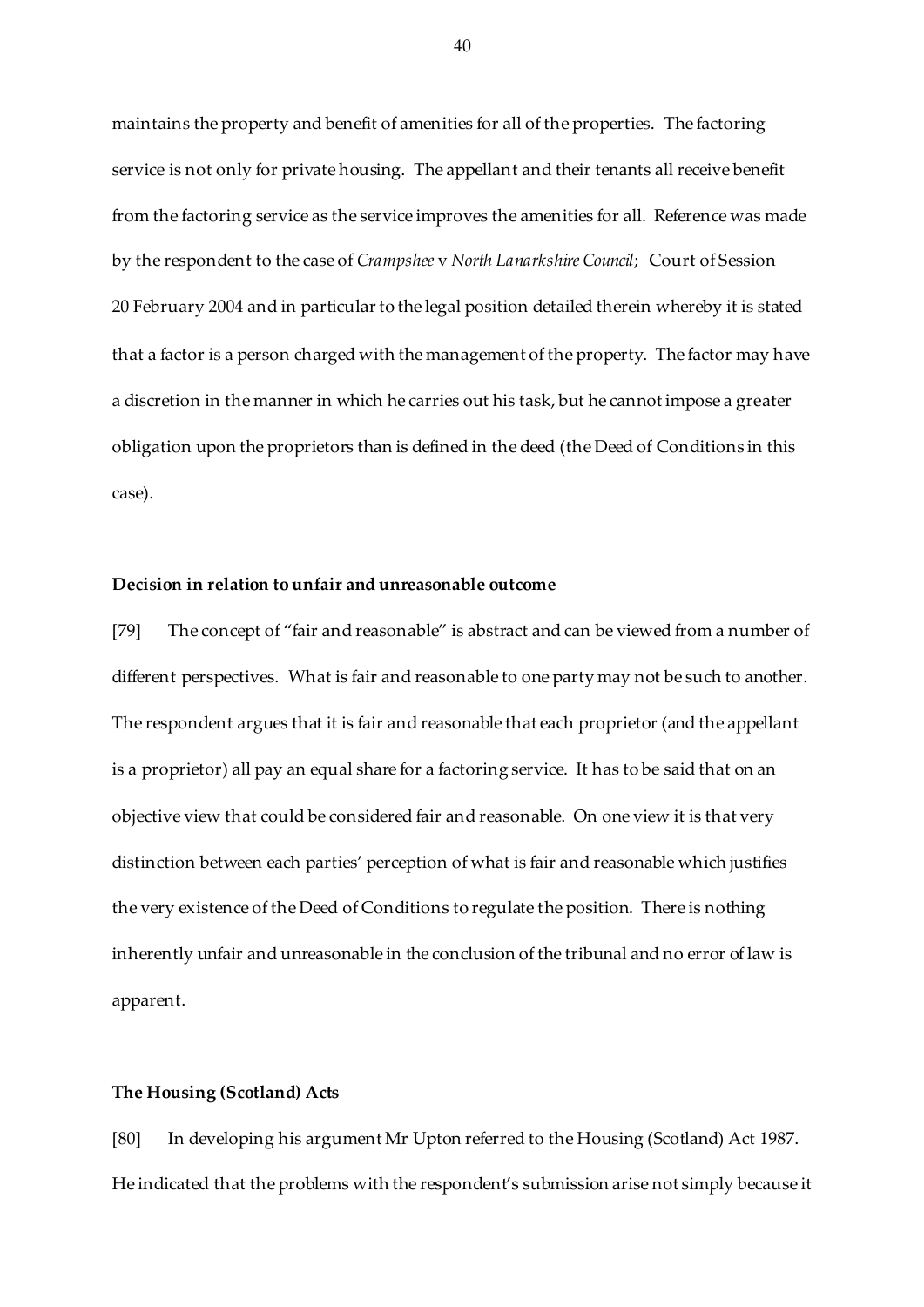would leave either the owner of the tenants of the 53 dwellinghouses to bear 73.6% of the expenses which had been incurred exclusively for the benefit of the 19, but also because the appellant could not pass on that cost to its tenants. The 19 owners and the 53 tenants cannot lawfully be treated *pari passu* (on an equal footing) in respect of the management fees. It is argued that is because it is against the law, namely the Housing (Scotland) Act 1987 for the appellant to apply any part of the rents or other payments which it receives from its tenants to defray costs incurred providing services to private persons such as the respondent. Put another way the appellant cannot lawfully use rental income from its own tenants to meet expense incurred in respect of the private flats in the same building – as opposed to common parts from which its own tenants benefit.

[81] The appellant's flats are provided to tenants in terms of the Housing (Scotland) Acts. As a consequence of this legislation it was argued that it would be unlawful to apply rent or service charges paid by tenants towards private flats, as opposed to common parts or for common benefits. It was, therefore, submitted that it would not be "fair or reasonable not to charge the management fee to the 19 flats". Insofar as it is not charged to the 19 it must be passed on to other third parties or borne by the appellant itself which is perhaps another way of saying that the appellant must make a gift of its services to the respondent and provide them gratuitously.

[82] Adopting that approach the appellant urges that as a matter of practicality the management or factoring fee cannot be treated as a common charge and it was argued that it was highly improbable that the Deed of Conditions was intended to require expenses to be deemed to be common charges where they cannot be allocated to all of the 72 occupiers equally.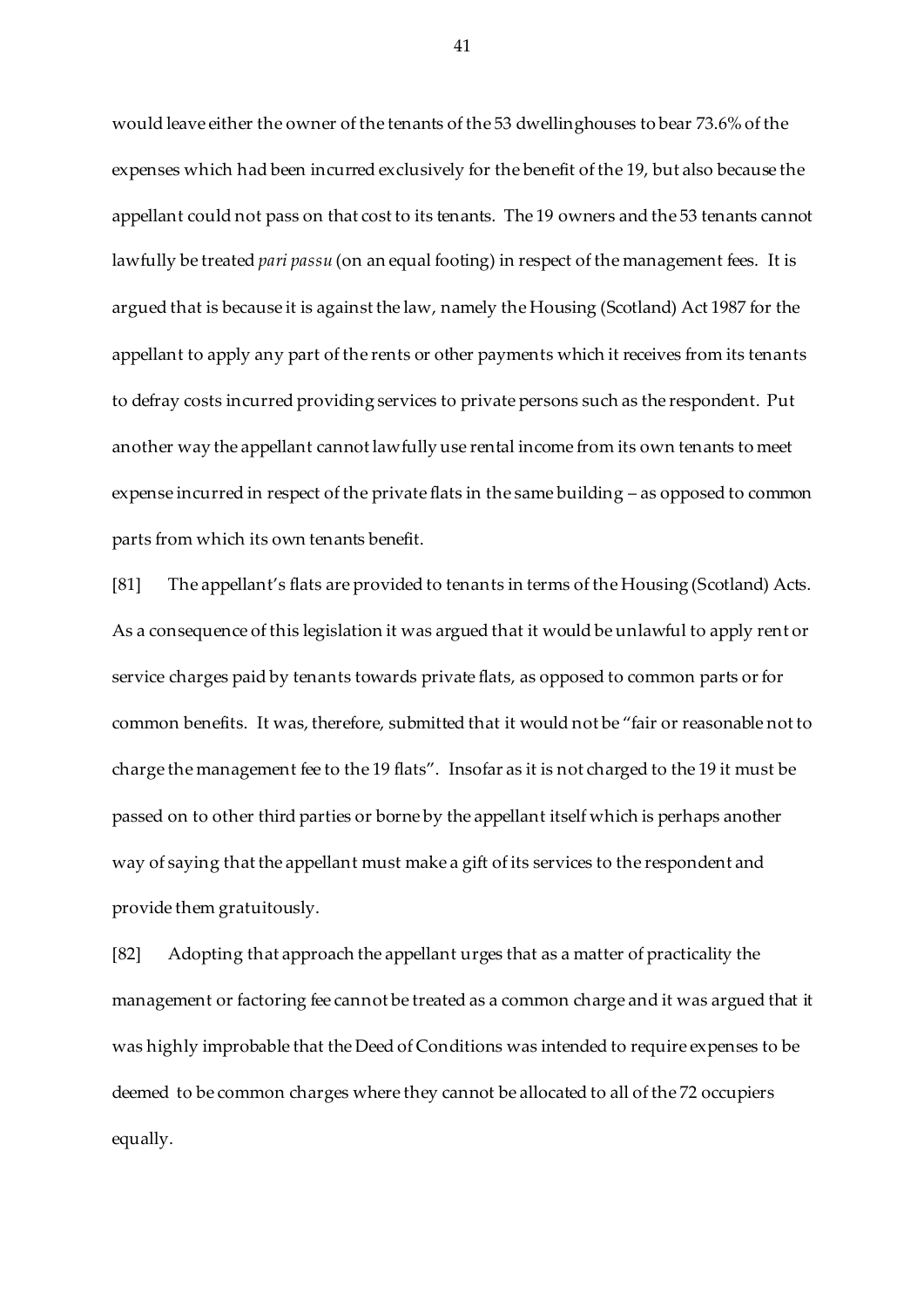[83] The respondent's position was quite simply that the current case had nothing to do with the Housing (Scotland) Acts and the situation currently under consideration was quite different.

#### **Decision in relation to the Housing (Scotland) Acts**

[84] The difficulty with the appellant's submission is that it fails to recognise that the appellants hold a number of different positions all in the context of Rosebank Tower. Insofar as the respondent is concerned he is an owner. The appellant is also an owner of 52 of the flats in Rosebank Tower. Separately, the appellant also provides factoring services to the respondent. These factoring services are regulated by the Deed. Separately, the appellant has a relationship of landlord and tenant insofar as it relates to the properties which it itself owns and lets. It has entered into an entirely separate legal arrangement with its tenants. How the appellant discharges its separate obligations both as the provider of factoring services to home owners and separately as a landlord to its tenants is a matter entirely within the gift of the appellant. What it cannot do is fail to follow the terms of the Deed and argue that there are provisions within the legislation referable to its discharge of its separate legal functions as a landlord to prevent such a discharge. I completely accept that the respondent cannot as a matter of law apply any part of the rents or other payments which it receives from its tenants to defray costs incurred in providing services to private persons such as the respondent. However, if there is a conflict in law caused by the different capacities in which the appellant acts it is for the appellant to resolve. I am unable to sustain an argument that the interpretation of the title conditions is unfair because there is an apparent conflict between the legislation in terms of the Housing (Scotland) Acts and the Deed to which the appellant, in a different capacity, is subject in a mixed tenancy property.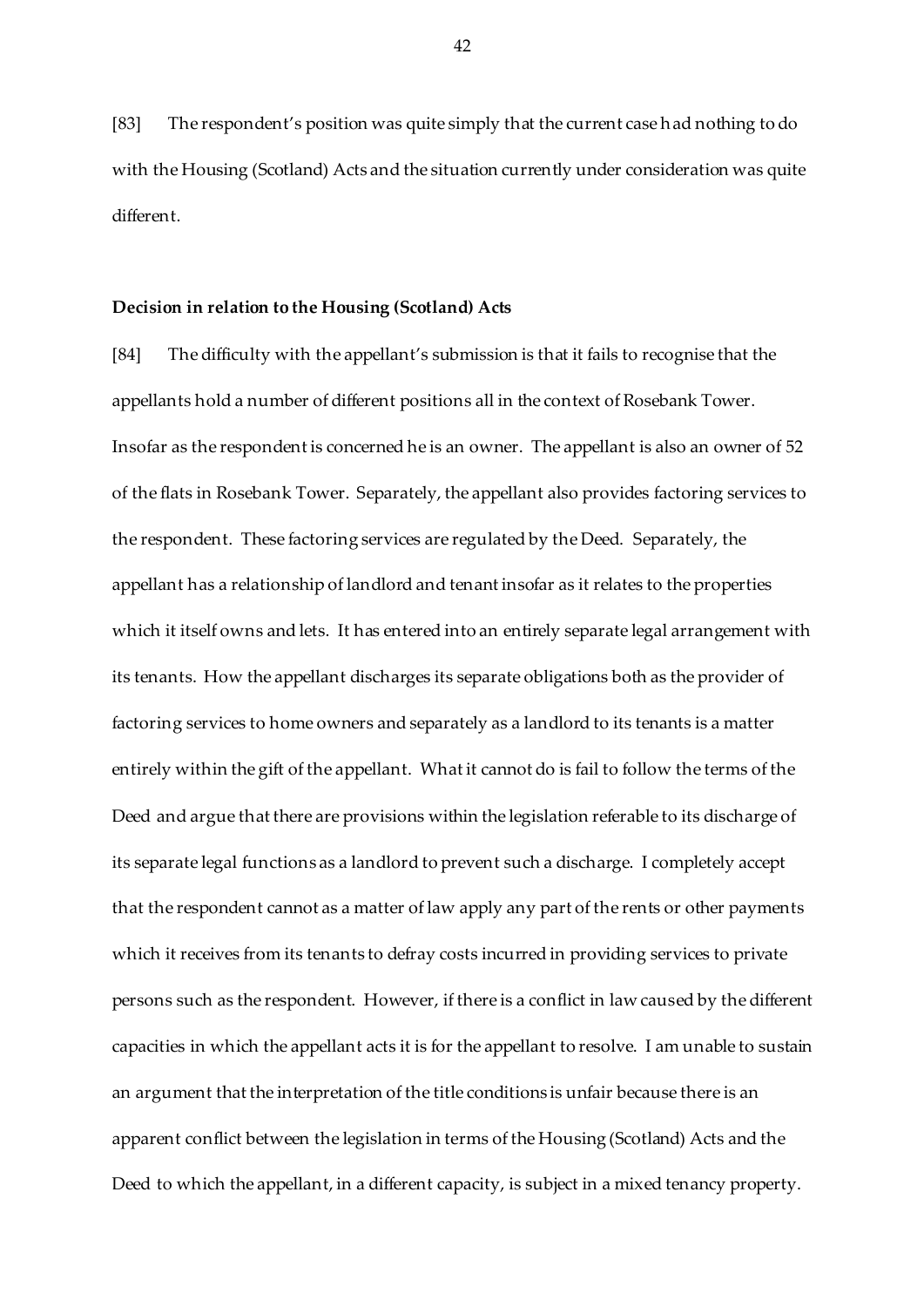[85] It is for the appellant to determine how to discharge its obligations and how to legally harmonise these determinations. The appellant is legally disentitled from relying on its obligations in one capacity as a basis not to fulfil its obligations in a separate and distinct capacity. It cannot be that the Housing (Scotland) Acts which relate to the appellant in the capacity as a landlord can prevail over its separate and distinct obligations as factors? The appellant needs to consider the separate suite of obligations which exist in its different capacities and find a process whereby they can be reconciled. Failing to follow the Deed of Conditions is not an option. The legislative obligations in one capacity do not disapply the terms of the Deed.

[86] Indeed it may be argued that the appellant itself recognises this. The appellant provided a written statement of services to the respondent and other homeowners. That written statement clearly states that the title deeds will provide conditions relating to the management and maintenance of common parts.

"The Title Deeds for the property will provide conditions relating to the management and maintenance of common parts, how decisions are to be taken, how costs are to be apportioned between owners and how arrangements are to be made for paying the maintenance.

'our management fee represents the cost of administration and carrying out of the property management duties highlighted in this guide'".

It does not state that this will be subject to any qualification or specific legislative provision which may affect the appellant in a different capacity.

[87] The tribunal decision clearly sets out the narrative of the services provided by the appellants as factors. It then concludes, having given both parties an opportunity to present argument that the list of the services provided falls within cause  $1(6)(c)$ . It was entitled as a matter of law so to do. Simply because another option- which was not argued before the tribunal - may have been available does not result in an error of law. The tribunal was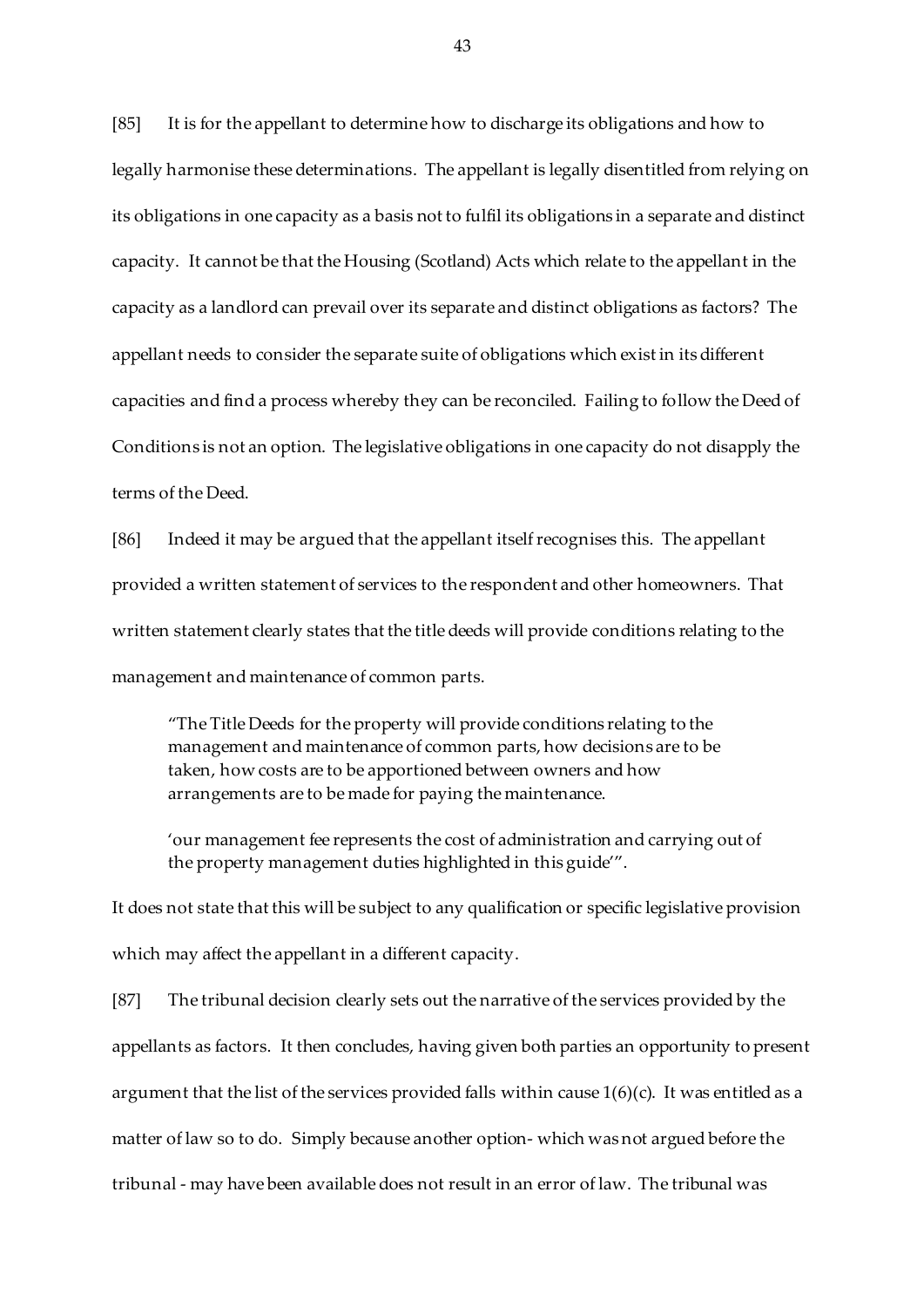legally entitled to conclude that clause 1(6)(c) and not 1(6)(f) applied. In addition, the issue before the UT is not exclusively a question of interpretation of the Deed. It is also a question of the application of the facts to the Deed. To succeed the appellant would require to demonstrate an error of law in that application. It has not done so. The dispute related to the facts. The tribunal reached a discerning, reasoned and explained decision on the basis of the evidence it heard. No error of law is evident..

#### **Over-riding practical considerations**

[88] Permission to appeal was also granted on the basis that over-riding practical considerations in the public interest are a factor to be considered. This relates to the scale of the factoring work undertaken by the appellant. Eight thousand five hundred and eighteen properties are factored by them and the re-allocation of factoring costs would be a significant undertaking. However, this information was before the tribunal and was considered by it (tribunal decision paragraph 23). As was properly identified by the tribunal its task is to decide whether there had been a breach of the appellant's legal duty. No error of law is apparent.

## **Acquiescence**

[89] Mr Upton tentatively introduced an argument in relation to acquiescence since the current arrangement has been ongoing since 2011. He argued that the respondent could not now say to the appellant "You brought this about, now you sort it." This was on the basis of the respondent's apparent agreement to, and participation in, the arrangement for a number of years. I disagree. Acquiescence was not mentioned before the tribunal. It was not put to the witnesses and of course there is no evidence as to when the respondent became aware of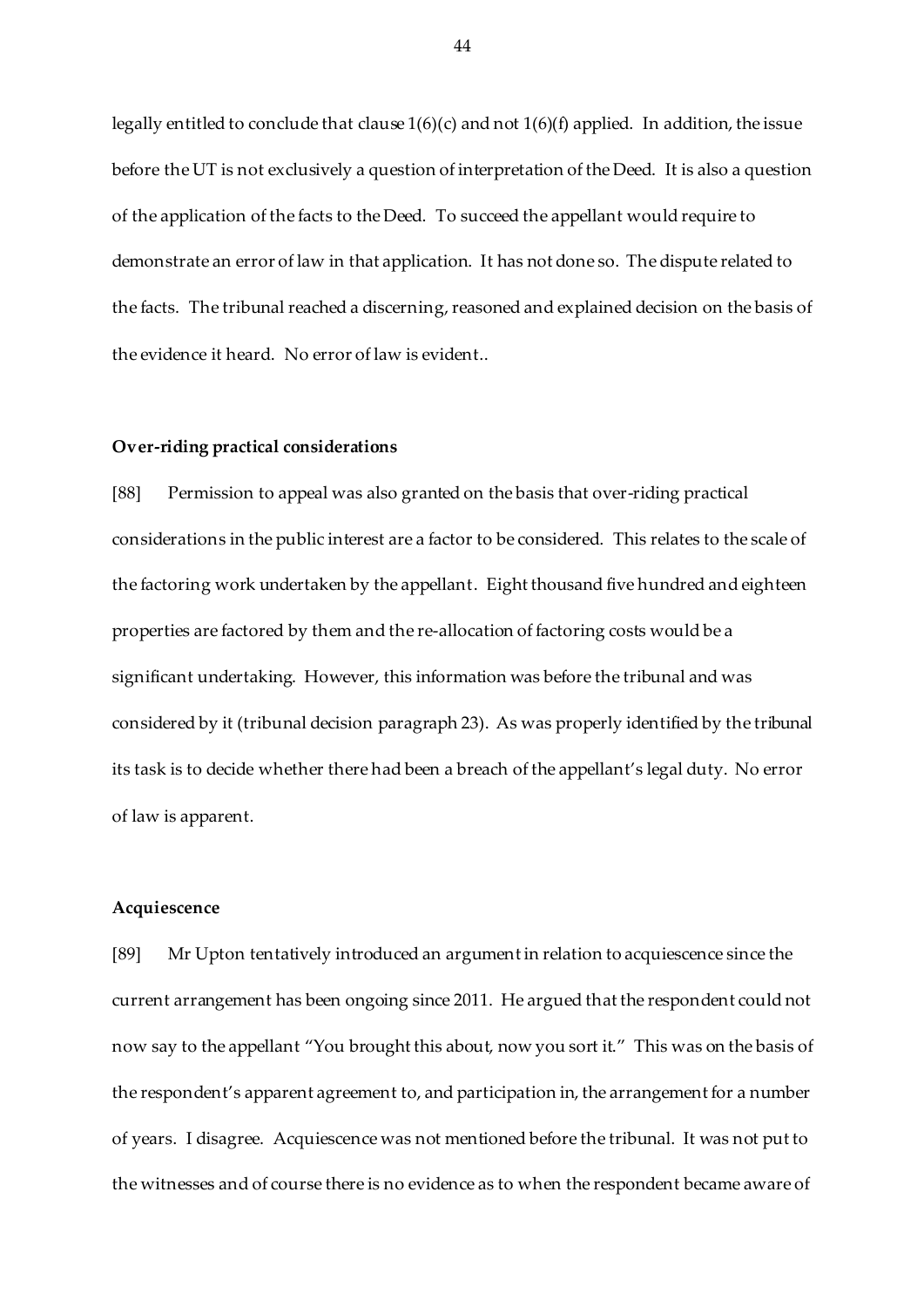his current argument. There are no findings in fact which would justify a conclusion of acquiescence on the part of the respondent. Permission to appeal was not granted in relation to a submission about acquiescence. Whether a party is barred from asserting that an obligation has not been fulfilled is a question of fact to be determined objectively upon a consideration of all of the relevant evidence. Since the position was not put to any of the witnesses who testified before the tribunal such a determination cannot be made.

## **Final issues**

[90] I indicated to the respondent at the outset of the appeal that the appellant's argued that current arrangement for factoring appears to allow the respondent a financial advantage in as much as he and indeed the other home owners benefit from economies of scale. In the event that he were to be successful the success may be hollow as the necessary change in arrangements by the appellant may result in the economies of scale no longer being available. The respondent indicated that he did not "believe" that he was currently benefitting from the said economies of scale. He offered no basis for his lack of belief. I express the comment that the success of the respondent in this aspect of the appeal may be financially disadvantageous to him and to his fellow home owners.

[91] The motion of the appellant to quash the decision of the tribunal of 5 April 2020 is refused no error of law is apparent. Standing outcome of this part of the appeal I will assign 23 April 2021 as a hearing in relation to the second aspect of the appeal, namely that of the consequent PFEO.

## **The PFEO**

[92] On 23 April 2021 the hearing reconvened to consider the appellant's submissions in relation to the PFEO. Paragraph 1 of the PFEO issued by the FtT is in the following terms;